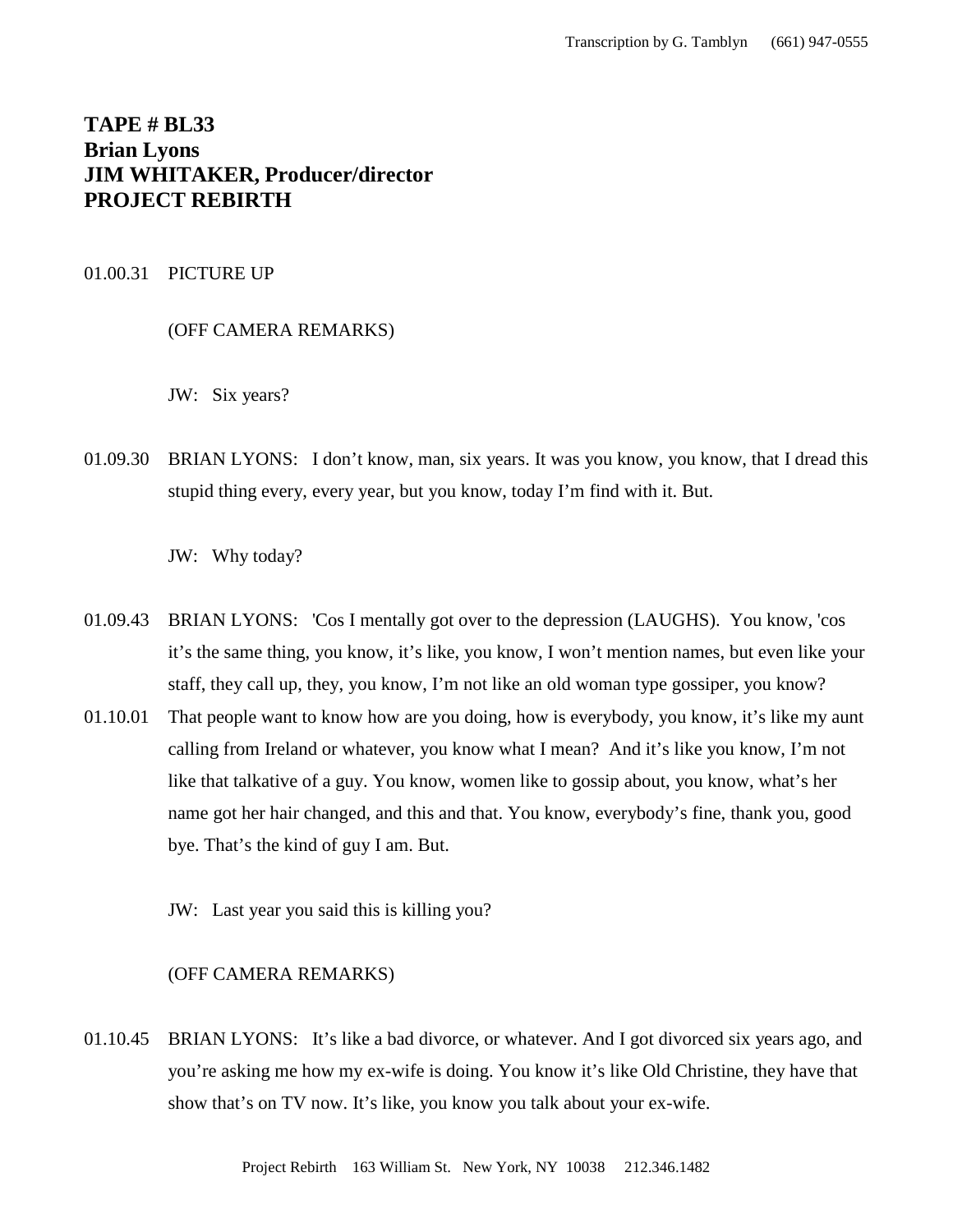- 01.11.00 And so when you were getting divorce, when she threw that plate at you, you know, just before you had to go meet the lawyer, you know, how did you feel about that? You know, that was six years ago. Do I really care how I felt about that plate? Of course, I wanted to kill her at the time. But you know, that, that's what it was. But, you know, the, you know, this time, every year, it's like the week before, you know, you got to start to make plans to go downtown.
- 01.11.33 I tried to be, this year, is the readers are first responders. But I guess every year, no matter which year it was, you know, they had children, spouses, grandparents, you know, whatever it was, siblings, now first responders. You had if you wanted to be a reader, you had to, you know, apply to the city and they put you in a lottery and they pulled your name out of the hat.
- 01.12.02 So when they did like siblings, you know, (?) I didn't even know about it. My brother put his name in, that's when he read. But everyone that put their name in got picked, because I guess out of like, you know 2800 people that died, how many people had a brother or a sister, you know what I mean? Not that many, what 40% or 30%. So and how, out of that, how many really put their name in?
- 01.12.29 So whoever did got picked. First responders, I called yesterday just to verify if I was picked or not, right? The guy was telling me, first responders, they had like fifty thousand people apply. You know? All the (LAUGHS) people that came down here. Applied. So they pulled all of them out of a lottery. And they did it independently, the city had their names, they sent it to an independent agency who somehow pulled their names out of a computer or whatever.
- 01.12.59 And then sent it back, so I didn't get picked, and I was very depressed about that yesterday. When I found out for sure. 'Cos I, I figured I was a first responder and my brother died. But it didn't matter, you know, they didn't put that in consideration. It was just bunched in with first responders. So. But I, so I wanted to read his name. But, you know, I could still, you know, there'll be other chances, you know, they'll be reading this thing for awhile.

JW: You think they will?

01.13.27 BRIAN LYONS: Yeah. Well, I think they'll do it, I don't know how long they'll do it for. I guess you know, I don't know if forever is a long time. But probably awhile. You know?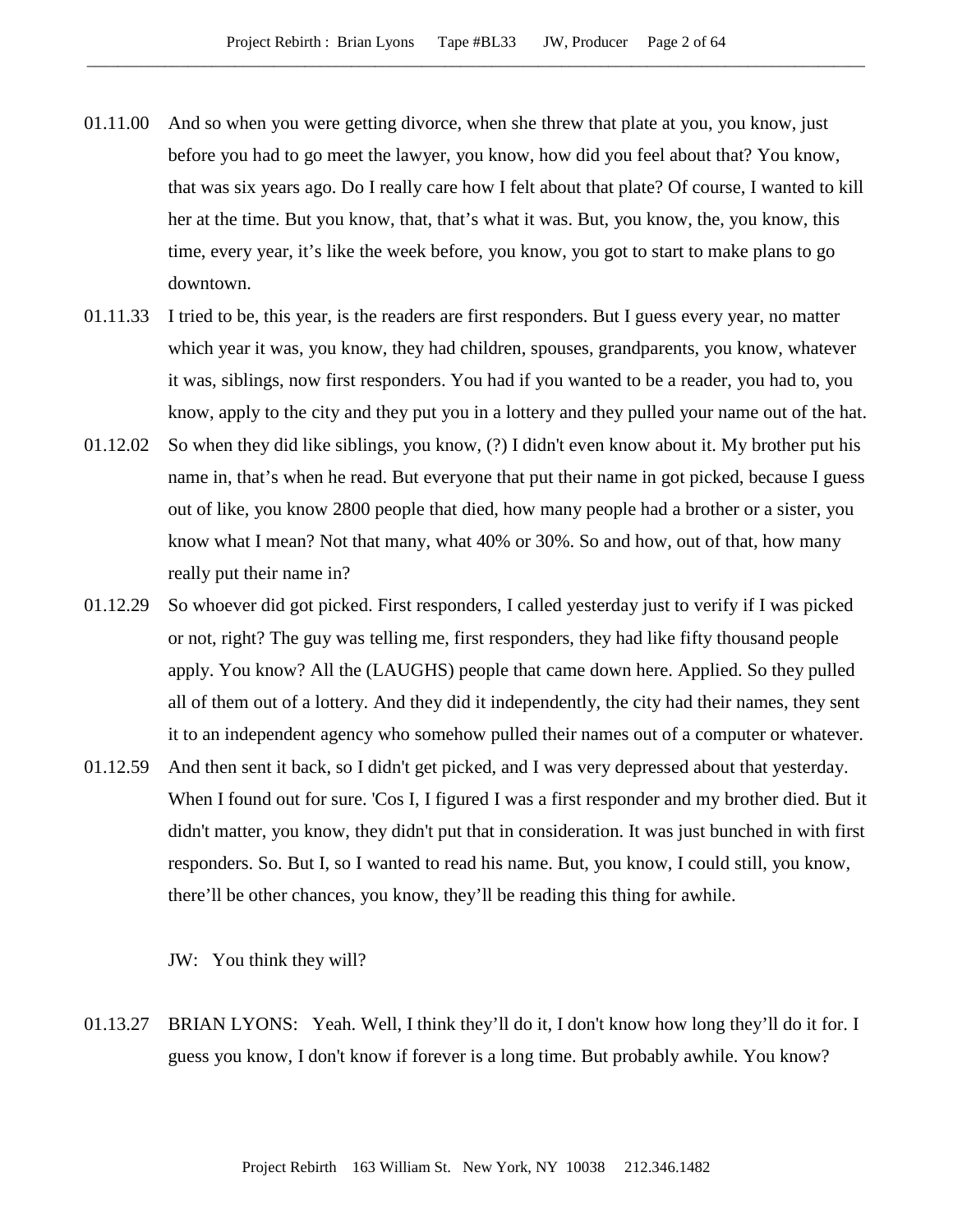JW: Why did you want to read his name?

- 01.13.45 BRIAN LYONS: No, because it would be a different tune. You'd just come every year you come down here. So, you know, this year, you know, you had the opportunity to be picked to do it. So, you know, I would want to try to do that, you know?
- 01.14.00 Just something that you'd want to do. You can have the opportunity.

JW: Is the rest of your family coming tomorrow?

- 01.14.11 BRIAN LYONS: Yeah, well, this year it's just I always come down with Laurie. Since the girls were a little (?) older we've been bringing the girls, my daughters down. And then Elaine, my sister-in-law, she's coming again this year. And she's bringing her sister and the two daughters. But my brother, Kerin, he can't get off of work and Sean's in Cape Cod. He's not coming.
- 01.14.30 He came last year because it was the  $5<sup>th</sup>$  year anniversary. You know, he came down from Cape Cod. But he's got three kids, so it's hard for him to get off of work, too. And travel all the way down here. And, and stuff like that. So it's hard for him to get back to New York. You know, so I was even thinking of not even going. Again. 'Cos the site hasn't, in the beginning the site was supposed to be closed. And they didn't know what they were gonna do. They were gonna have it off site somewhere, and you know, and it's like you know, it's just gonna be another thing down there.
- 01.15.03 I'm down there every day, you know what I mean? It's not like I'm in Jersey working and now I get an opportunity to go down there. I'm in the pit every day. So to me, it was like, you know big deal. But then my wife's like what are you, crazy? You got to go. You know, she likes coming down, too. And then when you think about it, of course, you got to go, I guess, you know? So. You know, we stay in hotel the night before 'cos you got to get up early. The thing starts, you know, the thing about this ceremony, this thing starts early.
- 01.15.31 Compared to other ceremonies. (~JW~) Well it's just as early as any other year. But I mean, anyone that's going there, you know, yourself, your alarm clock is ringing at like 3 in the morning or 4 in the morning. If you want to be there, set up, all ready to go, not to miss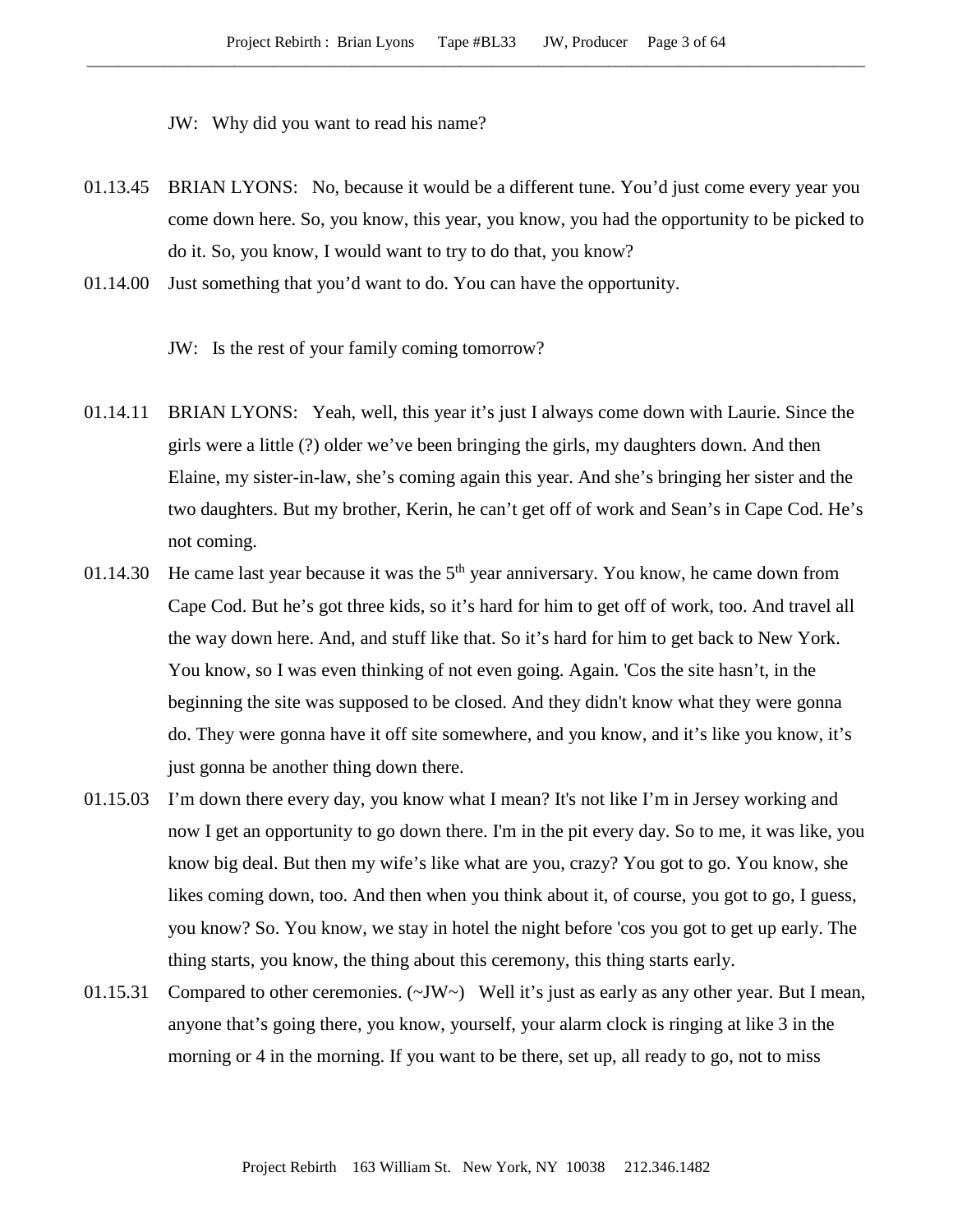nothing, and with crowds and figuring out where you got to go and you know, whatever, you're not waking up at 7 o'clock, you know, you, you're done by, if you're doing that. So.

- 01.16.00 You can't like if you stay at home you got to wake up extremely early with kids and stuff, so we stay down at a hotel, which is hard to get, and then the hotels have no mercy. They just like raised all the prices for 9-11. 'Cos they know, sure they do. They because one, like a month ago a guy stayed like at the Millennium. It cost like \$129. The night before September  $11<sup>th</sup>$ , the rooms are \$450. A Monday, when no one's around.
- 01.16.30 So they just jack the prices right up. All international people come. The, the media and stuff. So they just, they just crank the prices right up. So that's commercialization for you.

JW: People talk to me about the feeling of that time and no one would have jacked up the prices the first year?

# (OFF CAMERA REMARKS)

- 01.18.19 BRIAN LYONS: That's why they bombed us in the first place. Like here's an example. I'll tell you a typical example. I went up to a news truck this morning that's outside Ground Zero, Channel 2 was there, right? So they made a report on the news yesterday, bin Laden's out of his cave, he made a video. And it's gonna come out in a couple of days. Right?
- 01.18.30 So that's, that's corporate America, the news, setting everybody up to watch and get ratings to make money on a commercials. To show this video. When they shouldn't even show it at all. Ok, if they want to say a video is coming out, they could do, they could say, he's issuing a video. But we're not gonna show it because it just adds to his cause for it to be on television, especially around the anniversary.
- 01.19.03 When they had the guy, the guy that (~JW~) shot everybody at Virginia Tech, he made a video. And he wrote down when I die, you know, this is gonna be on TV and everybody'll know what, why I did it and everything. And they all agreed that, I guess, I don't know if they released it or not, but they agreed that they wouldn't show it on television or wouldn't publish it or whatever, and they didn't.
- 01.19.32 Which was good, 'cos a lot of kids got killed, I forget how many. But that was like (~JW~) yeah, that was like a catastrophe. But the same thing should happen with the terrorist things.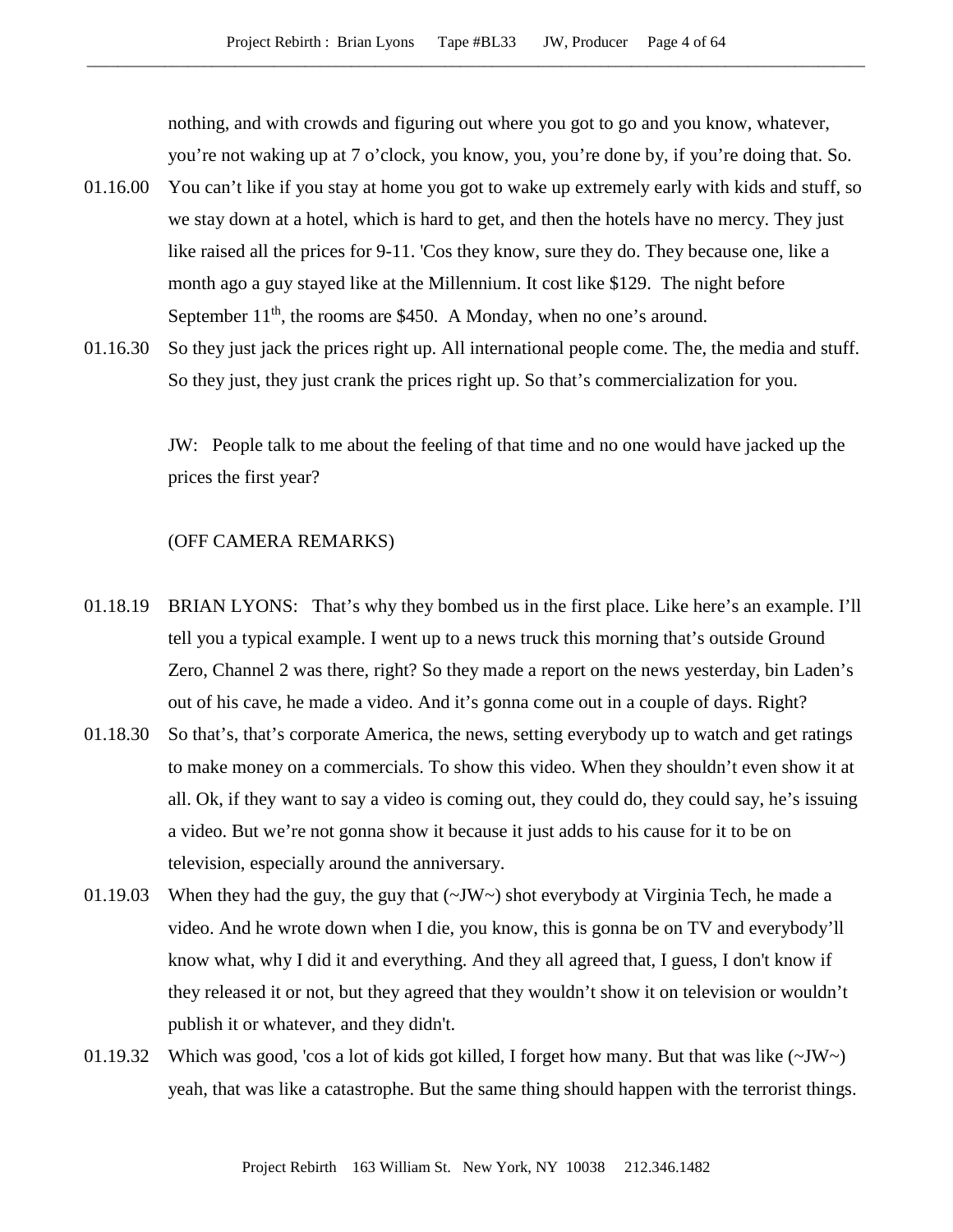They shouldn't, you know, any time bin Laden or (?) them come out with a film, they slam it on TV right away. They should just not do it. Do not post it there. But what drives it? Ratings and money and greed. And that's what does it. You can't tell me it don't; otherwise, they wouldn't do it, you know? So that's where it all comes from.

- 01.20.06 And you walk around Ground Zero, (LAUGHS) people selling hats and stuff from China and little rink-a-dink things. And the books with pictures, and all the tourists come and they buy them all and they do this and that. And then they, they did put some, zone regulations in, they, you're not, you're not so many blocks away from that area. But they sneak in and the cops come once in two weeks to chase them, and then they come back.
- 01.20.34 Whatever. But they're still there. It's still a tourist attraction.

JW: I walked by the site a while a go and (?) woman selling pictures of the towers when you walk by it.

- 01.21.02 BRIAN LYONS: You know, so I went to the news camera guy this morning  $(\sim JW \sim)$  I didn't know what they were there this morning for, but there's been media there all, all week. 'Cos I guess it's just coming up the anniversary. I said to him, hey, I don't know who your boss is, but I've been, I tried to call Channel 5 yesterday, tried to call Channel 2 and 7. And they just kept putting me to like automated customer relations.
- 01.21.29 So I didn't get through to anybody. But I said to him, listen, when you get back, you tell your boss, you know, I've been working down here six years, and I was here on 9-11. And this bin Laden tape that's coming out that they shouldn't publish it 'cos all it does is add to their cause. You know, the anchorwoman was, you know, was looking at me. I said have a good morning, see you later. (LAUGHS) So you know, that's the last thing from their mind, they all wait, everyone's waiting for that thing to come out.
- 01.21.57 I don't know, it's, it's on the front page of the paper. Today. You know, that he's coming out with a video. It's ridiculous.

JW: I caught it (on TV?). The human feeling is different from the commercial side. The feeling when everyone was together?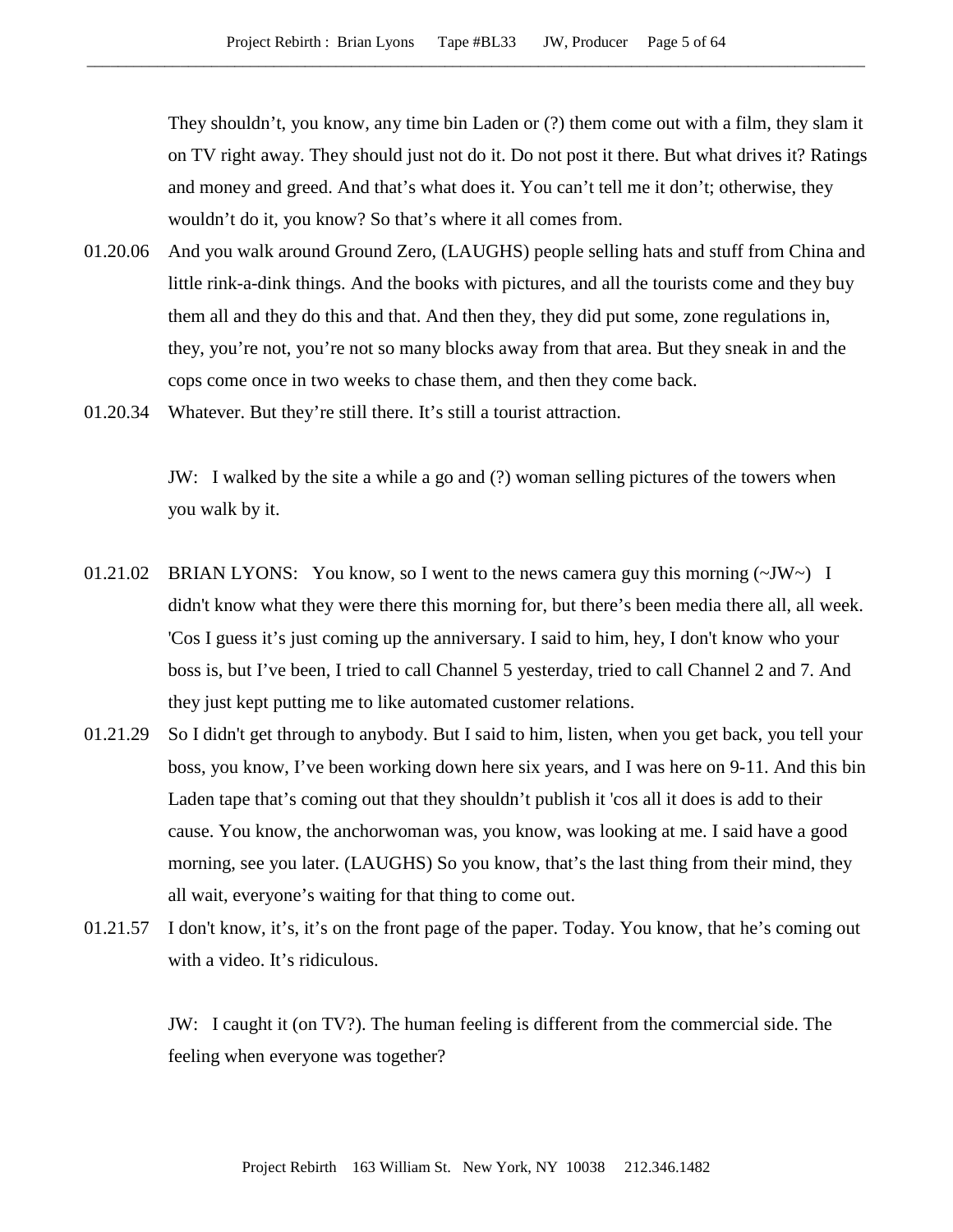- 01.22.30 BRIAN LYONS: Oh, yeah, that ain't happening now. (~JW~) Even at Ground Zero. You got guys, we had to have a big clean up, I just told you? People all complaining all day, why do we got to clean up? We're trying to build something here, we're cleaning up (?) well, what I got to clean up? I got to miss a day of work. Everyone's complaining all about it. So I told one of the supers that's in charge of his cleaning up, I said listen. If one guy complains to you about cleaning up for the 9-11 ceremony or whatever, you give me his name and I'll go over and talk to him, in five minutes.
- 01.23.00 All right? You got his name? Who's the guy that said that? Oh. I don't know. He wouldn't tell me. I said, so all day long, if anybody says anything to you, you give me, call me on the radio and I'll come over and speak to them. And then we'll see what they say when I'm done talking to them. So, you know but he, you know, nobody, he didn't cough up anyone's name, but they still complained, probably. (LAUGHS) And they all got to come in tomorrow to work, but they're getting paid to come in tomorrow to clean up.

JW: Did you hear someone say it?

01.23.34 BRIAN LYONS: No, no, I heard 'em saying that.

JW: You did?

- 01.23.39 BRIAN LYONS: Well, they work for me, the guys, some of the guys.  $(\sim JW \sim)$  That we, we dispatched to go over there to, to clean up. And they're like well, this guy's complaining and this. Who? Tell me his name, I'll go right over there right now and talk to him. Matter of fact, if he won't even be on the site any more if I go over there. 'Cos we don't need a guy like that here. This is not just like Joe Blow construction site.
- 01.24.00 I just remind him of that. A little reminder. You know, which people still don't, you know, get, I guess, you know, that they, where they're working at you know, it's still gated off, it's high security area. You know? And, the Port Authority does, they're very strict on security and they're waiting for a terrorist attack themselves (LAUGHS) at Ground Zero again. It's a perfect target, you know?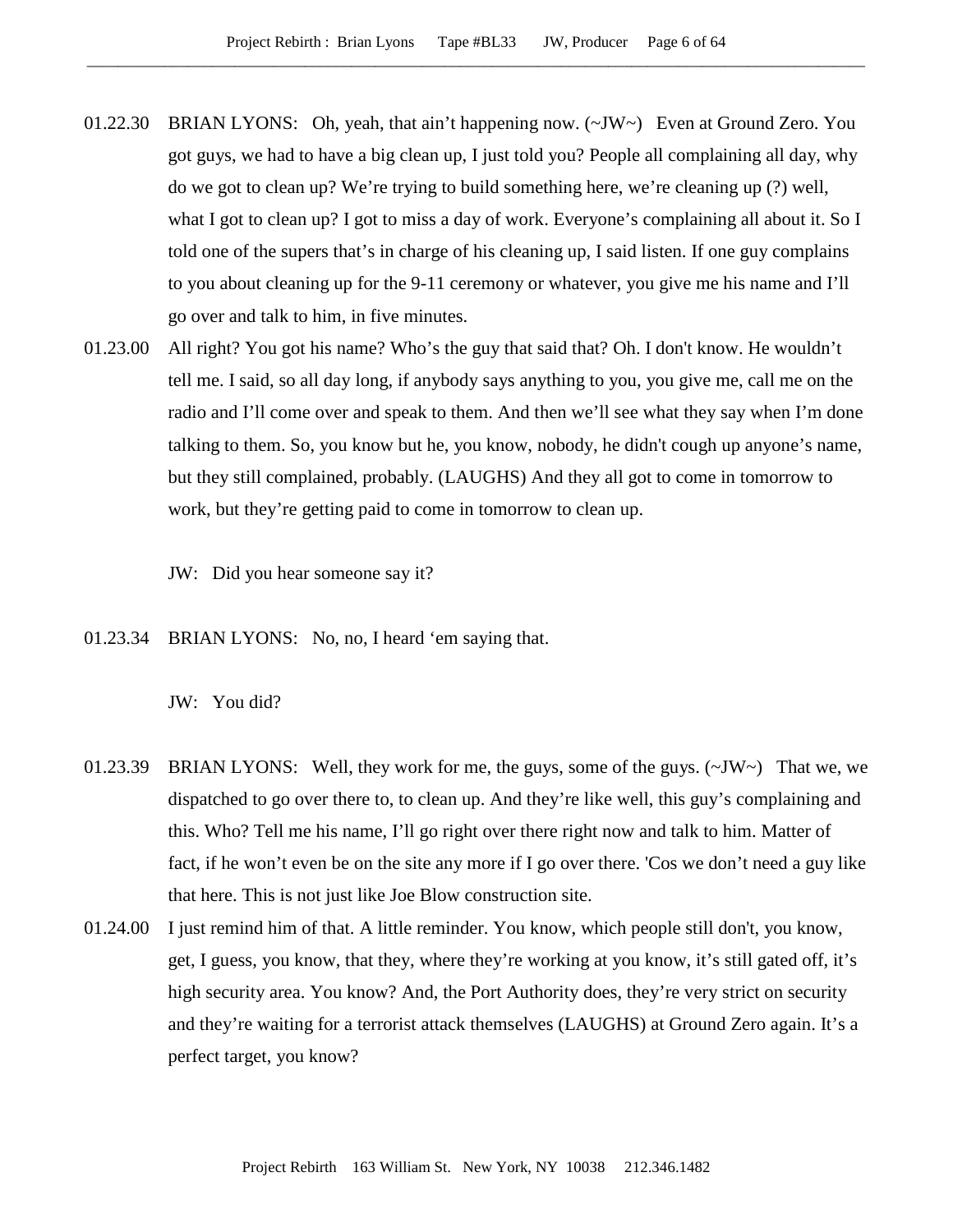- JW: Is that what you feel down there?
- 0124.33 BRIAN LYONS: Sure. Yeah, we're just waiting to build it up, someone's gonna blow it up again.
	- JW: Is that how you feel?
- 01.24.41 BRIAN LYONS: Oh, yeah. I, I joke around, but definitely, it's gonna be a major target, right? It's a huge buildings and stuff and like, like in a little square block area. You know? And you can't stop these guys. These people, they arrested in Germany are something. They were just, they were Germans.
- 01.25.00. But they were somehow hooked up to al-Qaeda or whatever, you know what I mean? So, you know, people got it out for us. So we're gonna have to live with that type of thing. You know, they just, the intelligent, the intelligence community has been doing an excellent job, I guess. There's a lot of stuff that's probably got squashed that people don't even realize. You know, and, you know, some of the threats that happen, why the president does stuff and things that, you know, people don't have the knowledge that, that he's, the information that he's getting.
- 01.25.37 That, you know, about, you know, the intelligence what's happening in different places around the world. And stuff like that, you know? But we don't know anything. We get maybe leaks, leaks into the press a little bit and then they shoot out a couple of little things or something like that, to you. But you know, he probably gets some serious looking documents that (LAUGHS) all sorts of stuff that's happening around the world, you know what I mean?
- 01.26.03 Without a doubt. You know, with that has backup from you know, our CIA secret spies and all that stuff. Man, there's some serious stuff that's going on probably. You know?

JW: How has the site evolved?

01.26.27 BRIAN LYONS: Well, it's a major construction site now, you know, like ever aspect of the site's dug up, you know? There's all sorts of, you know, cranes, there's 20 different cranes, drilling machines. People working all around the clock. You know, you got a Freedom tower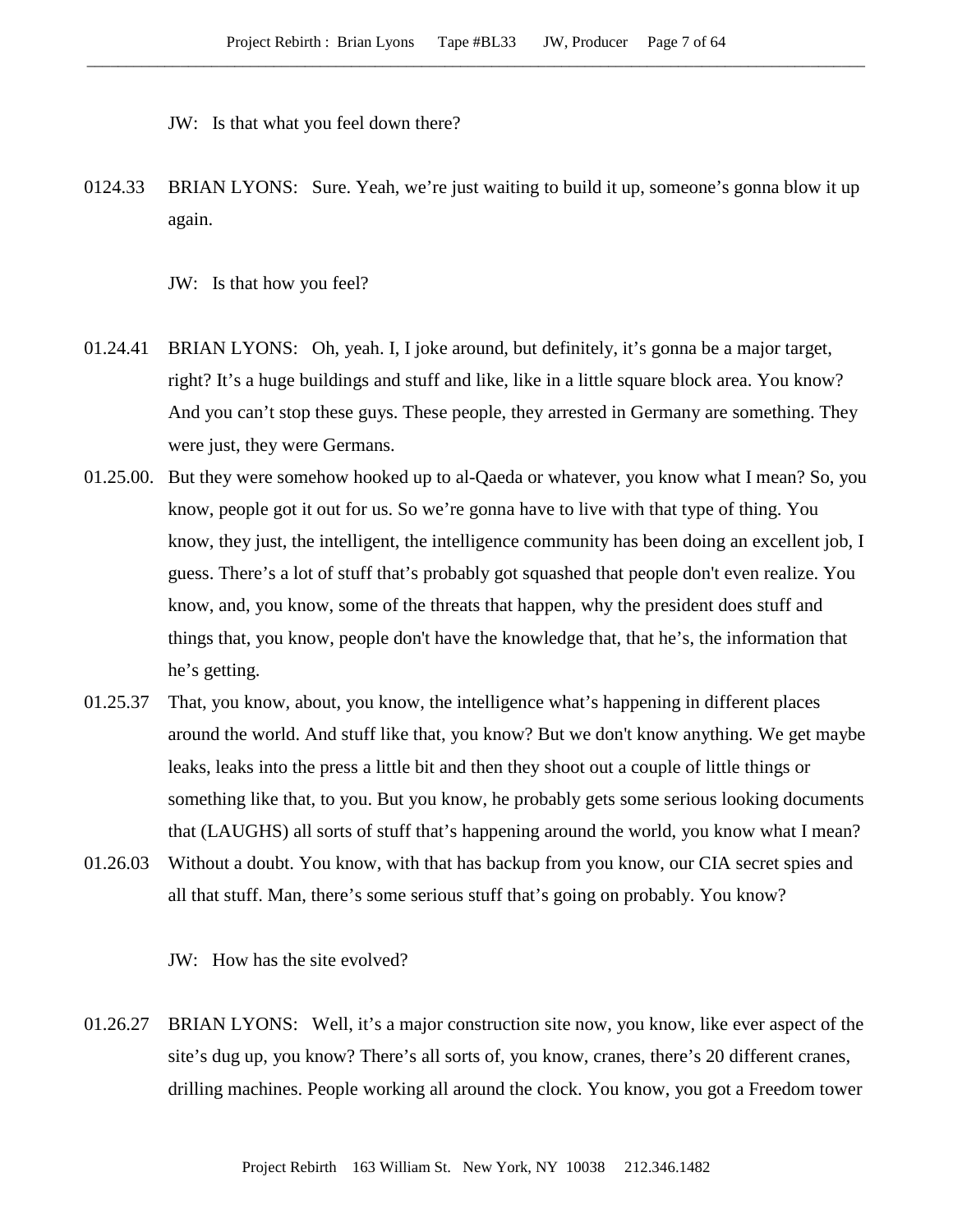being built, towers 2, 3 and 4, you know, a subway goes through it. They're building a new station. A memorial. A tunnel. They got like transportation hubs. So there's massive, massive amount of work happening, you know what I mean?

- 01.27.02 There's a ka-zillion consultants, over consultants, government agencies and overseeing government agencies (LAUGHS). It's like big huge bureaucracy of money there, you know what I mean? So. It is what it is, I guess.
	- JW: Can you be more specific about what's happening?
- 01.27.28 BRIAN LYONS: Well, like in our corner, like I was explaining to you, we have a section which is the size of the building, and, and I won't go into too much detail 'cos some of it is secret ( $\sim$ JW $\sim$ ) confidential, right? So we have, for the Freedom Tower, you have a section that of, of the Port Authority property that you're building. And then there's a whole 'nother section where the footprints of the building was, where they're building their memorial. So that's work that's going on and going forward. And then they're making a new bathtub area, where towers 2, 3 and 4 are gonna be built.
- 01.28.02 And then they're preparing all the areas inside the PATH station to build a new PATH train station. And then they're making a transportation hub to connect all the railroads together and stuff so everybody can go from building to building or subway to subway and stuff. Underground tunnels and things like that. So, you know, there's you know, a major amount of work going from the Ground Zero area up to Broadway and underground where the subways connect and stuff like that.
	- JW: Lot of underground work?

BRIAN LYONS: Yeah, yeah. Yeah.

- JW: What do you do on a day-to-day basis?
- 01.28.44 BRIAN LYONS: Yeah, I get up at 3 o'clock. I take like a little bit after 4 o'clock train. Down to Grand Central, then take the subway to Ground Zero. You know, we have a trailer,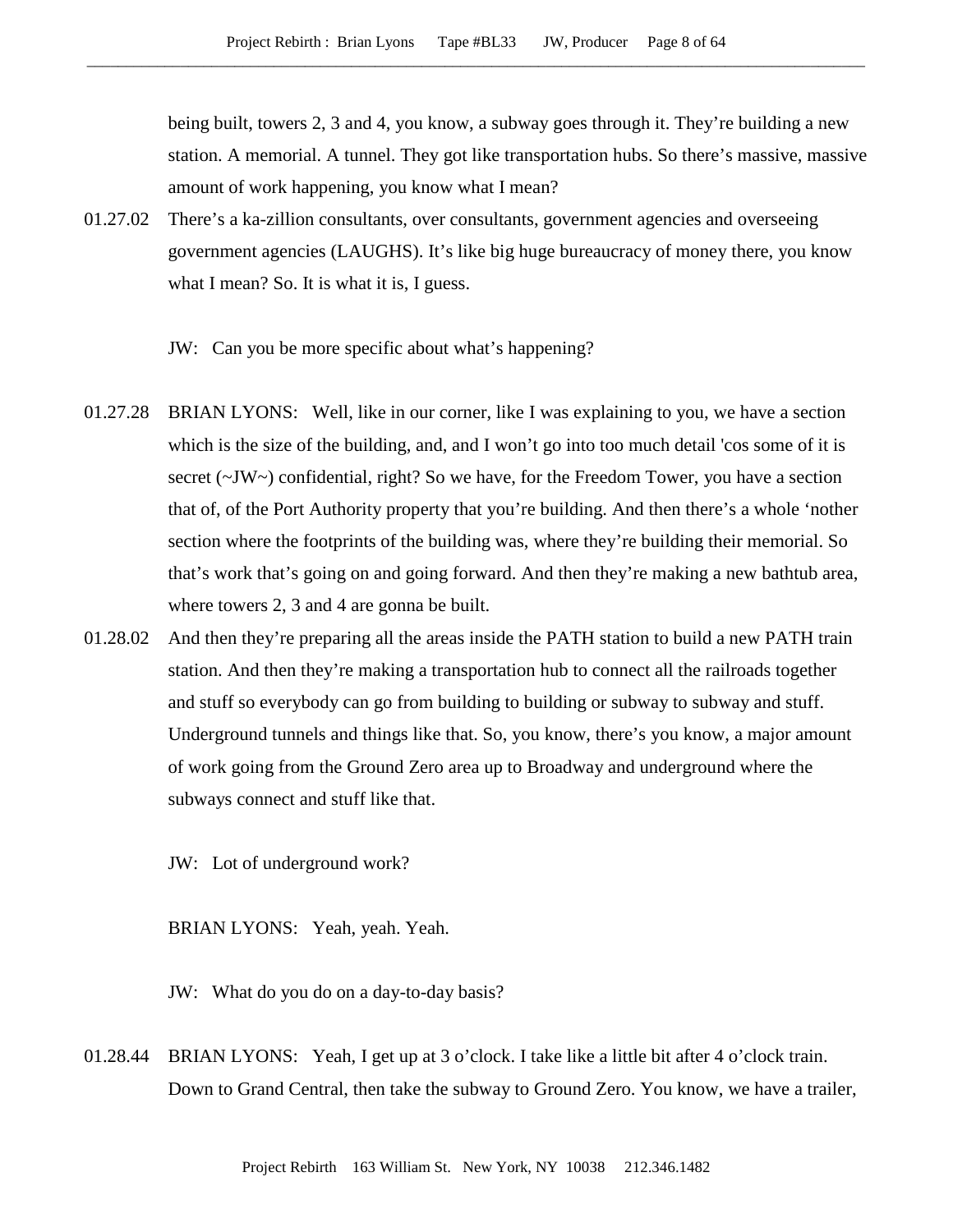we go in. And then I'm a project superintendent, meet with the other guys, talk about what's gonna happen that day.

- 01.29.02 And you know, we're still bringing the building out of the ground, so we're still digging foundation areas and piping that goes under the ground. And you know, supervising that type of thing, you know? So that's still gonna be another year or two before you get to the street level.
	- JW: What types of things did you do today?
- 01.29.34 BRIAN LYONS: Yeah, like today, lightning plates and underground plumbing, pouring footings today. And doing some emergency lighting and the PATH train area. You know? And getting information on the, the stair tower that's gonna come down and has the cameras on it. Just wanted to verify some of that (LAUGHS) information. So. You know, I did a little research on that today. (~JW~) you know?

#### (OFF CAMERA REMARKS)

BRIAN LYONS: And two days they gonna, take two days to take it down.

JW: Why are they taking it down?

01.30.15 BRIAN LYONS: 'Cos stuff has to be built near, near that area. You know?

## (OFF CAMERA REMARKS)

01.30.32 BRIAN LYONS: There's just (?) that lighting I was talking to you about has to be finished, and then that was the egress for the train where that camera was, so we were waiting for the electricians were supposed to finish before the holiday started, but then the holidays came and it has to be done on the weekends, 'cos of the train powers and stuff, so. This weekend they're gonna go and finish it and then that opens the door for that area to be demolished where the other camera is.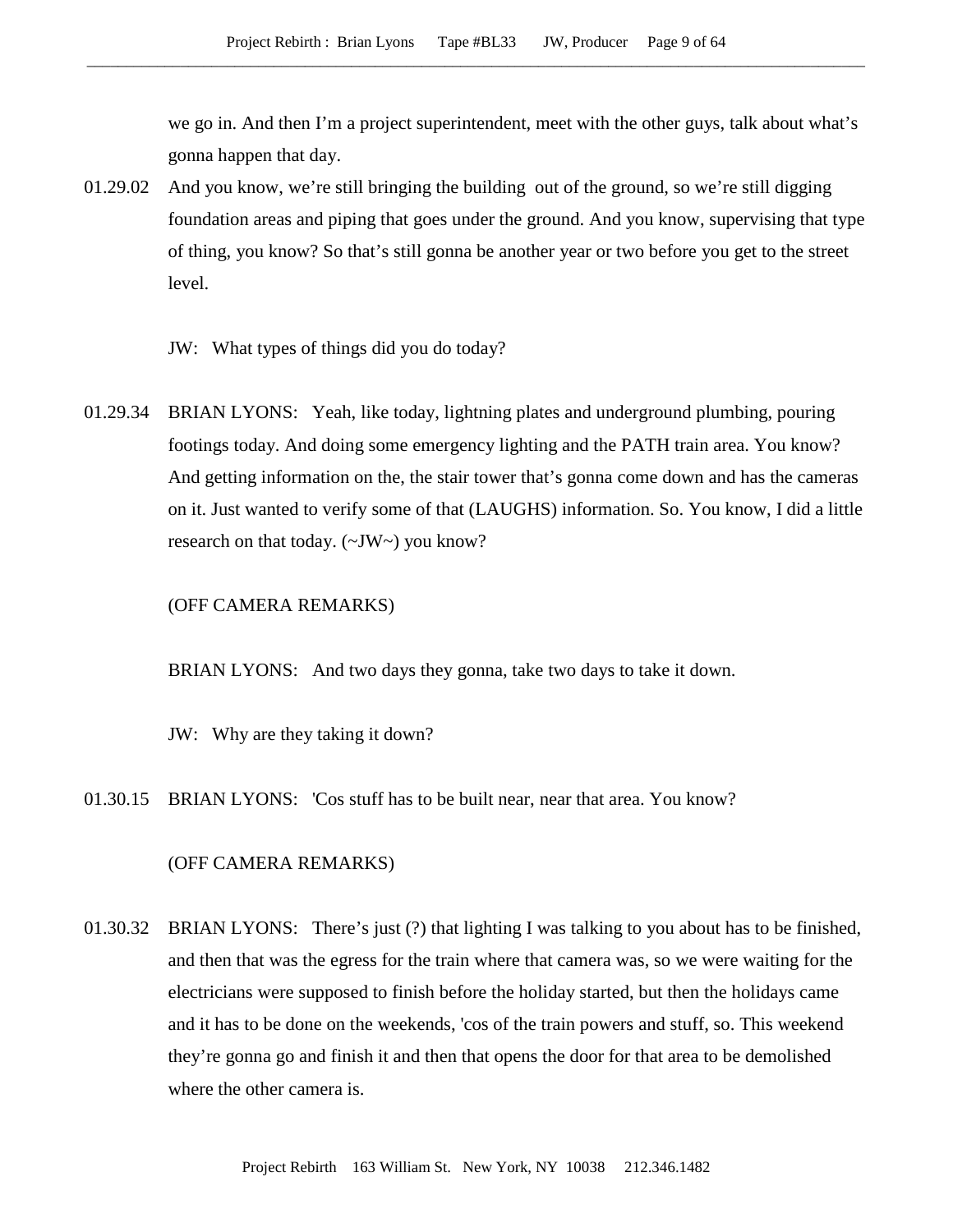JW: Do you have any stories from the site?

- 01.31.12 BRIAN LYONS: (MID-STATEMENT) I was very sick, I don't know if you knew that, whatever, I think I told Tom. In the beginning of the year, I got sick, I got, this time last year, which in September I got sick a few times, in the last few years. Diverticulitis. It's like an infection in your intestine. So when I got sick last September, I had to be hospitalized, they give you antibiotics to get the infection down and so on.
- 01.31.39 And then the doctor who happens I grew up with went to grade school with, he's the gastronologist. He's like Brian, three strikes and you're out, you know, you, you been in the hospital three times for this thing. So we're gonna do a colonoscopy and look and see how bad it is. And he did that, and he said, there was about  $4\frac{1}{2}$  inches that was very damaged.
- 01.32.01 So you know, he recommended a surgeon. And then we scheduled and scheduled and then some things got postponed. I had to postpone it, the surgeon has postponed it, so I think it was the beginning of January, the first week in, or the first week in February that I went in the hospital, and they removed about 8 inches of my large intestine. So I stayed in the hospital a week. And.

JW: What was that like?

- 01.32.28 BRIAN LYONS: Yeah, that was not fun. You know, very painful. And then you can't eat anything. You're just on IV. And then  $I(\sim JW\sim)$  then I went home. And I, I was only home a couple of days, and I started like getting sick and throwing up, and I was like oh, my god, and the, extreme pain. And in my chest here, and then you know, I couldn't eat, I was trying to throw up, and I was like oh, my god, I got to you know, I was telling my wife.
- 01.33.00 I think I got to go to the hospital, you know, this is, I got to go to the hospital. So it was like (?) it was 4 below zero, said (LAUGHS) in her car minus four on the, on the thermometer, it was 2:30 in the morning, she drove me to the emergency room. And I got in there and they're like giving me morphine and stuff, and I'm like that ain't working, man, and I said I'm dying here. Dying. I, I couldn't even like see. It was painful. And so they did tests, so they changed the medicine.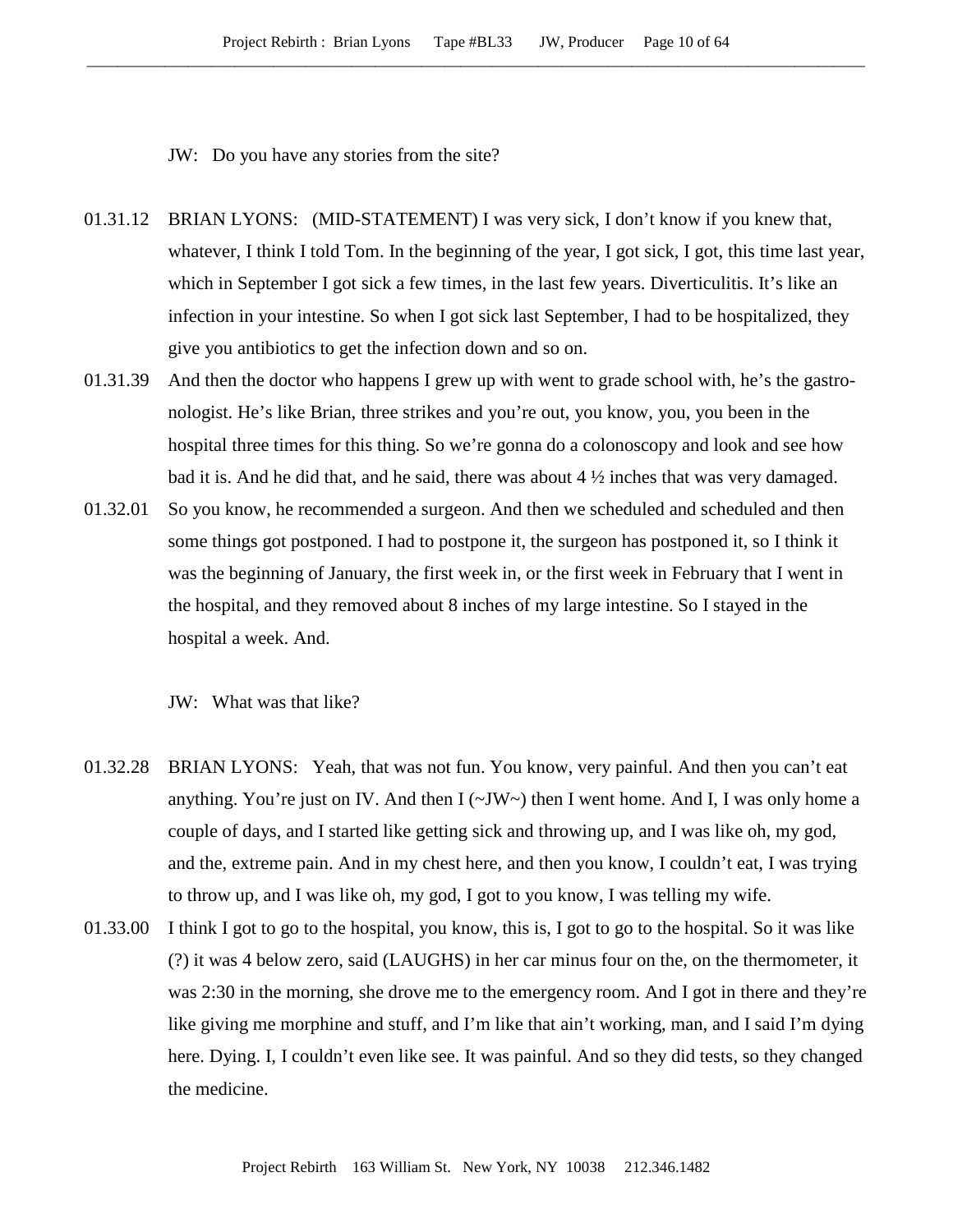- 01.33.30 Whatever they gave me, the, I said yeah, that, that's working, working good (LAUGHS). Whatever it was. Whatever they gave me. And the doctor came back, they did blood and urine and stuff and he's like you got like pancreatitus. My gall bladder was ready to rupture and was oozing gel out and that's like a poison, and then that infects your pancreas. And it inflamed it.
- 01.33.58 So then they had to admit me again for a week, because it took a week of antibiotics to get the pancreas inflammation down. So they're like we got to schedule you to get your gall bladder out. But all the infection's got to be gone. So that's got to be at least two weeks. So I stayed home for a week, and then I was like ran out of like sick days and everything, so I had to go back to work. So I went back to work, I didn't look too good.
- 01.34.30 I went back to work everyone's like you don't look too good. I go yeah, I don't feel good, either, man. So I was only at work like two days, and had another attack, back in the emergency room, hey, Mary, hi, Sue, I need that stuff that you gave me last time. And then, they had to give me that, and then I had to stay in the hospital and get the infection down, until they could operate. That was another week. And then they took the gall bladder out, and then I had to stay home another week.
- 01.34.59 So it was like the end of March by the time I went back to work again, you know?

JW: Two months?

- 01.35.07 BRIAN LYONS: Yeah, yeah, yeah, yeah. It was painful. The, the diverticulitis was nothing. That, that pancretis stuff is, that's painful stuff. Man. You know, and the doctor's like you just take it easy, 'cos you can't live without a pancreas. All right? (LAUGHS) You can live without 8 inches of your intestine, we can even take more of that out.
- 01.35.28 But if something happens to your pancreas, that's it, you're done. So you know, you got to like watch what you're doing when that happens, you know, so they went in and they took out the gall bladder. And, then everything's been fine. I had lost 30 pounds, but I gained it all back now. I wanted to be slim and trim and have abs for this thing today. That didn't work out.
	- JW: You do look trimmer?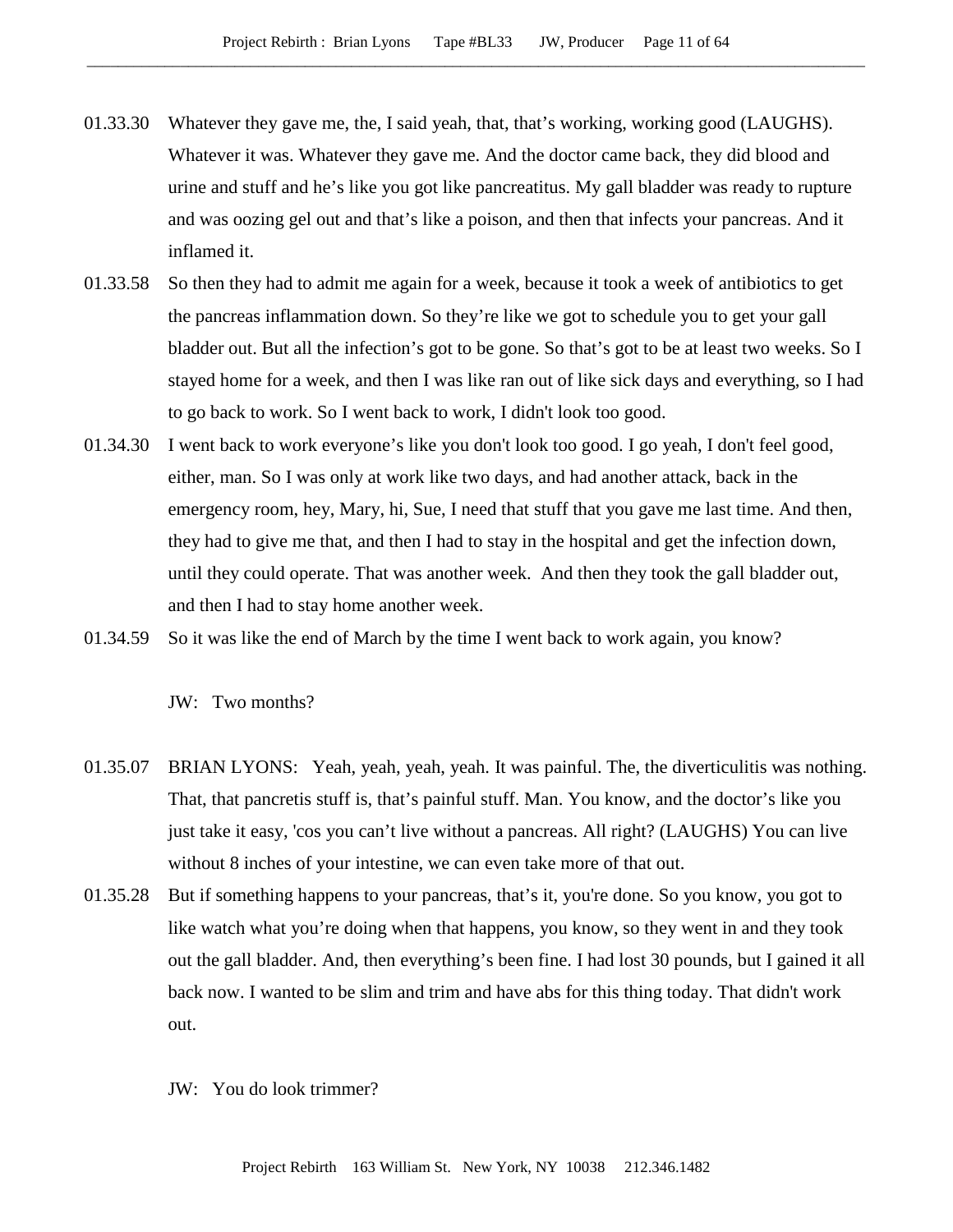01.36.04 BRIAN LYONS: Yeah. Well, I probably did lose some pounds over the summer. It's hot. Man, you got to walk up and down that pit those stairs. There's no elevator. It's still 75 feet up and down. So and a hot, it's been hot all summer, it's still hot today. You know, September. And you know, you're up and down the stairs, you know, watching the contractors and you know, watching your drawings, make sure everything, they're building everything the right way and stuff.

(OFF CAMERA REMARKS)

# 01.36.38 END OF TAPE # BL33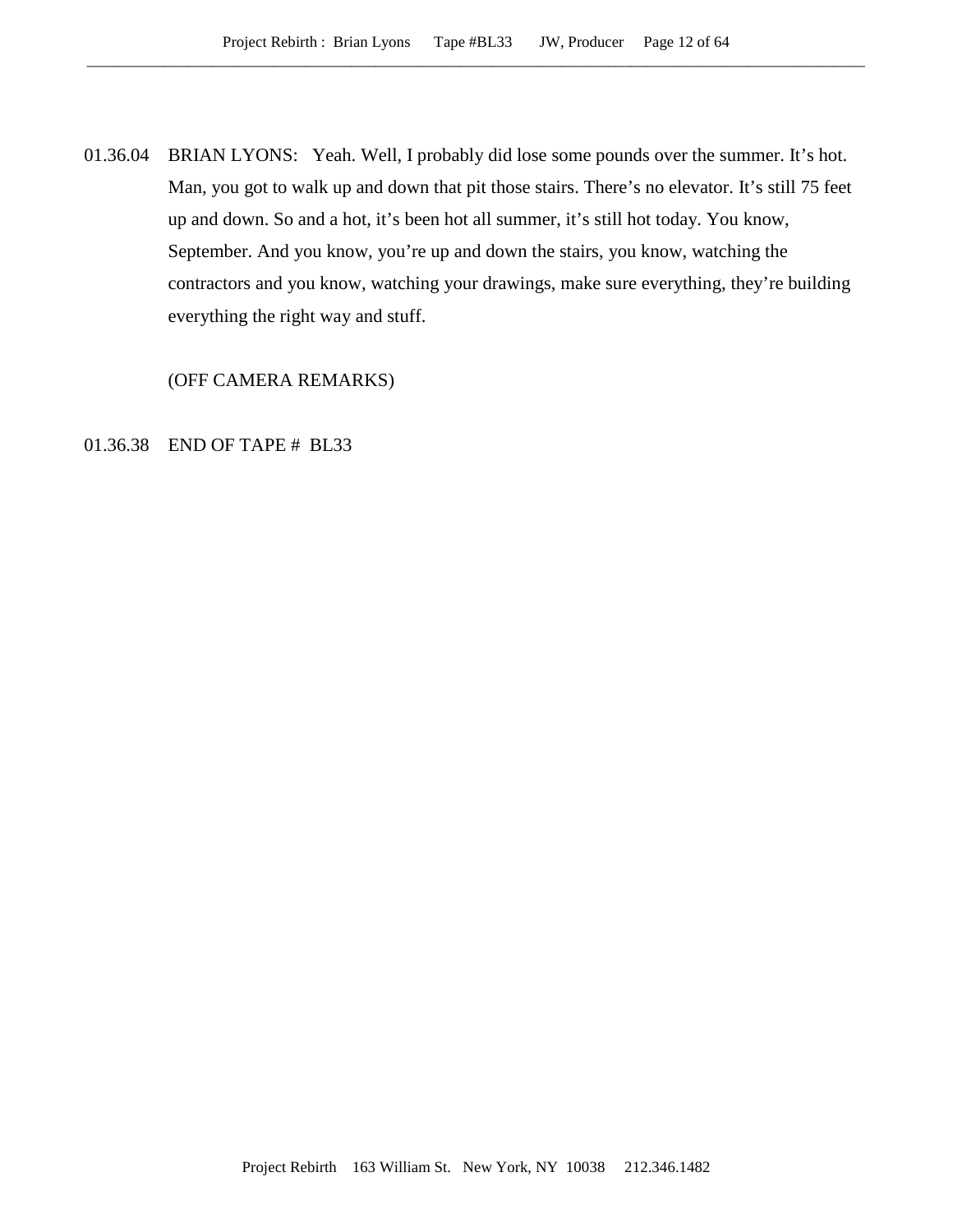# **TAPE # BL34 Brian Lyons JIM WHITAKER, Producer/director PROJECT REBIRTH**

## 02.00.29 PICTURE UP

## (OFF CAMERA REMARKS RE: MOVIES)

JW: You had a life and death experience?

- 02.03.22 BRIAN LYONS: Yeah, on the edge there. No one came to visit me in the hospital. I got brothers and friends and stuff, nobody except my wife, my darling wife came. That's what happens when you get older. People don't come, come see you. See, especially where I live at, you know? No one lives near me, so nobody comes. You know? And then my aunt who's in Ireland found out that like none of my brothers came and stuff, and she was pissed. She was like calling them up and leaving them messages on their machine and stuff. You didn't go see your brother in the hospital. What's the matter with you? You know, 'cos back in, in the old country, they would take a donkey cart all the way to someone's house where they're sick, just to sit by their, you know.
- 02.04.07 And have tea or whatever, just to pay their respects or whatever. But what, what happened when you were younger, you would, people in the hospital you could go see them, or someone's father was in the hospital, you would see them.

JW: What's that about?

02.04.25 BRIAN LYONS: It's both, it's age, and people don't want to be bothered. It's like yeah, I got things to do, I don't have time to go. You know, it's like, you know, everybody's got, is in a hurry, you know what I mean? That's why I go in camping every year, I go camping in Lake George, and I don't have a phone, I don't have a television, I don't have electricity. I am in the woods. I cook my food on a fire. I catch my dinner in the lake, and there's no one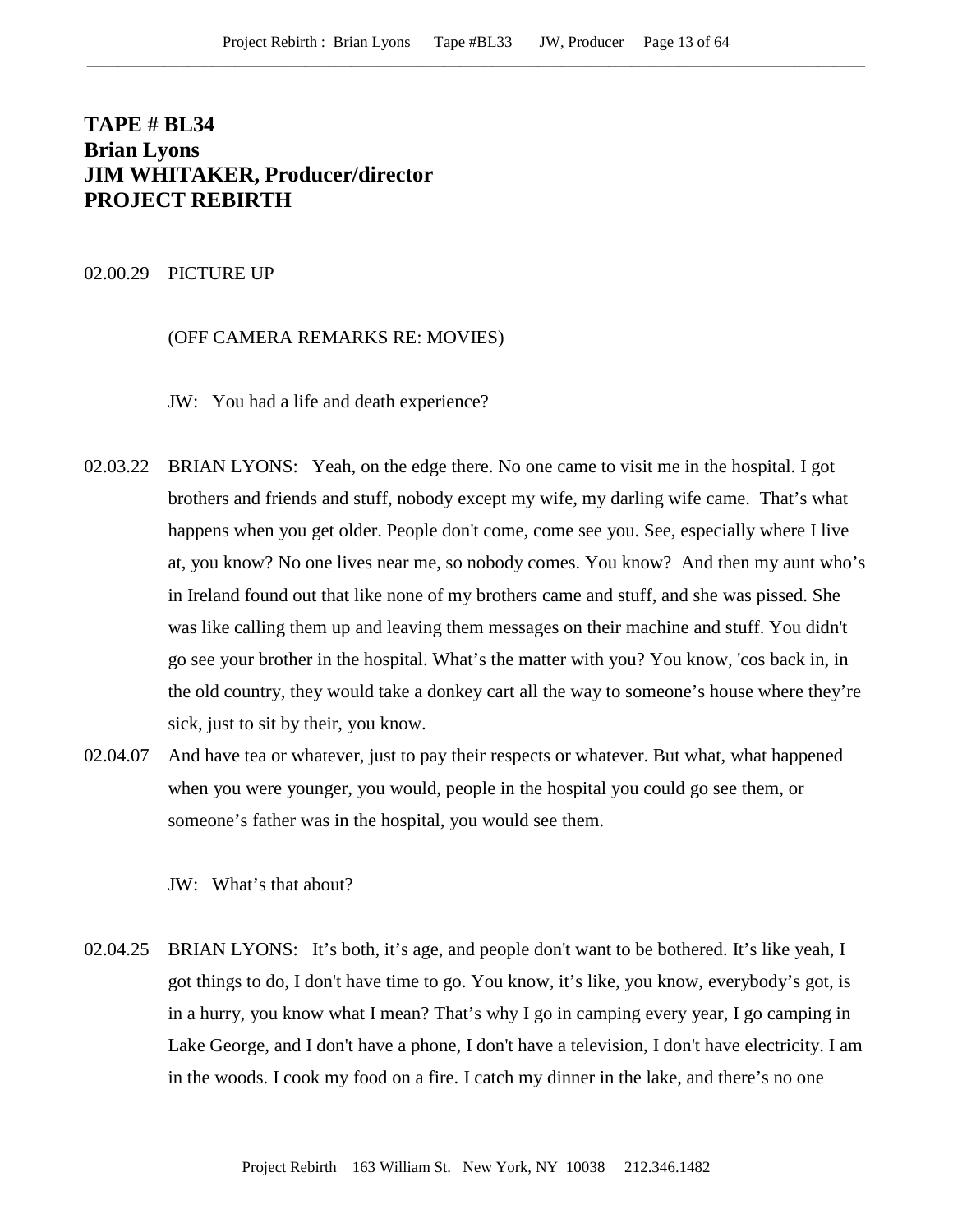around except for me and my family. And we sit by the beach and sit by the campfire all the way to nighttime, wake up.

02.05.02 Make your coffee by the fire. Ten days, and then you come back to reality, and you find out two firemen die in a stupid building that had no people in it, you know what I mean? It's ridiculous.

JW: New York felt hostile last night?

- 02.05.30 BRIAN LYONS: Well, New York is booming, I don't know if you notice, but like if, if you get a chance, like I'm gonna take the girls in 7 World Trade to the  $52<sup>nd</sup>$  floor. Monday night before. I did last year. 'Cos we just finished building the building. It wasn't too many tenants in there, but now the thing is getting full of tenants, but you know, I still got some connections in there, I, we have an office on the  $10<sup>th</sup>$  floor 'cos we're building tower 3 and 4. But you know, I can get up to  $52<sup>nd</sup>$  floor, and you can look over, all over Manhattan, and especially Lower Manhattan.
- 02.06.02 Not only is Ground Zero being built, but you know, across the street, they're building Goldman-Sachs headquarters, which by the way, my older daughter got an interview with Tischman, and she's like a project manager for Tischman now. And she works at the Goldman Sachs building as a project manager. So that building's going up, and then this like residential ones. We're building another building behind the Deutche Bank building, it's a condo-hotel.
- 02.06.29 Next to that, they're building another 60-story condo hotel. We're building another 70 story building two blocks from Ground Zero. Two and a half blocks, they're building 4 residential buildings right there. Down the street, behind Wall Street, they're building like two huge more towers of residential buildings. It's like building all over the place. You know, everyone's going around crazy. The subways are like packed, you can't even get in them. It's like, you know, I don't know if it's the price of gas or, you know, whatever it is. But like from 6 years ago to now, like when I took the train, remember I told you the story about I met the guy on the platform?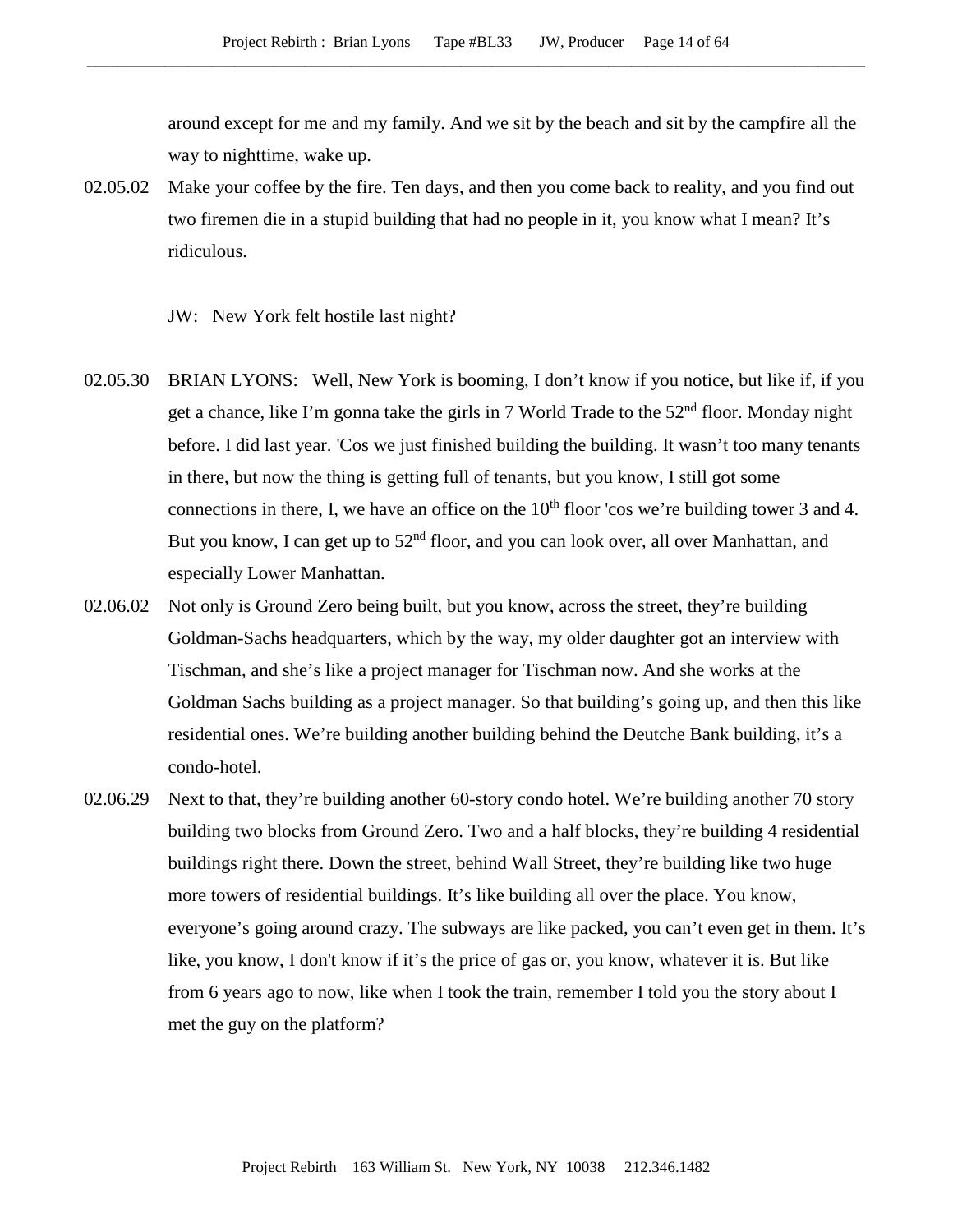- 02.07.12 But there was only me and him, that was the first train out. Me and him, two guys on the platform. Well, now the first train out, there's 70 people on the platform, where I live at now. Same platform. And the train is 45 minutes earlier than (LAUGHS) it was 6 years ago.
- 02.07.32 Packed with people, the trains are packed, subways are packed. It's all, everyone's all hustling and bustling around, running all around, you know? Run you over with a car or a taxi (LAUGHS). They don't care.

JW: I'm a part of it, too- I'm not the solution. I'm going a million miles an hour, but maybe a little slower in terms of prioritization. It feels more hectic than ever. I didn't realize it was booming?

- 02.08.31 BRIAN LYONS: Hugely booming. The stock market's like swinging from left to right, left to right, you walk outside the stock market, building buildings all over the place. Lot of residential, lot of residential. And then with the commercial buildings that they're gonna put up at Ground Zero, that'll all fit in and everything you know? So it's like you know, the whole downtown thing will all come into perspective like they wanted it to.
- 02.09.01 But it'll be 20 years by the time it's all done. From, from 2001. So everything's built and filled up and, you know, they tore like a lot of (LAUGHS) stores down on Broadway that were there for years and years and years and years. You know, to make room for a transportation hub buildings and, you know, they're gonna fix the streets and stuff like that you know?

JW: Considering the bigger picture, would you have thought this would have happened 6 years ago?

02.09.56 BRIAN LYONS: Yeah, yeah, I know that's a very good question. I just wish I could you know, go fishing every day. 'Cos my family's more important than anything, my wife and my children and, and stuff. And I keep that in, in very good priority. You know, like when they're get on the bus for the first day of school, you know, I go in late to work that day. 'Cos I put them on the bus the first day of school, I did it since my older daughter was in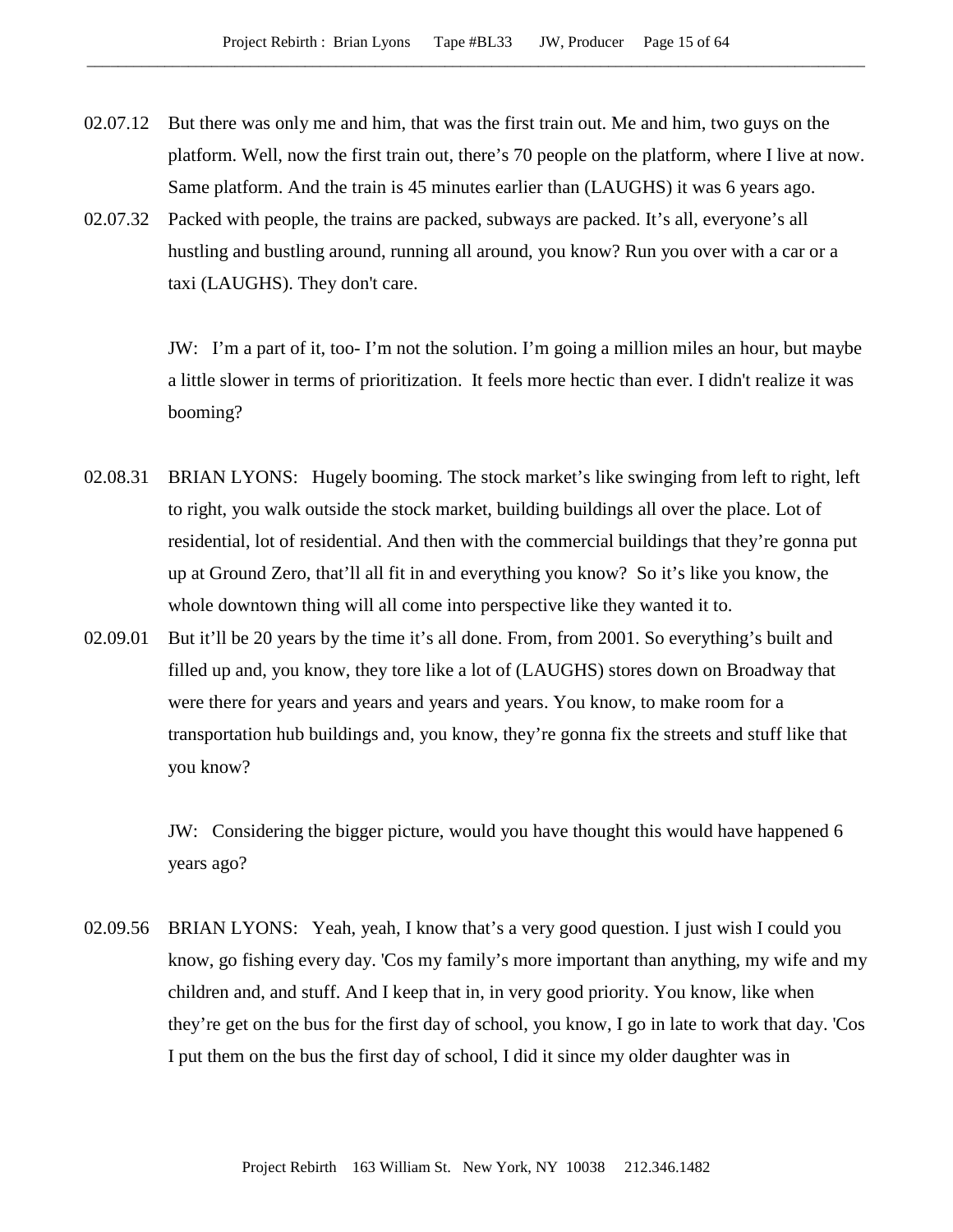kindergarten. So why should I stop now, you know what I mean? It's an important day. Them going back to school.

- 02.10.30 And then coming home and spending time and even last night, like when my 8-year old goes to bed, she reads for 20 minutes, so I sit by the side of her bed, and she reads to me. And even last night, I was thinking, you know what? This is more important than building Ground Zero and, you know, making a good salary or, or whatever. Secure in life. You could have no money and you could be homeless, like that one movie (LAUGHS). But your daughter's like reading (?) like a book for you, struggling on one or two words that she needs your help with.
- 02.11.04 And then moves on. And then you talk about the story, and then, you know, and you finish two chapters and it's time for bed. And you know, that's important to me. That's you know, you know, I never lost sight of that, and then September  $11<sup>th</sup>$  always magnified that for me. That, that was very more important than all the commercialization of things.
- 02.11.30 But it's a dog-eat-dog world (LAUGHS). If you don't go after things and you don't, like my taxes have quadrupled since 9-11. Where I live. So if I don't work and I didn't get a better job and I didn't, you know, fight for the jobs that I want to get, and stuff. I'd have to move. (LAUGHS) Because my taxes went up so much. You know, so what drives that is like, you know, all different issues, you know, from wherever you live at, what regions you live at.
- 02.12.04 So, you know, it's, you know, I guess it's America. You know, you could sit back on holidays and families can get together and stuff, but you know, on Monday morning when the bell rings, the stock market, you know, it's like a dog eat dog world out there, everywhere you go. And then you know, for the rest of, forever's time.
- 02.12.29 Like I, I think I spoke about this once before. I don't know if it was with you guys or, I think (~JW~) No. But I, I think it might have been during one of our conversations, you know, you know, what do you think's gonna happen. Maybe it wasn't. Someone had asked me, you know, what, what do you think? Will we ever recover from the 9-11 terrorist attack, you know?
- 02.13.03 Like they blew up all the buildings and they killed all these people and, you know, how, how are we gonna move forward from that? How, how're we possibly gonna do it? And I was like hello. They had like the revolutionary war. They killed like hundreds of thousands of people. On the same team got killed, one just wore one different color jacket, were killing each other over like, you know, peaches and like tea bags or something like that.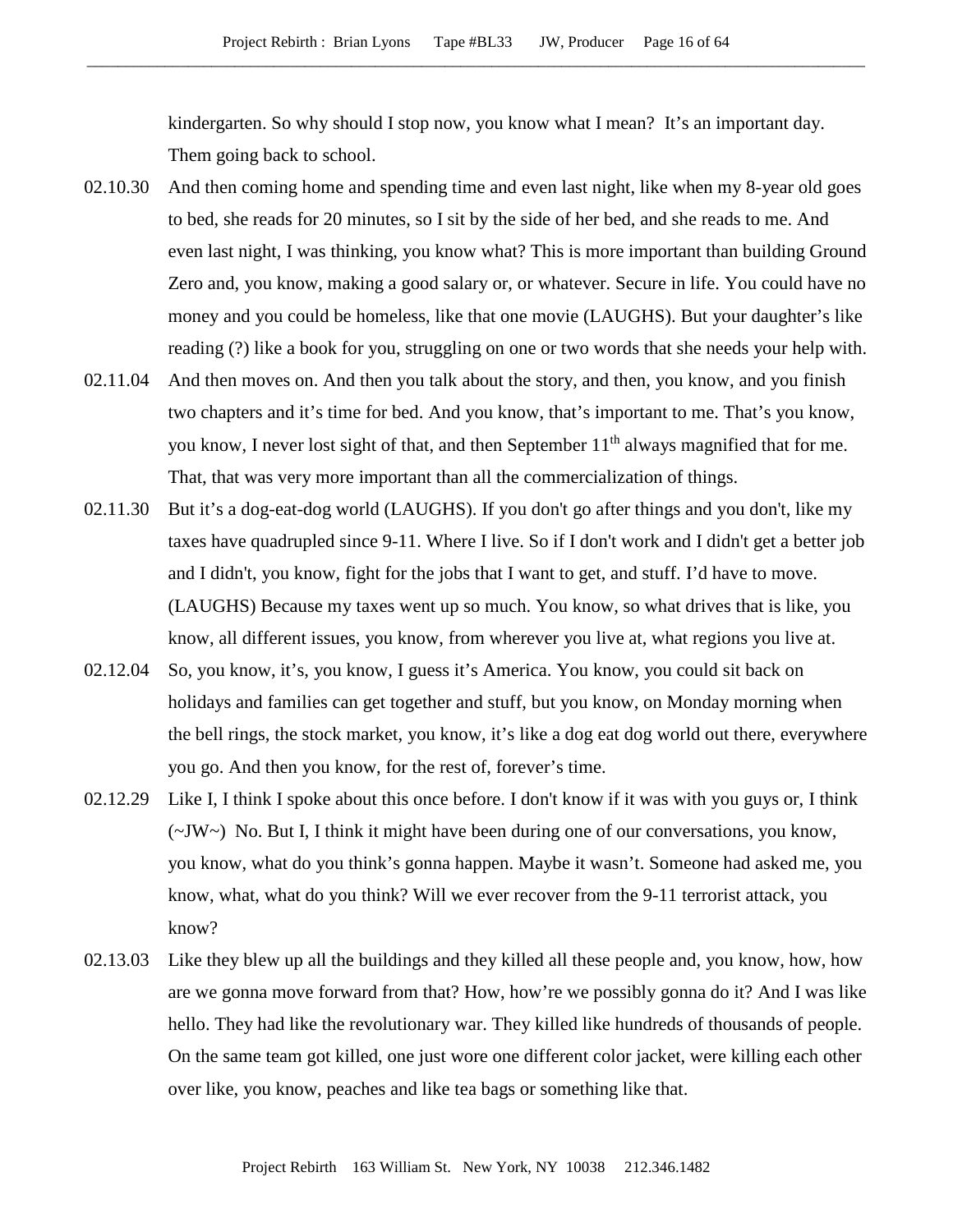- 02.13.32 We got (LAUGHS) over that, that was like 200 years ago. So we're gonna get over this, and you know, you know, and we're gonna get past it all. And you know, people breed fear into everybody, you know? The media, corporate America, the security thing. You know, there's a lot of, people aren't afraid in New York, that's for sure, you know what I mean?
- 02.14.00 Like if you asked somebody, you know, there's a high security alert, and then they have it on the news, what do you think about the high security alert? You know, are you scared to go on the subway? No, I got to go on the subway, I got to get to work, so, you know, if it blows up, it blows up, but I got to get to work. I don't know what to tell you. But they all know that tit's there, there's more police around. And you know, that's more overtime for them, and they got to get more money from the government, who gets more money from our taxes, 'cos they raise it.
- 02.14.29 And I don't know when where it stops (LAUGHS) at. But my life is too short to worry about that stuff. I don't know what to tell the people. The, my kids are gonna, you know, inherit all the security problems, but it ain't never gonna go away. You know, I mean, one way to do it is that you don't get foreign oil. I mean, I definitely agree with that. That's why I like we're in all over these places, we need oil to drive all these big car things we have and all this industry stuff.
- 02.15.00 But corporate America, if they wanted to, you know, like, you know, you read stories, guys invent cars that run off of like, you know, its own energy or whatever. You never see that come to market. You don't see these things coming to market too much. Because they, you know, they wouldn't be selling oil. Oil's a big, a big thing for money, you know what I mean? So it's like, you know, you know, I don't know the whole scope of stuff, but you know, it's, it's weird.
- 02.15.33 There's a friend of mine that we would do, his daughter's an Irish dancing, and he got laid off at Wall Street, 'cos when they, they made it all electronic now. So they used to be traders. You had to run across the floor with a piece of paper, I'm buying 20, selling however the, however Wall Street works. Now it's all done by computers that, so they don't need the personnel to do it.
- 02.16.00 Same with banks. A lot of stuff has shrunken because of the, you know, the internet stage and electronic stage. So you know, he got laid off from that stuff, and you know, when we go to some of the Irish dance events, the girls are doing what they got to do, and we just talk about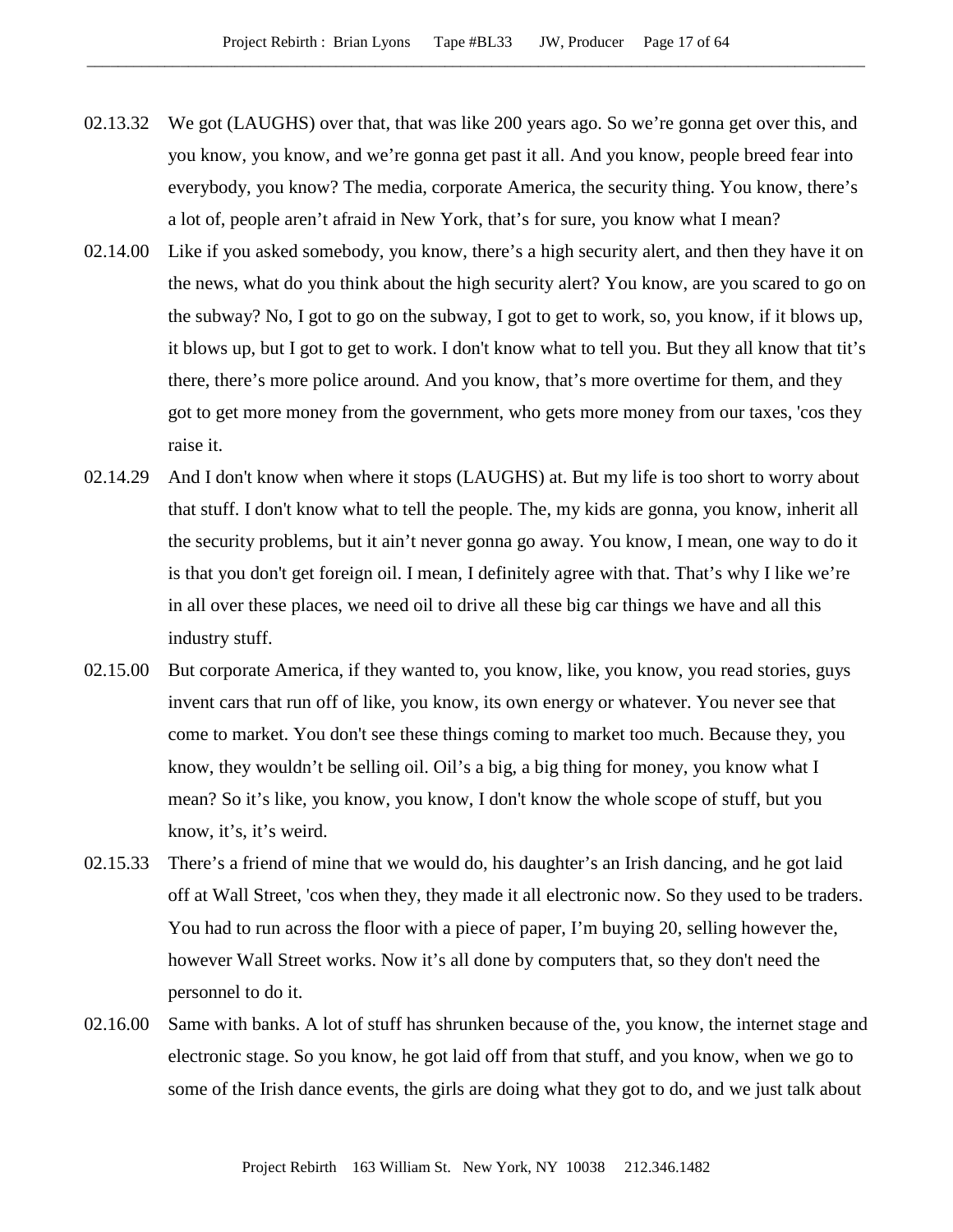stuff. And excuse me, and he, he talks about a lot of this, he knows a lot about this corporate stuff. And you know, Trump's players.

- 02.16.31 And you know, some of the millionaires, who there's certain groups of guys in companies that hold like most of the money in America and in the world. And how they manipulate everything to make more money or make people lose money, and you know, all these things. Who, who knows who, and who, why that happened is because this guy knows this company or owns that other company. And you know, whole big, you know, conspiracy (LAUGHS) thing.
- 02.17.01 This guy goes into about stuff. You know? And it's very interesting. But, you know, I, I'm not into that. I'm into construction and fishing. And going (LAUGHS) back, taking the train all the way back home, and then sitting on my porch where no cars go by. That's why I live up in the country. So it's a 2-hour commute, but at least I'm out of the city. But the city hustle and bustle is fun. I actually took my wife out to a show, you come down, you go out for dinner, you're walking with crowds.
- 02.17.34 We went to a Met game, you go to a Yankee game. That type of thing. You know, but then you reside back out of the hustle and bustle of things, you know? So it's, you know, I have the luxury of doing that. I planned that all out, to live there and come down here, you know, to afford a lifestyle that you could do that type of thing, you know? But it's, you know, you know, six years later, like, I think the deputy mayor said it, Dan, Doctorhauff, I think his name is.
- 02.18.14 You know, time isn't on their side. It was in the beginning of the recovery process. People were generous and people were willing to move and, and do different things. And but as time wore on (STOPS)

### (OFF CAMERA REMARKS)

- 02.18.47 BRIAN LYONS: As you know, as time went, goes on, people forget and they go back to their own, the same ways, and you know, and that's the same thing. Somebody said that today, oh, yeah, we were talking about somebody.
- 02.19.05 When, when we were directed to start cleaning up the site and stuff like that, one of the guys like listen. Everybody's got to move on. Nine-eleven's over, happened six years ago. So this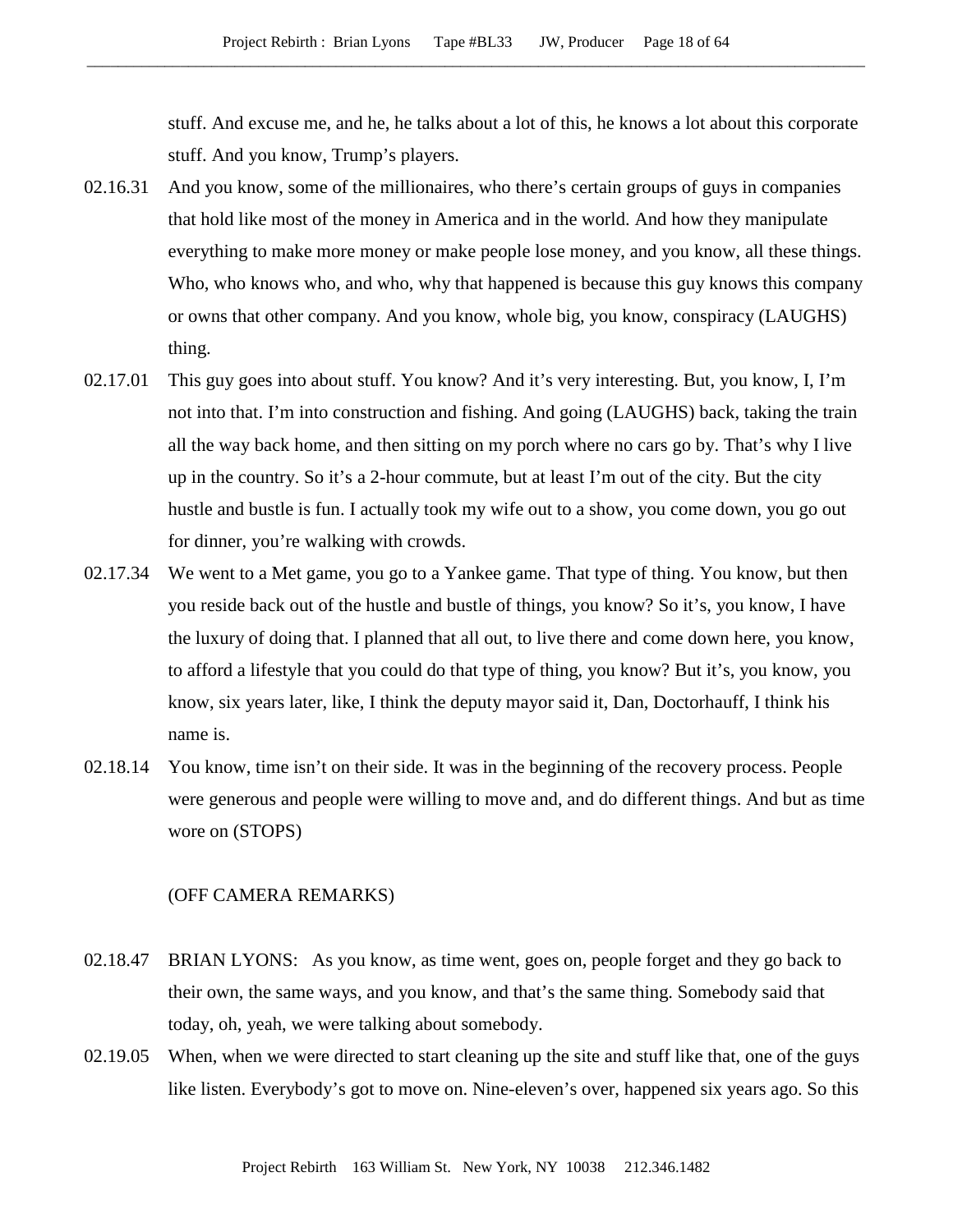other (LAUGHS) guy he was with was like listen, let me tell you a story. A couple of years ago, guy said the same thing. And he didn't want to clean up and he didn't want to do this for 9-11.

- 02.19.29 He, he got up and beat his chest, listen, we got to move on, 9-11's over. Well, the media got a hold of it, and this guy was attached to a certain company, and they said this guy from this company said we should just forget about 9-11, and next thing you know that guy's like you know, picking up newspapers in Central Park. You know what I mean? So in a way, people want to move on.
- 02.19.59 But then when the anniversary comes on, like we said with the group that protested to get back onto Ground Zero, the first thing out of everyone's mouth like back in May or June when they wanted to plan the ceremony was, well, we're working at Ground Zero, and you know, no one can come, we're too busy and it's too dangerous, so you know, we're having it over here, and that's tough luck. And the family members got together and said no, time out. It's not tough luck.
- 02.20.30 We can figure out a way to do this. We want to go down to the pit, we want to be at the bottom. And you're gonna find out a way to do it. And we're gonna sit down and do it. And so, you know, it had to come to that, you know, to blows with the mayor, and he sat down and they actually had to bring him a picture and say look. Here's the site, here's where you are. Here's where we are. How can we can't just walk over here? Oh, I guess you can. Ok.
- 02.21.01 What was so hard about that? The initial reaction was no, you can't. you can't do it, 'cos it's too dangerous. You can't do this, you can't do that, it's over. You know, forget it, move on, move forward, everyone's got to move on. Big speeches, ladadada. You know, but some people, you know, you, you do not get over it, at all. You know, I was looking up my brother's buy a house website today. Because I wanted to get, pull up some archive pictures and stuff.
- 02.21.29 'Cos the route that people's gonna take goes right by my trailer now. So where I sit, I have a window, everyone's gonna be walking by, so, I, I printed some stuff of the website, so I put it on the windows, some pictures of my brother and stuff. So now when people go by and then when we go by, with my kids and his kids, I can say oh, look, there's my office. And then there's your dad, picture of your father and stuff like that, you know? So you know, then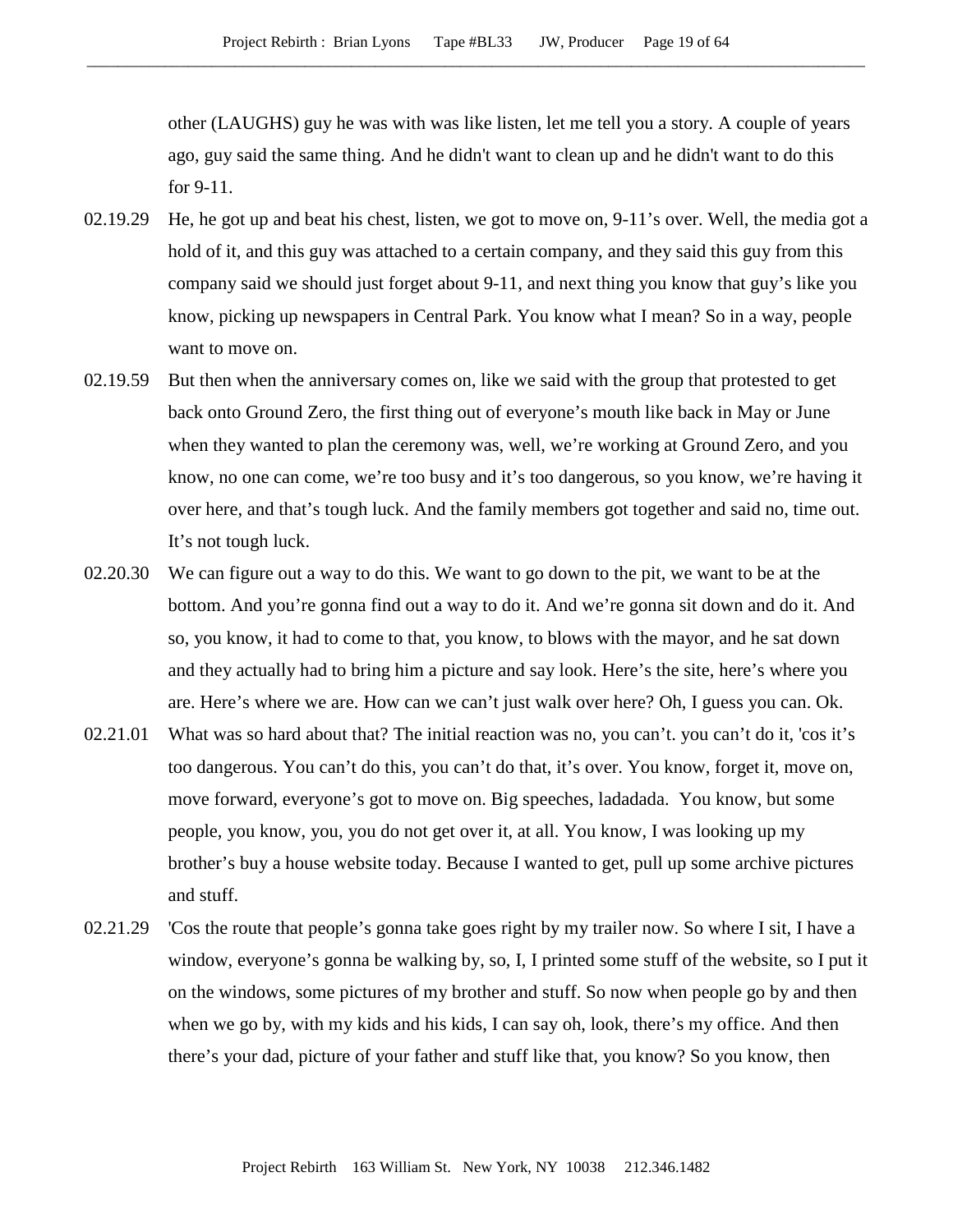when you get closer to 9-11, it's kind of like, you know, you start remembering back a little bit and, and that type of thing.

- 02.22.06 You know, and then when, you know, the day comes you're glad that you went to the ceremony, you know, but you know, the gravity of it is when you, when you're sitting there, you know, and you've been there, they just keep reading the names, and reading the names. An hour goes by, another one goes by, another one goes by.
- 02.22.30 And it's like 11:30, they're still reading names. You know? Like I was telling someone yesterday, I said you, you don't realize, you weren't there, right, and you never came to the ceremony? Hours and hours go by, they're still reading names of people that were killed right here. It's like that if you get the gravity of that, it's like that's a lot of people you know, that goes on for hours the names, so.
- 02.22.59 You know, unless you're actually there, and you know, you know, have a feeling for the amount of names that they are calling in that amount of hours, you know, you realize, you know, what, what has happened there, you know? You know, and I actually have more of a rare opportunity than others. I recovered the bodies, I know where we found like 20 people and two people and one person. And ten people. And now they're just digging stuff up there and pouring concrete (LAUGHS) on top of the areas, and stuff like that, you know?

JW: What's that feel like?

- 02.23.38 BRIAN LYONS: Yeah, yeah, yeah. I have mixed feelings about it, I guess. You know? You know, they're saving the footprints of the towers. Actual outline of it but. You know, they're excavating areas where we found, you know, a lot of people, you know what I mean? But you're going down into rock now, different than, you know, they were above grade.
- 02.24.03 The one thing that, that it, that is agitating is that you know, some people are very adamant about the stuff that went to the Staten Island landfill. Now that should be addressed, you know what I mean? They should actually, like I said get a farm upstate somewhere. I'm sure some farmer would even donate the land, right?
- 02.24.29 Dig up all the dirt that they put there, trucks and stuff, and truck it all up to a farm in upstate New York or whatever. And fence it all in, right? And whenever, and put all the names of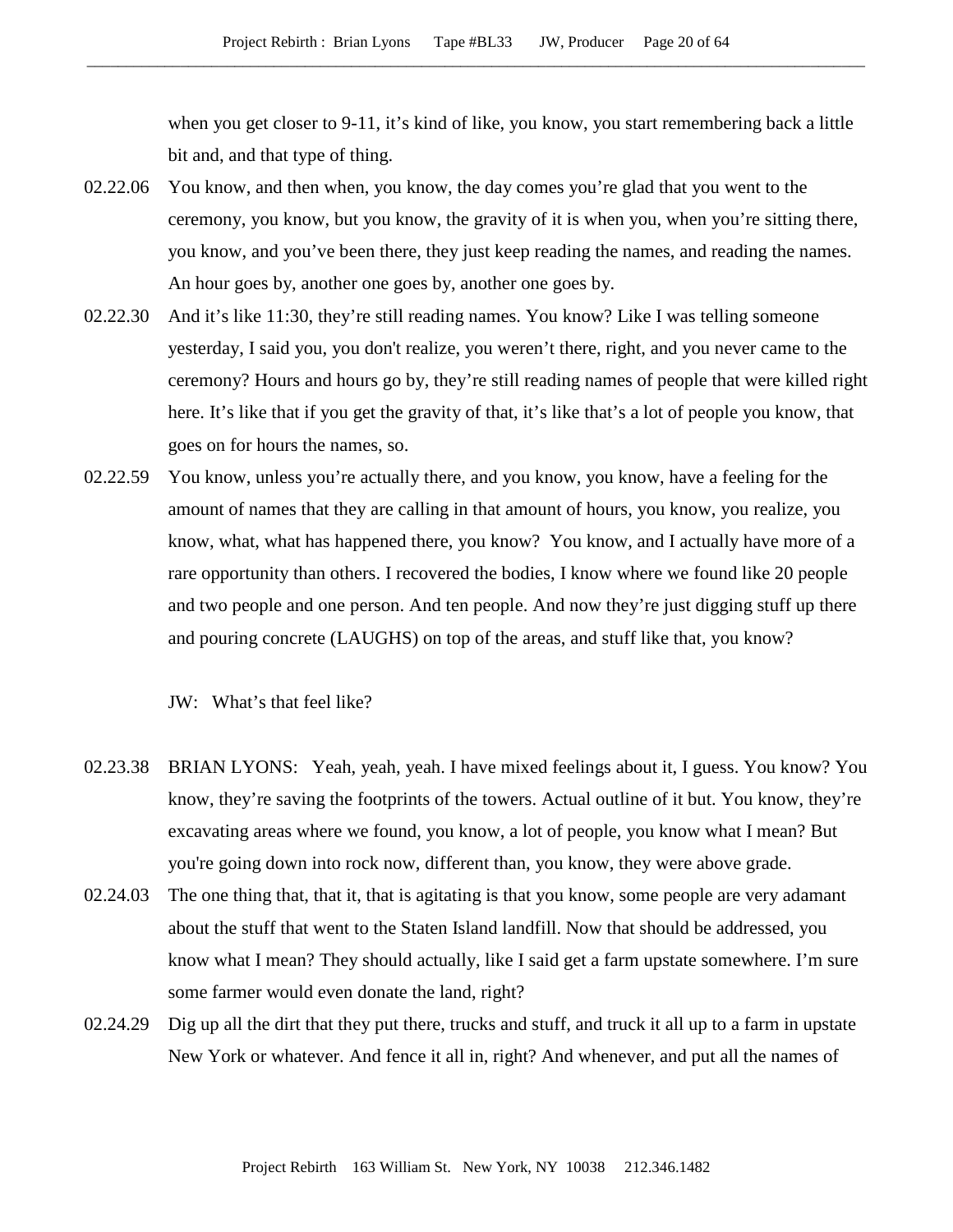everybody, and that's a big cemetery. Get it out of the dump. No one wants the stuff at a dump, at a dump. It's other stuff, they dump garbage is at the dump. You know?

JW: Are you talking about Freshkill?

02.25.00 BRIAN LYONS: And but it all costs money, that's why no one's doing it. No one wants to spend money.

JW: You would make that a graveyard?

- 02.25.11 BRIAN LYONS: Right. I would. Why, why wouldn't it, couldn't it be at an old apple farm upstate somewhere, some farmer? I, I bet you some farmer will give you the land for nothing. You know, I mean, you don't need that many acres. And fence it all in. And get all the stuff out of the thing, it'll be just the machine to load trucks.
- 02.25.33 And, and a, when, it would have to drive and unload the truck, and then a machine to level it all out again or whatever. So it would be trucking, but trucking is so expensive that that's why (LAUGHS) nobody wants, wants like to, to you know, do that project or whatever. 'Cos it cost money. If you had asked them two days after 9-11, they would have got all the money they needed.
- 02.26.00 Six years later, money for that, what are you (?). Can't you just forget about it? That's what you're gonna get now.

JW: That's an interesting human dynamic that is curious?

- 02.26.18 BRIAN LYONS: But I think it's, I think it's human nature. I think it's you know, you, you have to go back in history and look at all the wars and all the, the Romans and the, you know, our own, you know, American revolution and you know, all these things.
- 02.26.34 Brothers, I guess, in the American revolution, fought against each other. One that went to the north, and one that went to the South, I, they probably made even movies about them. You know? And it's interesting how that, you know, all came about. You go down in the South,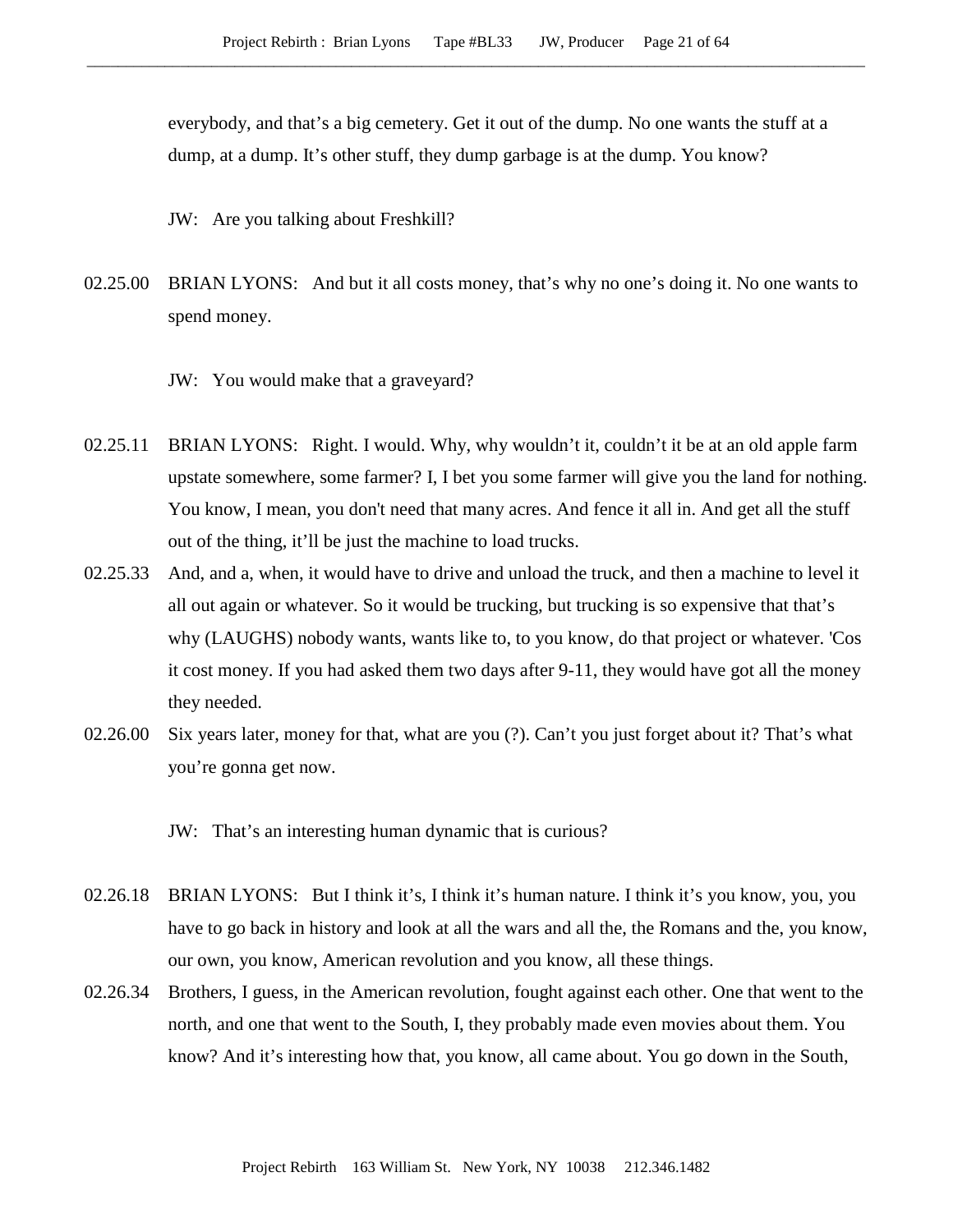they still hate you if you're from the North. But if you're in the North, no one cares if you're from the South. But the South people have a chip on their shoulder.

02.27.00 I've been down there, I was stationed in the service down there. You know, if you're from the north, they still, you know, call you Rebel. They'll beat you up in a bar or something if you go into a wrong bar, in, in Hillbilly Land or somewhere, you know, Redneck Land if you want to call it. Guys'll just pick a fight with you 'cos you're from the North.

> JW: One of the things about this film is about grief and healing, and the dynamic of the part forgetting plays in healing. What do you think?

# (OFF CAMERA REMARKS)

- 02.29.10 BRIAN LYONS: Well, I wanted to, I went on to get pictures of my brother, so I could have the up on the window so his children would see them. So they would remember him. 'Cos we want them to remember their father, even one that never even met his father, her father.
- 02.29.33 You know? Because she just sees pictures of him, you know what I mean? So you know, and they're getting older now, so they're asking questions about stuff. You know what I mean? Like my daughter, she still gets very emotional, Patricia, the 8-year old. Like she will when she comes down here, I know she will, she's very emotional. The 12-year old won't. She says, why are those stupid people had to run the planes into the building, anyway? Why didn't they just turn?
- 02.30.06 You know, she doesn't really get the concept of it right, right, but you know? She calls them stupid people.

JW: She's suggesting it was an accident, too. Is that part of human nature and the bigger picture?

# (OFF CAMERA REMARKS)

02.31.04 BRIAN LYONS: Yeah, but they do. Like my daughter's in  $4<sup>th</sup>$  grade, and in  $2<sup>nd</sup>$  grade, she was in  $3<sup>rd</sup>$  grade last year. So we were thinking about this, so in  $2<sup>nd</sup>$  grade, she had major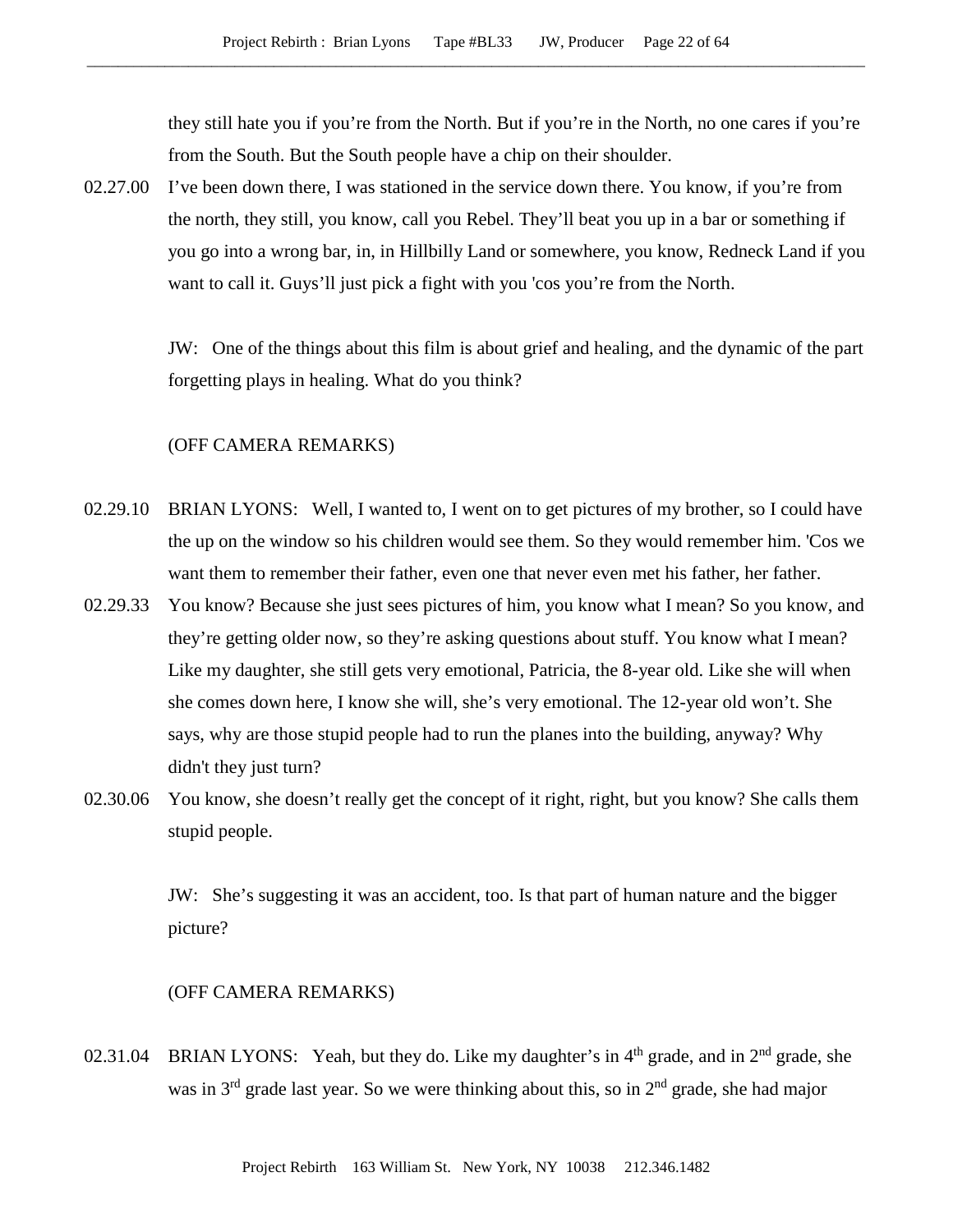problems with girls at recess. Fighting and bullying and bus problems and all sorts of issues. She's only in  $2<sup>nd</sup>$  grade, she's 6 years old.

02.31.31 So like the human nature of, it's like some jealousy and envy-ness of, of different people, you know what I mean? Causes people to act different ways all the time, you know?  $(\sim JW)$ You know, and that happens  $(\sim JW \sim)$  in school, at home, in families at work, you know, in that  $(\sim JW \sim)$ 

JW: It's a natural state of?

- 02.31.59 BRIAN LYONS: Siblings, you know? My daughters, like my wife'll tell you, all they do is screaming at each other all day, they hate each other. Can you, can I come in your room? Oh, get out of here, I hate you. And then my wife, well, don't tell your sister you hate her. What's going on with you? I don't want her in my room, she has her own room, you know? You have brothers, I have brothers, we used to punch each other, fight each other all the time. Everybody goes it's roughhousing and all that crap. You know what I mean? I guess that's what (LAUGHS) you know, that's what it is man, I don't know.
- 02.32.32 It's, it's weird.

JW: What do you think about the issue of memory and the value of remembering or forgetting in terms of healing?

- 02.32.51 BRIAN LYONS: Yeah, I guess, you know, you know, death is death, like whether your father died, you know, 25 years ago like mine did, or your mother died. You know, you're sad, I get sad sometimes when I think, when I watch my older daughter dance. She's a championship Irish dancer. My mother was an Irish dancer. She would have loved to seen her granddaughter dance. And she's beautiful, she has a beautiful dress on, costs thousands of dollars, you know and she's, she's extremely pretty. And you know, her grandmother would have loved to seen her dance.
- 02.33.30 You know what I mean? So you know, you, you just, you think of that and then it passes, you know? And you know, same thing happens with my brother, you know? It, it just, the way that things had happened. It was a terrorist attack and (?) that type of thing. And it, you're at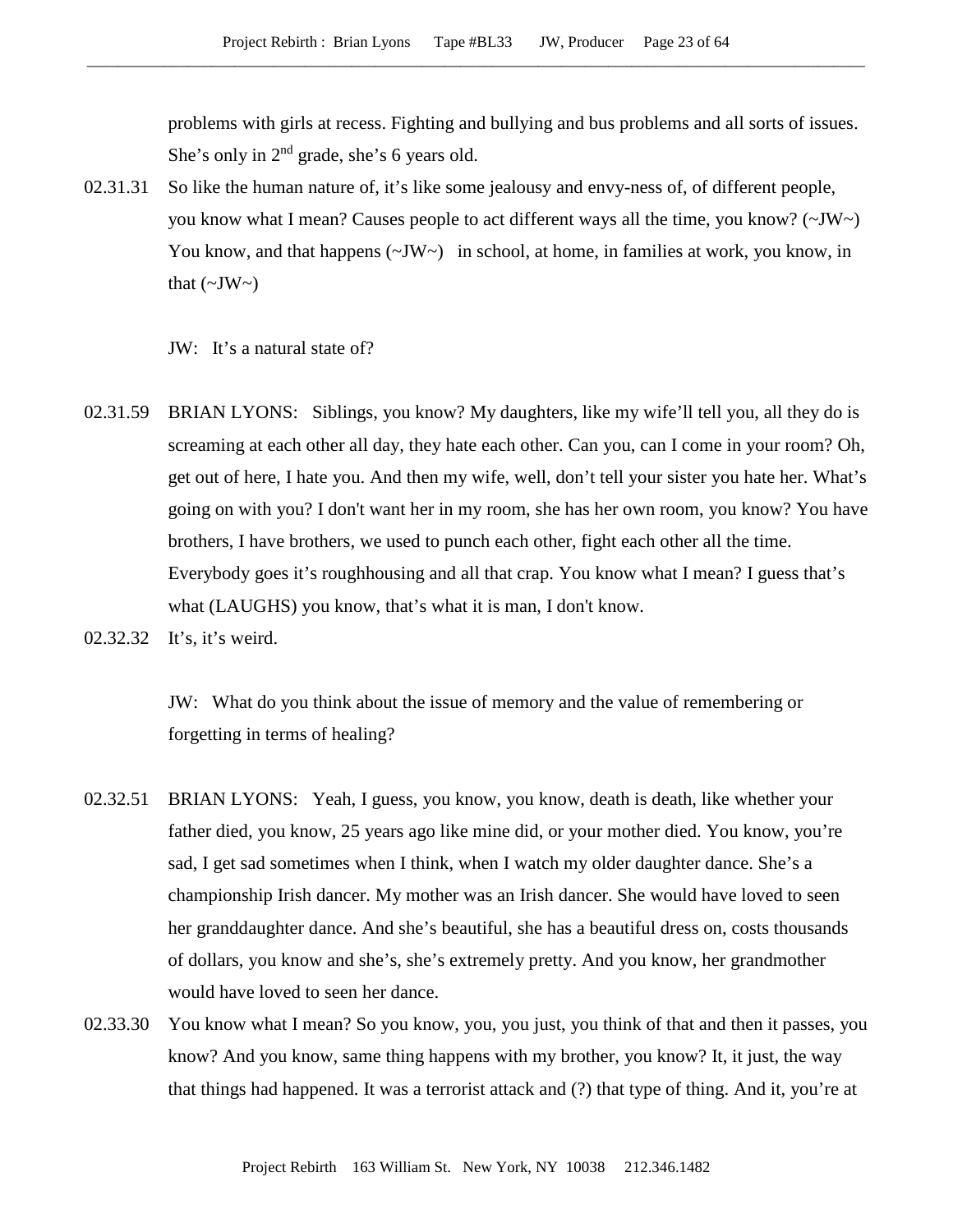Ground Zero, the thing is still a demolished mess, if you look at it. Sure, it's cranes and construction going around, but it, everything is a wreck, you know? It's all dug up and you know, all that stuff. It's gonna be years before you're sitting you know, in the park having lunch, which eventually will happen.

- 02.34.06 At least if you go to 7 World Trade Center, there's a beautiful park outside, you can go sit and eat lunch there. I do that sometimes. That's a nice quiet, shady place. But you know, the remembering and healing and you know, I don't know how healed you get. I don't know what healing is, you know what I mean?
- 02.34.27 You know, you see stuff on the news when the, when the, a lot of the (?) victims' families have protested, you know, they were the parents, a lot of them are parents, that, that they would, that all the fathers, that he might have been maybe 60 at the time, now he's 66 or almost 70, you know what I mean? He's still very agitated that his son is gone or his daughter is gone, you know what I mean? Real agitated. And, and probably real agitated at bureaucracy and you know, people have all different feelings about the Ground Zero thing, and who's building what and stuff.
- 02.35.07 That pretty much has gone away. I think because they're all building there now, so they have no control over stopping any of it, so the voices of holding construction up and hallowed ground and all that has silenced. 'Cos you know, physically if you go down there and look, there's no way for them to stop that now.
- 02.35.31 You know what I mean? There's too much involved with it now, that, you know, money and, and, and things have all happened. So you know, those people have faded away, that used to protest about not building on the site. When it had public hearings and what they were gonna do, and that whole phase is all gone. That was the, the third and fourth anniversaries. So now we're at the  $6<sup>th</sup>$  anniversary, and you know, the healing is, you know, where I guess it's there somewhere or another, you know.
- 02.36.05 You just, you, you're over your you know, brother's death, sibling's death for whatever, but you know, you remember-eth type of thing, and it's more about when you're getting together with it's sad when you're with his wife and stuff. You still remember, you feel sorry. 'Cos she hasn't moved on yet, you know? She, and she's raising two children alone.
- 02.36.30 You know? And I'm sure that's hard to do. And where other people have moved on, got married, had children, with other people and have a whole new life. So they've moved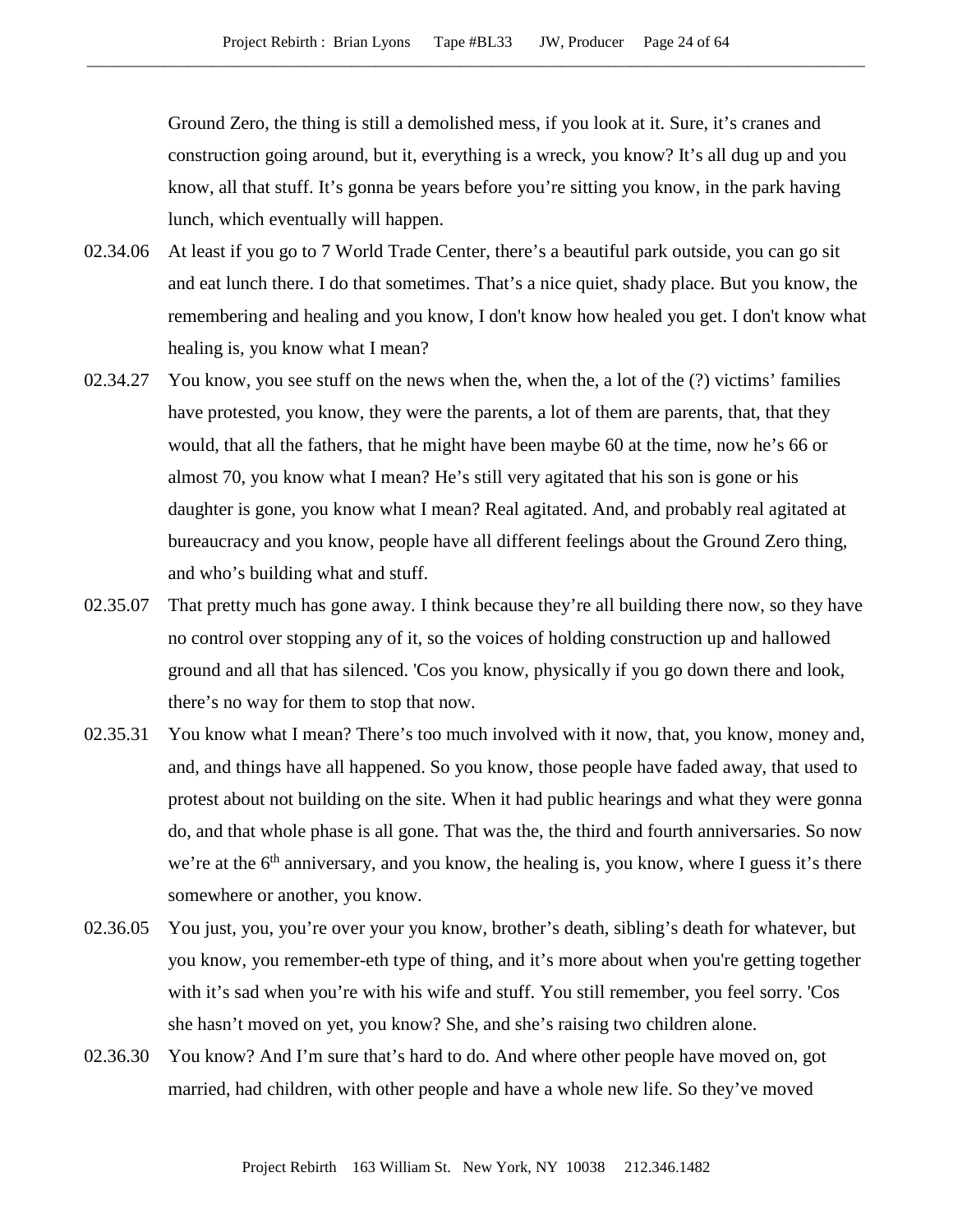completely on. Probably don't go to the ceremonies, moved to another state, have a whole 'nother life. So I'm asking 9-11, yeah, my husband died in 9-11. Yeah, he'd dead now. Now but I have a new husband, I got new kids, this is my daughter from my first marriage, and here's my two sons from this marriage, and you know, whatever.

- 02.37.02 You know, there's people that have completely moved away. And like I was talking to Tom. He said significantly from watching the films, that you see the crowds have shrunken from the first anniversary to now. You know, I, it's hard for me to see that, but I guess if you're watching film from the areas where you guys film at, you could see from the first to be interesting to see what the  $6<sup>th</sup>$  year would bring.
- 02.37.30 The 5<sup>th</sup> year obviously brought, the president even came, it was like a 5<sup>th</sup> year anniversary type of thing. The sixth year, you know, it's not on site, again, it's off, you know, and people might be thinking I'm not even gonna go. It's supposed to be a tropical storm Monday and Tuesday, I don't know (LAUGHS) if you know that. Yeah. That's gonna be not good. So that'll turn like a lot of people away, probably. We're gonna still go, but.
- 02.38.00 Tropical storm is supposed to come Monday and Tuesday.

# (OFF CAMERA REMARKS)

## 02.38.10 END OF TAPE # BL34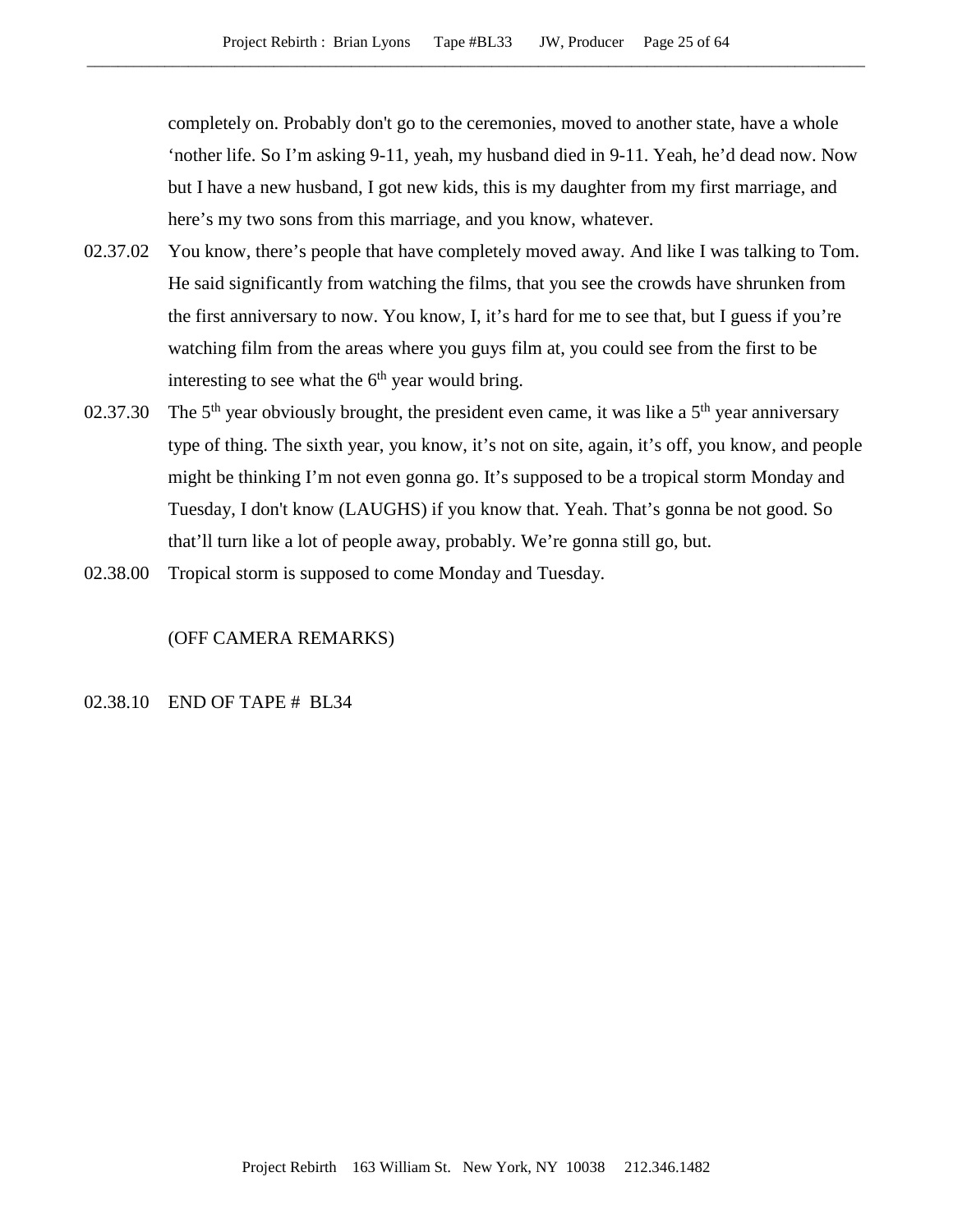# **TAPE # BL35 Brian Lyons JIM WHITAKER, Producer/director PROJECT REBIRTH**

## 03.00.30 PICTURE UP

## (OFF CAMERA REMARKS)

JW: What are you thinking about?

- 03.01.09 BRIAN LYONS: (MID-STATEMENT) so we go to the dollar store, and there's a compass there, it's a dollar. So I, I'm putting it in, my wife's like what do you need a compass for? I go, well, we're gonna go hiking. She goes, we're gonna take like the trail by the campsite, we're not gonna need a compass. I said it's a dollar, let's just get the stupid compass. Actually let's get two of them, one for each girl, and I'll show 'em how to use it.
- 03.01.28 You don't need a compass, we're gonna go down the trail, we don't need compasses. I'm like, I put the compasses in there anyway. So then, so when we're up there, we decide which day, 'cos it really wasn't too many sunny days there. It was kind of overcast, but it was, we were in a darker campsite so it doesn't really matter. So you know, you pick one day where you're just gonna go fishing, one day you're gonna go hiking, one day you're gonna go bike riding. So we picked a day, we're gonna go hiking. So you, you pack all your stuff up, make sure everybody's got the right shoes on.
- 03.01.59 And we have two new puppies, that's what we have in the family this year. We got, in May we got two Jack Russell's. And now they're like, May (~JW~) they were born in March, Bubbles and Bella. So they came hiking with us. So there's a trail. It's called the Roger's Rock trail, 'cos we stayed at Roger's Rock Campground. So it's named after some guy name Roger Something or another. And there's an Indian fable that he was being chased by the Indians.
- 03.02.33 And he went up to the top of this big rock, and then there's just a face that comes down. And that, they call that Roger's Slide. Because he disappeared. They don't know if he went down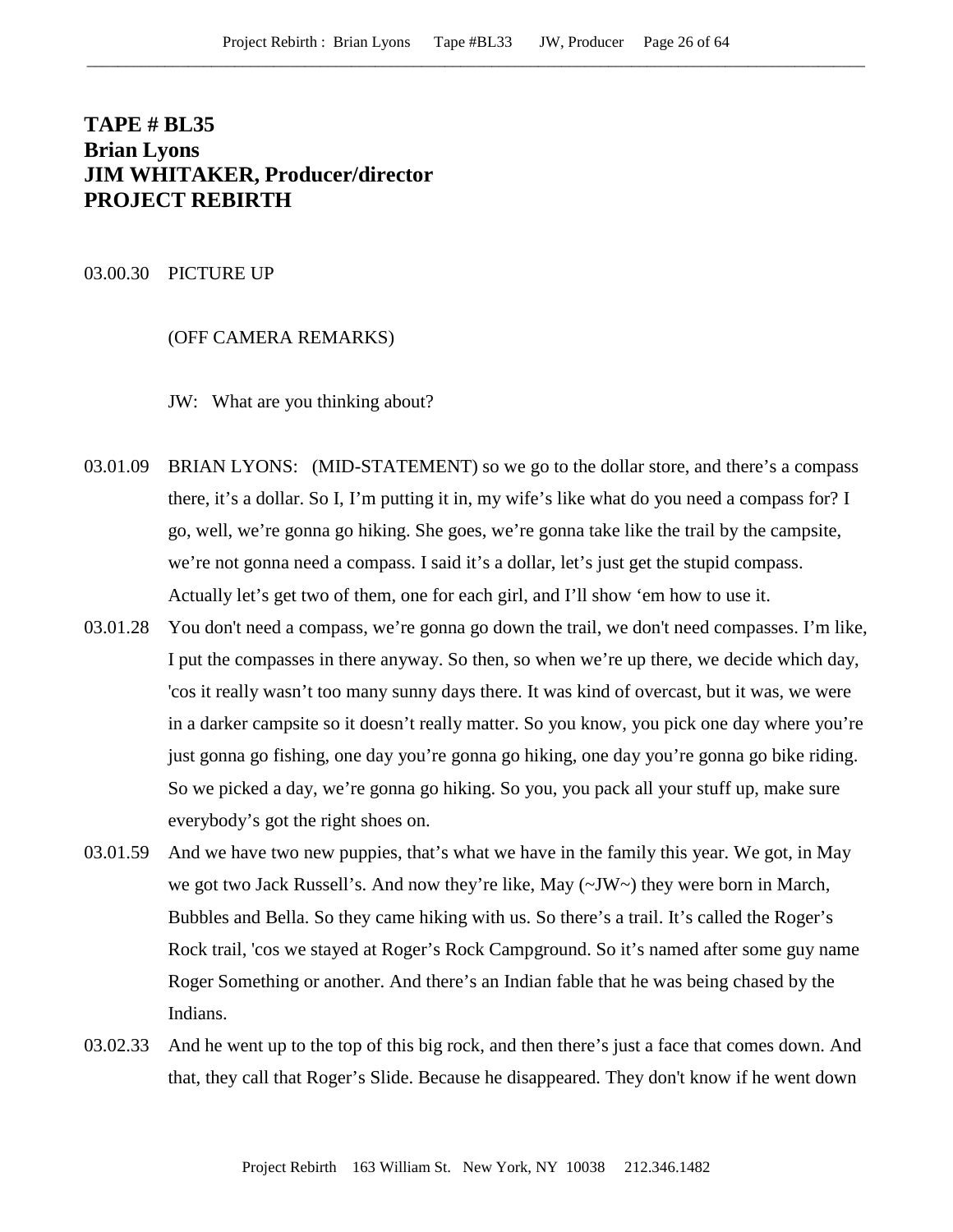the slide of the rock, onto the lake that was frozen and got away. Which was a huge cliff. Or he backtracked on his tracks and then went somewhere else, so the Indians didn't know what happened to him.

- 03.03.02. But then a day later, they seen him walking across the ice. So they thought he was like a ghost. So they worshipped him, so they named this thing Roger's Rock, and the cliff was called Roger's Slide. So we've been camping up there for 7years, but we never took that trail. So I said, this year, we're gonna do Roger's Rock, so the girls can always say that they, that they did the Roger's Rock trail.
- 03.03.28 So we went up, and then the beginning of the trail, the trees are painted yellow, so you go yellow, yellow, yellow, and, and the trail hasn't been walked much 'cos it's not beaten down or anything, there's dead branches and stuff. So you're climbing over things, whereas, you might go on a, a well-marked trail that is, you know, all clean, and you might even pass 15 people, you know, on it while you're walking on it. But this one we had seen nobody, there was no one else on this trail that day.
- 03.03.59 So you're trying to follow the trees, but and then you get to a spot here the trees kind of end. So tell everyone stay there, I would go out and scout out walk a couple different directions, oh, way over there, there's a yellow tree. So then we would head for that tree. Dogs climbing over everything to get over there. My wife yelling at me, she's stepping on pricker bushes and stuff like that. So (LAUGHS). We got up to the top, which is beautiful, you know, where you over look, you're up at like 1700 feet.
- 03.04.31 They're overlooking the lake, it was a sunny day, beautiful view and everything, you know? So now, we were gonna leave, and you know, we seen this like ATV trail. Like you know, so it could be a ranger trail or a fire road, and you know, I said, well, if we take this down, we're sure to find, it's got run into the trail. Or some trail. And we can just follow that back to the camp.
- 03.04.57 So we follow it down and then like a half an hour later, it stops. Like they took the ATV out with a helicopter. There's nowhere to go. So I go well, we'll just, we're gonna use the compass. My wife's like the compass? You don't know how to read a compass. How's that gonna get us back? So like we have like this small family dispute on which way to go. You know? One daughter's like no, we got to follow the elm tree line, and the other daughter's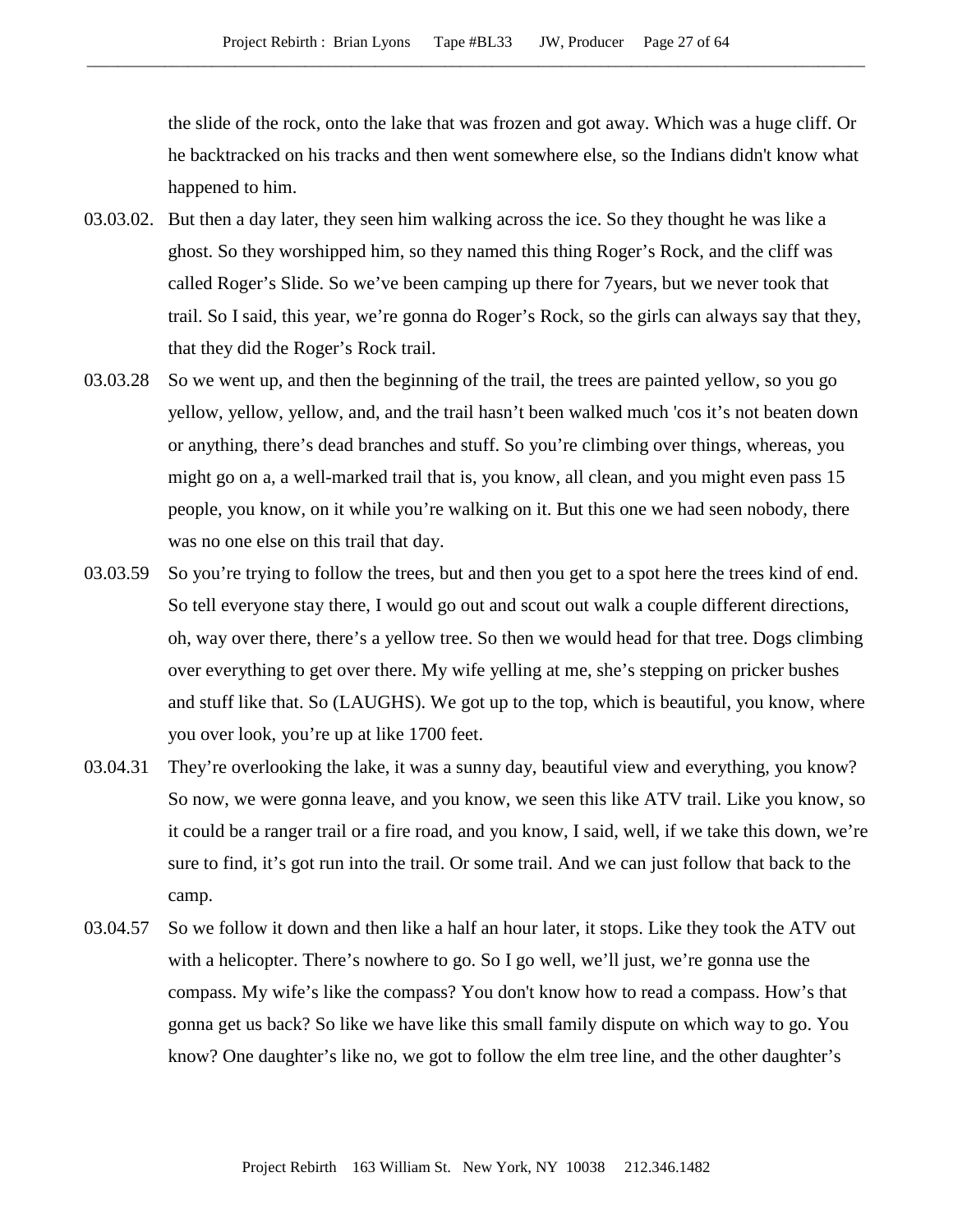like, no, we came from that way, my wife is like, you know, call someone and get a limo, you know?

- 03.05.35 There's no cell phone service or whatever. But I'm like no, we'll use the compass and we'll get back. Right now we're facing north. We got to go southeast. Southwest to get back to where, you know, our camp is. So I said, we got to go southwest, so we got to go down this trail. And now this is like very hard terrain to get through. We got to go this way, this is the way the compass says to go.
- 03.06.03 My wife's cursing the compass the whole way, the dogs are afraid to go over cliffs now. They're tired. You know, we had, ran out of water. Everyone ate all the snacks. The backpack's empty. Now it's getting dark. I'm getting nervous, I'm thinking hope this compass (LAUGHS) fucking works, man. Because it's getting dark, and they ain't no one gonna come look for us. 'Cos no one knows that we left to go hiking. Which was stupid which you're supposed to tell somebody.
- 03.06.30 And, you know, then we see like orange ribbons, like landscaping ribbons or surveyor ribbons on some trees. And we had seen them along the path, so then my daughter's like well, here's the path, we just follow the trees. So we follow that for a while, and I keep looking at the compass, I'm going you know what? We're, we're going northeast, this is not working. This, well, whoever put those things on there, those, they're, not, it's another trail.
- 03.07.01 We got to go southwest. Let's go southwest. And we went southwest, southwest, southwest, and then we had a beaten trail and we came out right at our camp. Followed the compass. So I said, see, girls? You got to follow your compass and that gets you back to where you belong. Don't follow trees or other markings, or whatever. You rely on your compass and you'll get back to where you got to go. Then they were astonished for like a day.
- 03.07.30 That their father even knew how to read a compass, and that they followed it all the way back and came out exactly where they had to come out at, you know? So that was a very good trip. And it was a good hike. It took us six hours. The puppies were all (?), at the end of the, end of the road and everything you know? But we weren't tired too much. I thought the kids would go to bed early that night, but they stayed up, and we had s'mores every night at the fire. Place. You know, so, you know, that was, that was a good hike.
- 03.08.00 Very good hike.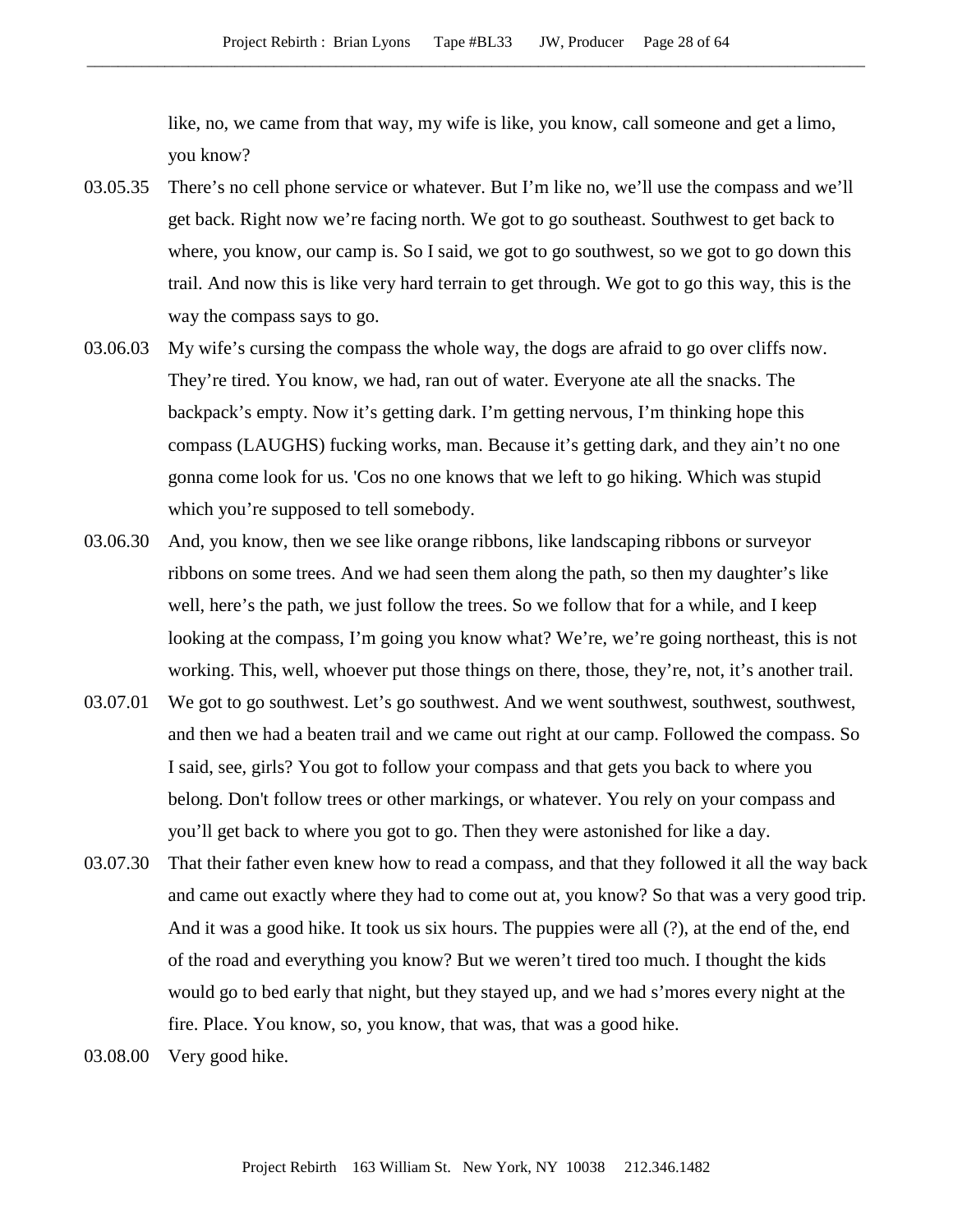### (OFF CAMERA REMARKS)

JW: What about the stupid thing from the Lake George trip?

- 03.08.14 BRIAN LYONS: Yeah, well, I guess you know, it was on the news that you know, I don't know if you even heard about that. Maybe you didn't, but the Deutche Bank that they're tearing down caught on fire. And two firemen went up, and the standpipe thing didn't work, and they had no water and they died.
- 03.08.30 Two guys died in that building. An abandoned building after dying is ridiculous, you know? So you know, that was sad, and then like two days later, they were there, and some construction worker dropped like a pallet jack down the elevator shaft, and hit two more firemen. And broke a guy's spleen, and they were in critical condition in the hospital. One guy just got out a couple of weeks ago.

JW: You had warned them about that?

03.09.04 BRIAN LYONS: Oh, yeah it's still a mess. (~JW~) It's (?) a disaster, that building. They tore a building down on Broadway to build a, the Fulton Street transportation hub. Like in 3 weeks. Thing is gone. Three buildings. One of them was tall- that one was 52 stories, this one might have been 25 stories. But like in 3, 4 weeks, totally gone. And they're drilling caissons for another new building.

JW: What's the new one?

03.09.33 BRIAN LYONS: The management, whoever's managing that stupid thing, you know? They got management, they probably have union issues, union problems. You know, no one knows how to manage anything over there, whatever was going on. How could you have a standpipe that doesn't work, that's disconnected? In an abandoned building. And you know, the fire department, too. Abandoned buildings that (?) they're demo-ing, every 15 days, New York City code is that the fire, the fire department is next door to the building.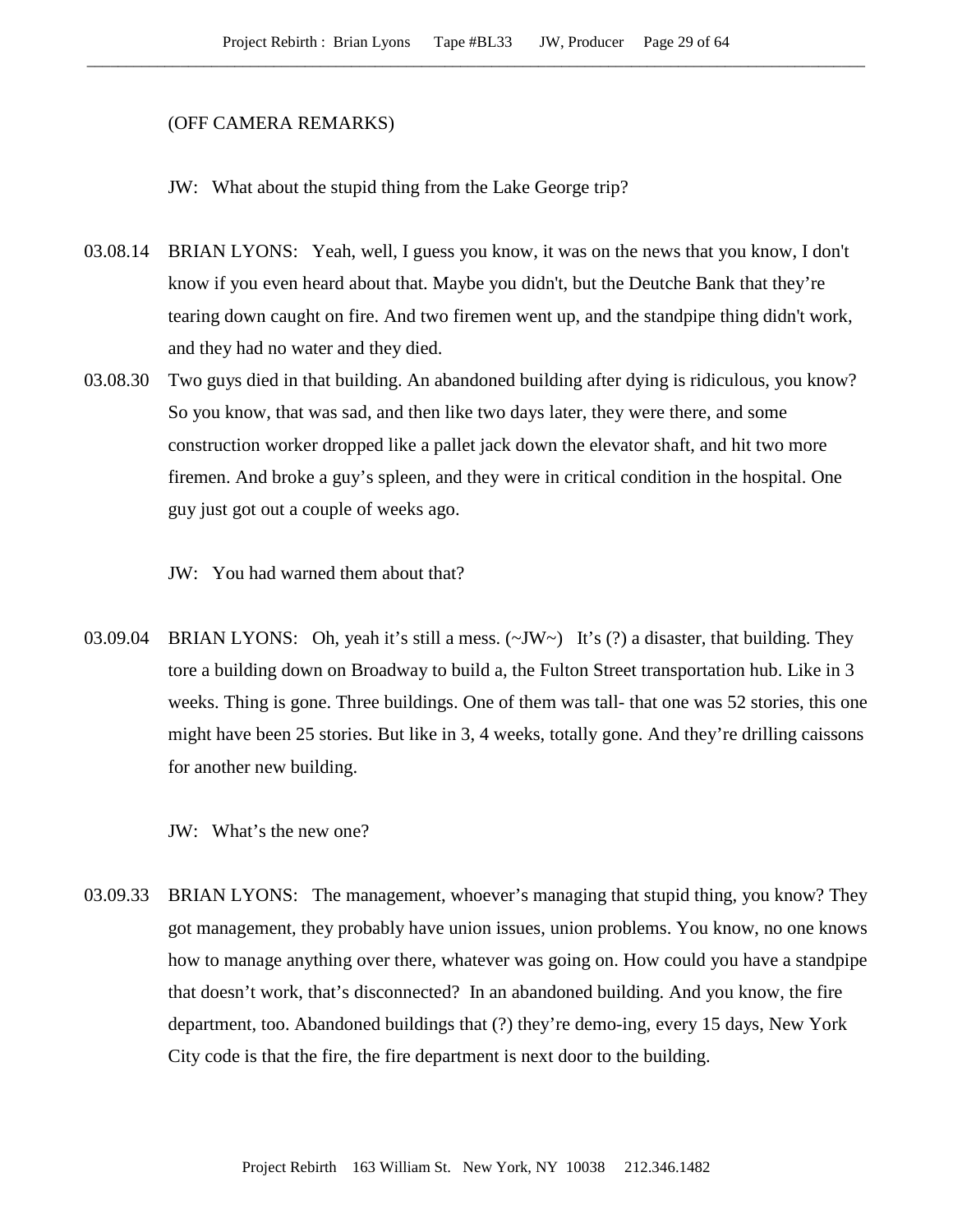- 03.10.04 They never even went in and checked the standpipe. You're supposed to check it ever 15 days. So, lack of communication, lack of, you know, forget what happened, whatever.
	- JW: Does that make you angry a bit?

# (OFF CAMERA REMARKS)

03.10.41 BRIAN LYONS: No one learns. Their radios still don't work. People still can't talk to each other. It's a joke. No one, it's money. Money and power and who's in control, whatever, it's like, you know.

JW: Back to human nature again?

- 03.11.03 BRIAN LYONS: Yeah. It's, It's crazy. Yeah, no, no one learns, you know, whatever. You know, even firemen like you know, there's a 100 firemen at the Deutche Bank building now, right? You know, and I would go up and say hey, is there any squads here, Squad 41 here whatever? And no one wants to give you the time of day. No, I don't know. Never heard of them. That's what you get from them, never heard of them, what are you talking about?
- 03.11.30 You know, no one wants to even be bothered talking to you. You know, it's very interesting. And you know what I really find, you know, what's very strange? I told my wife this a couple of months ago or something. Even over the whole last 6 years, if you meet a firemen or even a cop or mainly a fireman, a city fireman, you know, and you know, when I go to these Irish dance places, a lot of guys have their daughters in it and some are firemen.
- 03.12.01 So I, I see them, or I go to a function somewhere at school or something, and you know this guy's a city fireman or something. And you go up and you say to them, oh, how you doing, oh, you're a fireman, you work, you know, what house you work at, you know? Engine 26 or whatever. Oh, yeah, yeah, my brother was in Squad 41, you know, and he died in 9-11. Yeah, yeah, right how you doing, hey, goodbye, see you. What happened? I smell or something, what happened? Don't want to talk to you.
- 03.12.31 Very like you know, what? Don't want to know nothing. Oh, yeah, yeah, Squad 41? No, no, don't know anybody there. Hey, Joe, what's up, man? That's it. No one wants to talk to you,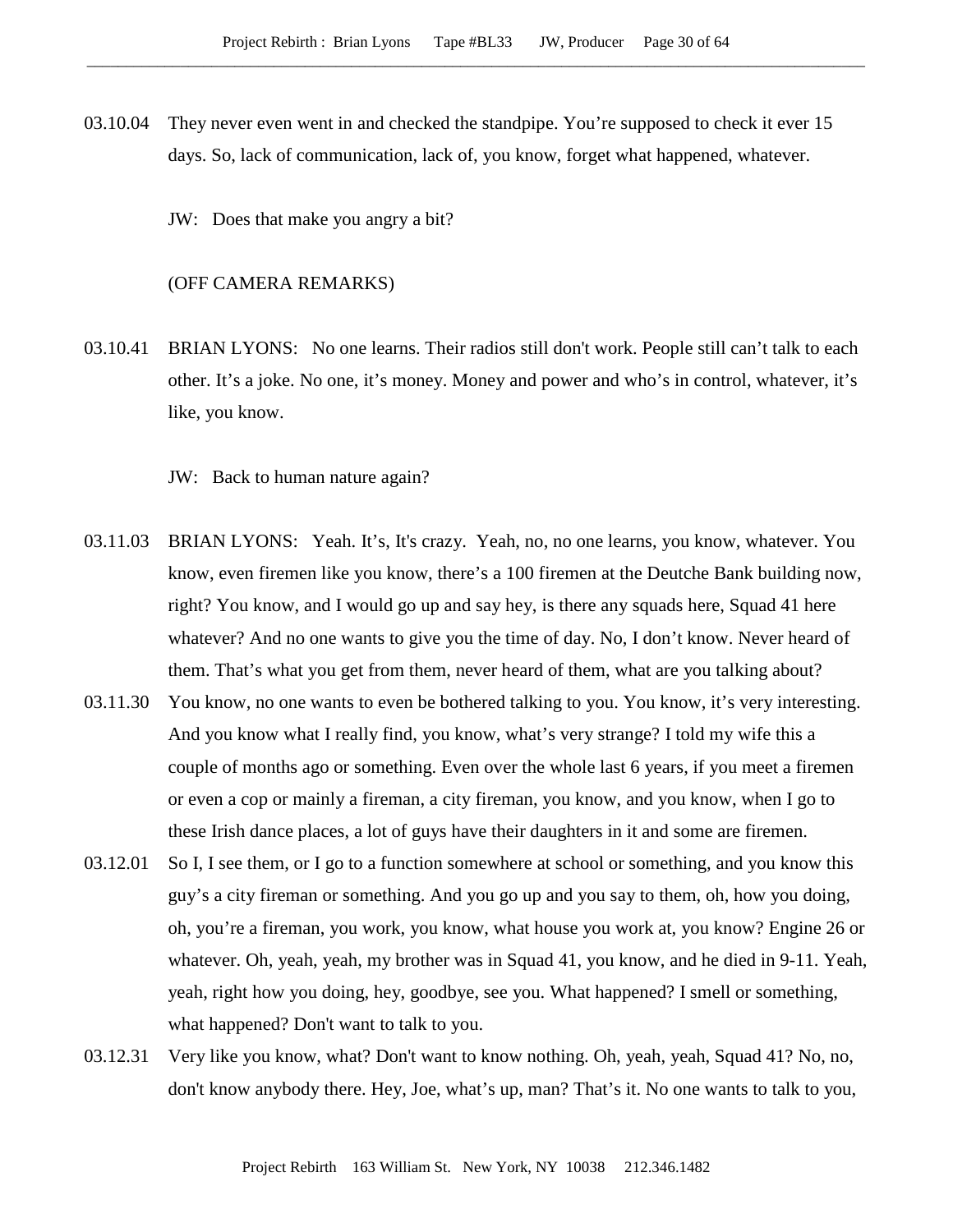you know, about anything or even have a conversation with you, whether you're a fireman or not. I don't know, I don't really care, but you know, it's just the point they just turn you off. Unless you're a fireman, they don't want to talk to you, seems like. I don't know.

JW: Why has that changed?

- 03.13.01 BRIAN LYONS: I, I don't know if it ever changed. I don't know if it was like that before 9- 11 or after 9-11. (LAUGHS) Or whatever, but.
	- JW: Would that have happened in the first two years?

#### (OFF CAMERA REMARKS)

- 03.13.21 BRIAN LYONS: (MID-STATEMENT) the first anniversary we went to the fire houses, and there was guys there that you know, weren't there the year before. Like the whole entire firehouse had almost changed personnel. So if they didn't know your brother, or didn't know the guy that you know, they don't want to know you, don't want to talk to you. Maybe one out of ten, see. Oh, come in, well, I think it was the probably the second anniversary, we went to my brother's first firehouse.
- 03.13.58 Which was very supportive of his wife and everything. And they built a memorial inside. They were gonna close that firehouse down. It was slated to be closed, 'cos they, they had closings of some of the firehouses so the, the city could save money. When, when Bloomberg was trying to balance the budget. Which they did close a bunch of firehouses. Slower ones and then they merged other ones together and stuff. And Engine 44 was scheduled to be closed.
- 03.14.27 And so they, they built this memorial for Michael so that even if it was closed, that this thing was still gonna be in the building. So that they sold they building, or whatever, the thing's still gonna be there. So this guy, Ed Kennedy, he was pretty much one of the last ones there still at this fire house that Michael knew. And he wasn't gonna be on duty that day, but we told him what we, we were gonna stop by and put flowers by Michael's like memorial thing.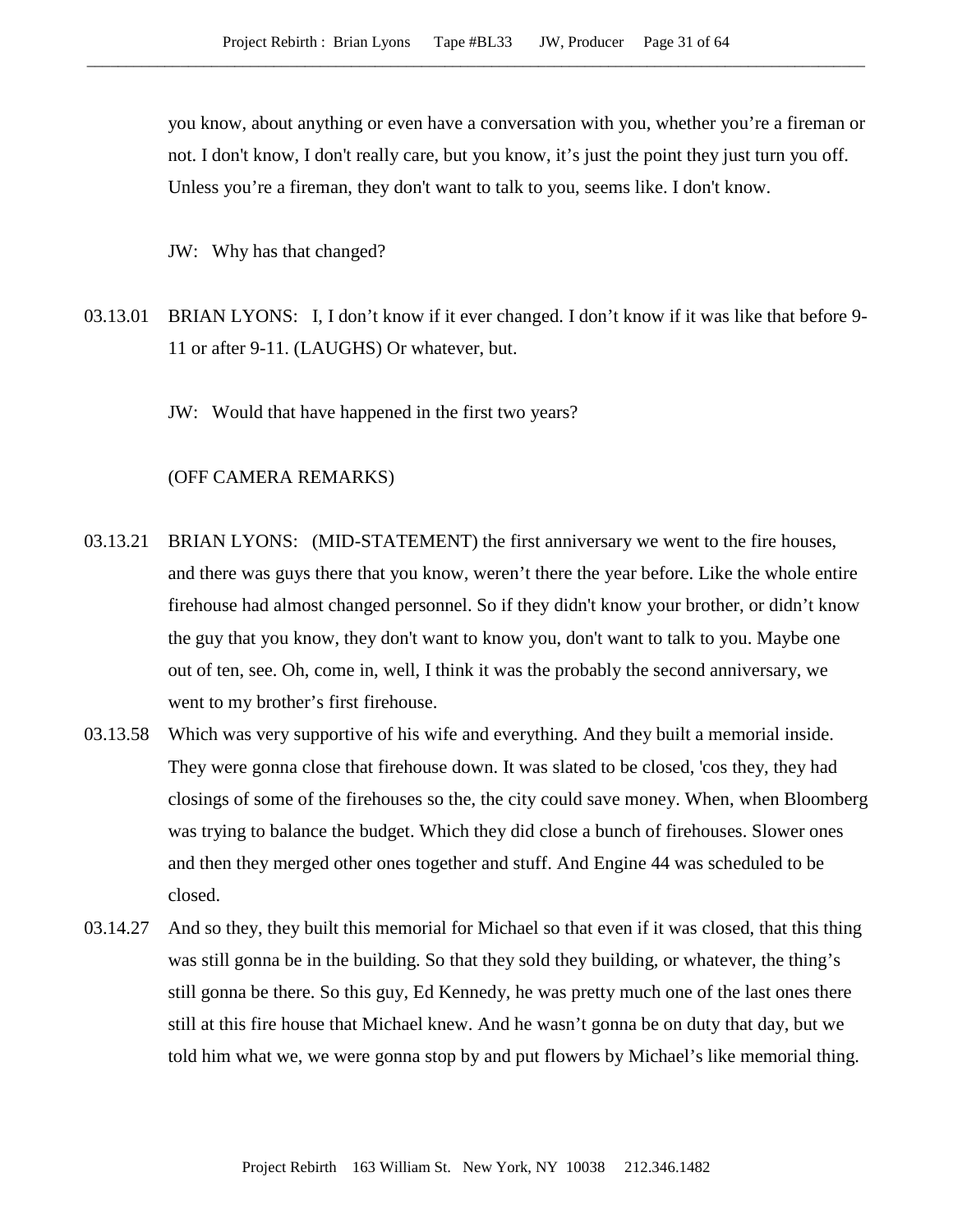- 03.15.00 So it's like oh, yeah, yeah, I'll tell them you're coming and stuff. So you know, we knock on the door and you know, some guy comes, and so he gets the officer. You know, everybody's upstairs, sleeping. So the officer was very polite and stuff, and he didn't know Michael. He said, oh, I didn't know your brother, but you know, we, you know, there's some guys that did, but you know, I'll get the guys up. You know, they're sleeping upstairs. It was only like 3 in the afternoon (LAUGHS) but you know, whatever.
- 03.15.29 So he gets everybody, you know, they all come down and stuff. And like they don't even want to know you. So the officer like dismisses them. Says ok, guys, you know, go ahead back to your thing. And then he brings us outside and he's like I'm so sorry, I want to apologize. My men, they're very disrespectful to you. You know, I didn't really, you know, catch on or really care what he was saying, but he was very upset that they didn't show any compassion at all to one of the firemen's brothers or siblings that came by to visit the memorial that's in their firehouse, (LAUGHS) you know what I'm saying?
- 03.16.11 So it was only that's only was two years after the thing happened. Now, the whole fire department's completely pretty much changed all around, you know what I mean? So, you know, there's some older guys that have been promoted to chiefs and stuff that lost a lot of good friends and I know they don't forget about it.
- 03.16.29 When you go to 9-11, if you look at some of the films, you'll notice there ain't no firemen there. Very few firemen go to that thing. I was always surprised about that. Very, very few firemen go. Like last year, I noticed Rescue 3 came the first year, second year, third year, fourth year. Massive unit, as a unit in dress uniform, with the widows and the families, very close, tight.
- 03.17.03 They were a rescue unit, not far in the Bronx from my brother's (?) house. So the fifth anniversary, I was saying, yeah, I was looking forward to seeing those Rescue 3 guys. I was gonna ask some of them a couple of questions or stuff. They never showed up (LAUGHS) there. So whatever had happened, or the house had changed so many people, nobody got together.
- 03.17.32 So even on the  $5<sup>th</sup>$  anniversary, they never came as a unit to the ceremony. I was very surprised about that. You know? Which is another thing lost in you know, in the history of life, I guess, you know what I mean? It was very interesting.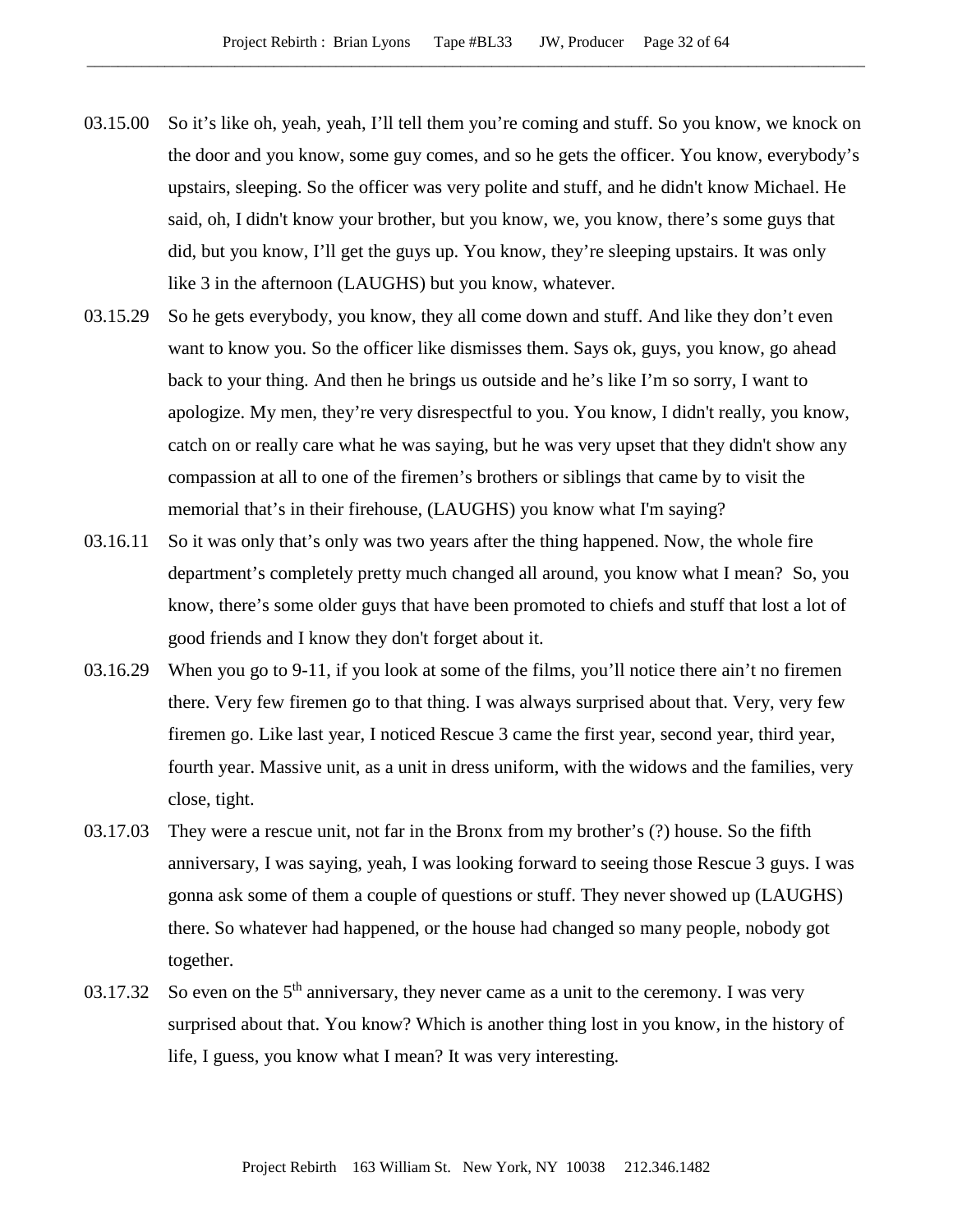JW: Your brother is really in your life, and I wasn't sure what to expect this time. You don't let it go?

## (OFF CAMERA REMARKS)

- 03.21.01 BRIAN LYONS: No, no, don't forget about it, you know what I mean? And you know, you know, he, he's always there, you know what I mean? You know, my father died in '81, so that's like, you know, '81, '91, 2001, twenty-five some odd years ago, you know what I mean? Still think about him. You know, even though you were younger, and your memory you had of, you have to have memory (LAUGHS) loss there. There's memory loss for sure. Of memories that you have.
- 03.21.32 You get a few spots, even with my mother, who probably died '95, so 12 years ago or so. You can only remember bits and pieces of that. You know, the same with my brother, you know, you'd lose the, the things that were raw back 6 years ago that you remember. It's hard to remember now. But you know, you know, he still has some children that, you know, bring back, look just like him, you know what I mean?
- 03.22.05 And bring back memories of, of, of that, you know what I mean? You know, and the same thing. I'm still dedicated to, you know, I met with Larry Silverstein's people yesterday, and I was talking about stuff that I still am committed to the thing I said the day I got there. When I got to Pearl Street, and, and Church Street.
- 03.22.29 That I was gonna find my brother, you know, find everybody else that was there, and rebuild this site, stay here until it's completely done. You know, so I'm still committed to do that. You know? And you know, god bless my wife. She's been through a lot of stuff for me to be doing that. But you know, post traumatic stress syndrome, and changing jobs, to negotiating your worth, work areas, to get where you are and stuff like that, to be in positions you know, that I'm in.

JW: (To build the towers?)

03.23.10 BRIAN LYONS: Yeah, doesn't just happen, you know what I'm saying? You have to help it a little way, there's a little faith there, a little luck here or there, you know what I mean?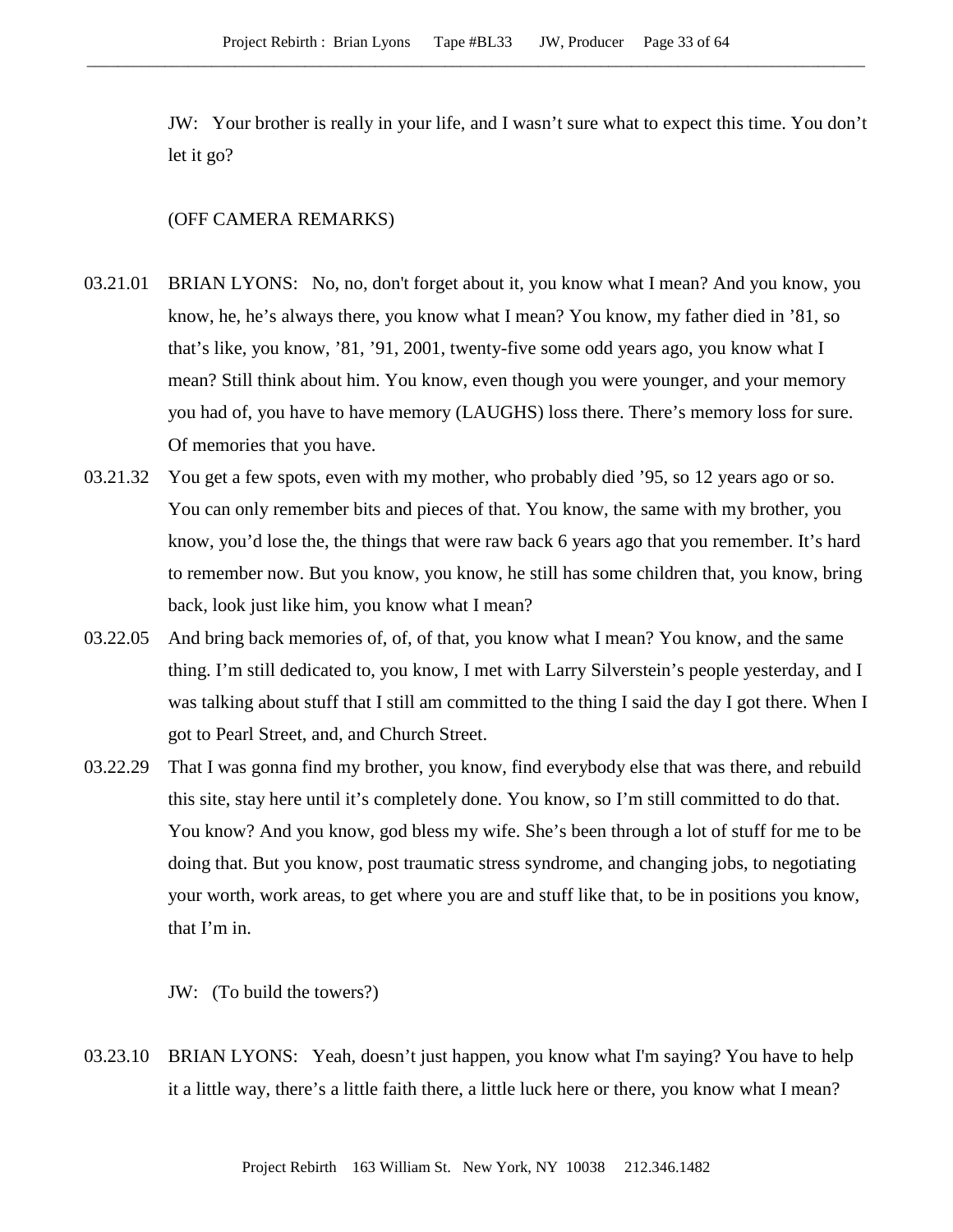Being in the right place at the right time type of thing, stuff like that. So you know, it, it's, it's very interesting about that, you know?

JW: Your wife has been through a lot to support you?

## (OFF CAMERA REMARKS)

JW: How are the kids?

- 03.23.57 BRIAN LYONS: Oh, no, they're fine with everything, you know what I mean? You know, I'm there for them anyway. I go to every one of their dance competitions, you know, so haven't missed any of them in 6 years, so. You know, I make time or move my schedule around, so I, I stay active with them and do their homework with them at night when I'm home. And excuse me. You know, even like last year I guess I was, I was on nights or whatever.
- 03.24.26 About a year or so ago when we were doing the night work for the Freedom tower. So I was there in the day time with them or picking them up from school, or whatever the case may have been. And then, you know, you went to days so you just, you know, see them in the evening time and do the evening stuff with them, and you know, and off on the weekends, but you know, some weekends I have to work, you know? So it's. You know, they don't, they just see it as a job.
- 03.24.58 You know, they, they're very happy. Like I know Patricia says she brags in school that I'm working on the biggest building in the world, and she says no one believes me, Daddy. So. I brought them pictures, I brought them rocks now, like from the footings, the foundations. Like it's a, the rock shivv that's there is like 400 million years old. You know, and you talk to geologists, 'cos we got geologists that's there, you know, and they'll tell you what type of rock, this is like a quartz with a little mica in it, and it's from the African plates.
- 03.25.36 And, you know, it's 400 million years old, you know, I brought them home some samples, they keep them on their thing, you know what I mean? And you know, the one, Patricia, you know, she brags to her friends that I'm working on it, and they're like they're not even building the tower, they're not doing anything. They, but they're kids, they don't know. You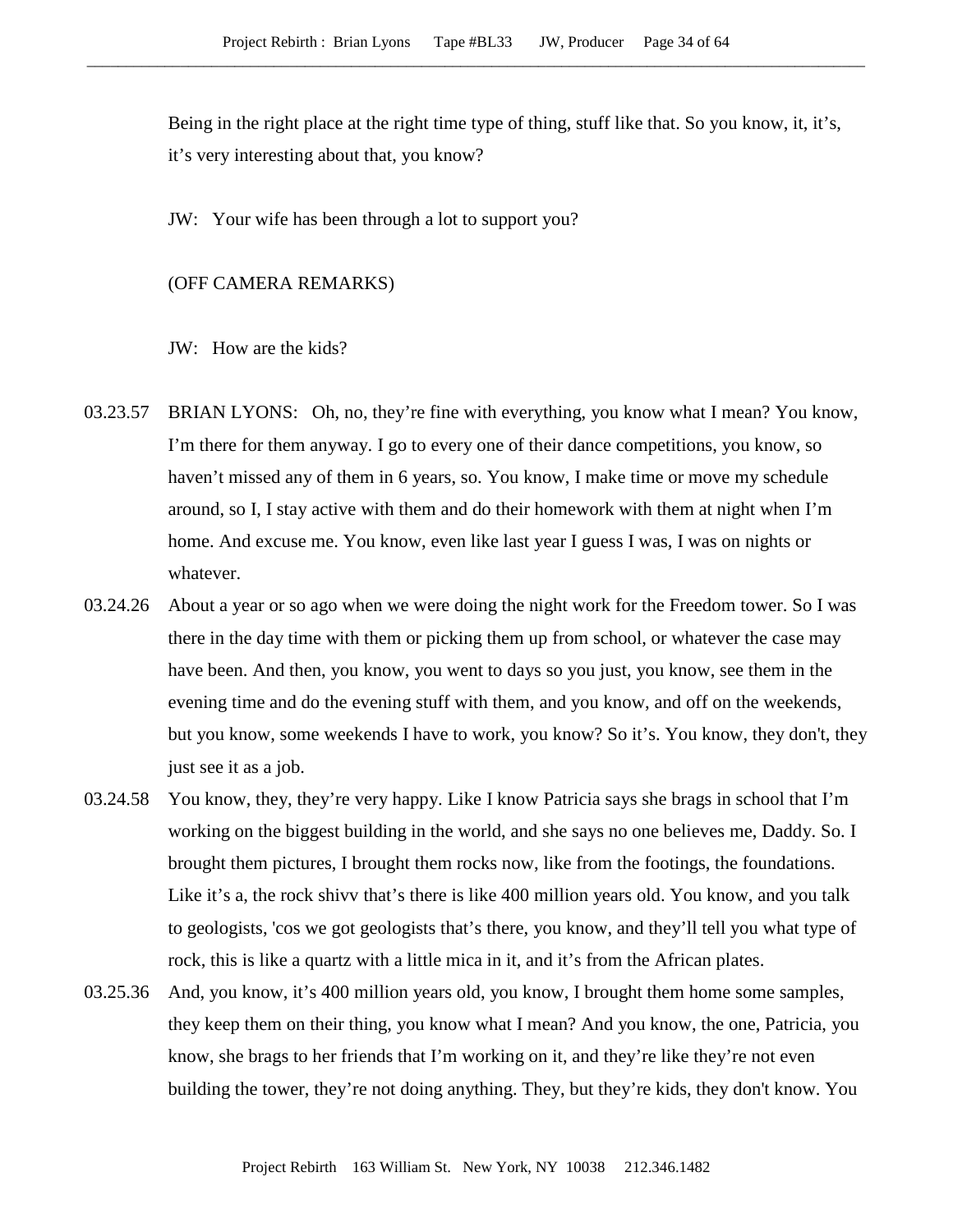know what I mean? But my daughter knows, and she comes down and we bring her down, there, so she knows what she's talking about.

03.26.02 So I, we just said, listen. Don't listen to them. You, you know what's happening. You've been there. You went to 7 World Trade Center, you have a hat from 7 World Trade Center. So you know, you got proof (LAUGHS). You got a rock now.

JW: Is there some closure there for you?

- 03.26.27 BRIAN LYONS: For me, yeah, you know? Lot of people don't, like you got to be careful when you say that around family members, because they all believe. Oh, then he was found, so you know, you know, they found the body and everything and stuff like that. So you know that, that's really not the case where we, we don't have identification. DNA positive identification on it. But we know what we found.
- 03.26.58 So, you know, it's interesting to. To different people, you know. If you try to explain it to different people they have no concept on what you're talking about. It's, it's interesting about you know, the intelligence of, of all sorts of different (LAUGHS) individuals, of how you would explain finding somebody, and you know, you know, or, or you know, how death is and you know, with that type of thing.
- 03.27.31 You know, people perceive things on all different manners.

JW: Do you mean laypeople?

- 03.27.37 BRIAN LYONS: It would be lay people I would imagine, you know? I mean, people that are in that industry of like a police officer or maybe a fireman, or a medical person would know what you're talking about more than lay people. And relatives and family, they don't understand. What do you mean, you found him but you didn't? What does that mean, exactly? You try to explain it but then no one gets it, really, you know what I mean?
	- JW: Are you pursuing the DNA testing?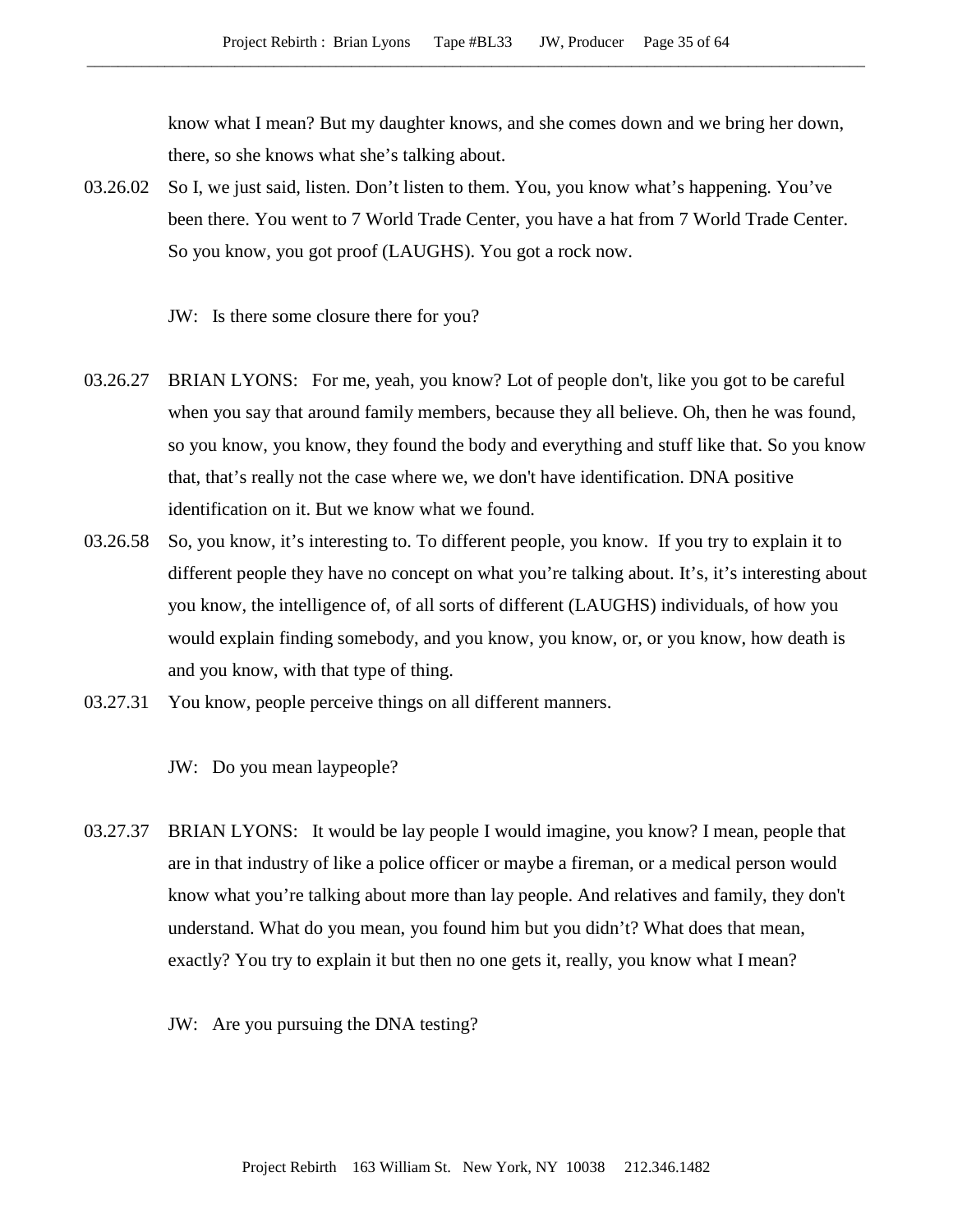- 03.28.10 BRIAN LYONS: Yeah, yeah, well, you know, they started a new process, and where they have some type of science that can detect DNA out of a bone fragment a thousand times better than they had at 9-11.
- 03.28.29 Six years later. So the medical examiner's office has, as you know, there's like 13 tractor trailers still refrigerated full of the remains that 19,000 some-odd remains that haven't been identified. They've put, putting that all through the process again, to try to identify as much remains as they can again through the new DNA process. So you know, we still have hope, maybe, some of that might come through there. You never know.
	- JW: Will you just get a call one day?

BRIAN LYONS: Yeah, that's how it works.

JW: How are Elaine and the kids?

#### (OFF CAMERA REMARKS)

- 03.29.20 BRIAN LYONS: Yeah, no, no good, they have a very good life. You know, they young girls and they go to school. And they got friends, and their own rooms now and stuff like that, so. They got a dog, too, this year, so. And I think we seen their dog, yeah, they haven't seen our dogs yet. We went over for Christmas. We, we haven't seen them you know, this year, you know, it's tough. It's like, you know, I go to work, you know, early in the morning and come home. So you're not going nowhere after work. The weekends, if I didn't have to work (?) I've been working on my house as much as possible.
- 03.30.06 If I, we didn't have an Irish competition to go to. So this whole year was either Irish competition, on a weekend, work on the weekend, or work on the house on the weekend. 'Cos I'm trying to get the house finished. 'cos I'm just, I have a whole huge extension with a garage and mudroom and basements that aren't finished, for six years.
- 03.30.28 So it's like ridiculous, so tomorrow, I got, I got my framing inspection before I left on vacation, so that's all the framing and major part of the house is done so I can move forward. So the electrician is coming tomorrow to do the wiring. The garage door guy is coming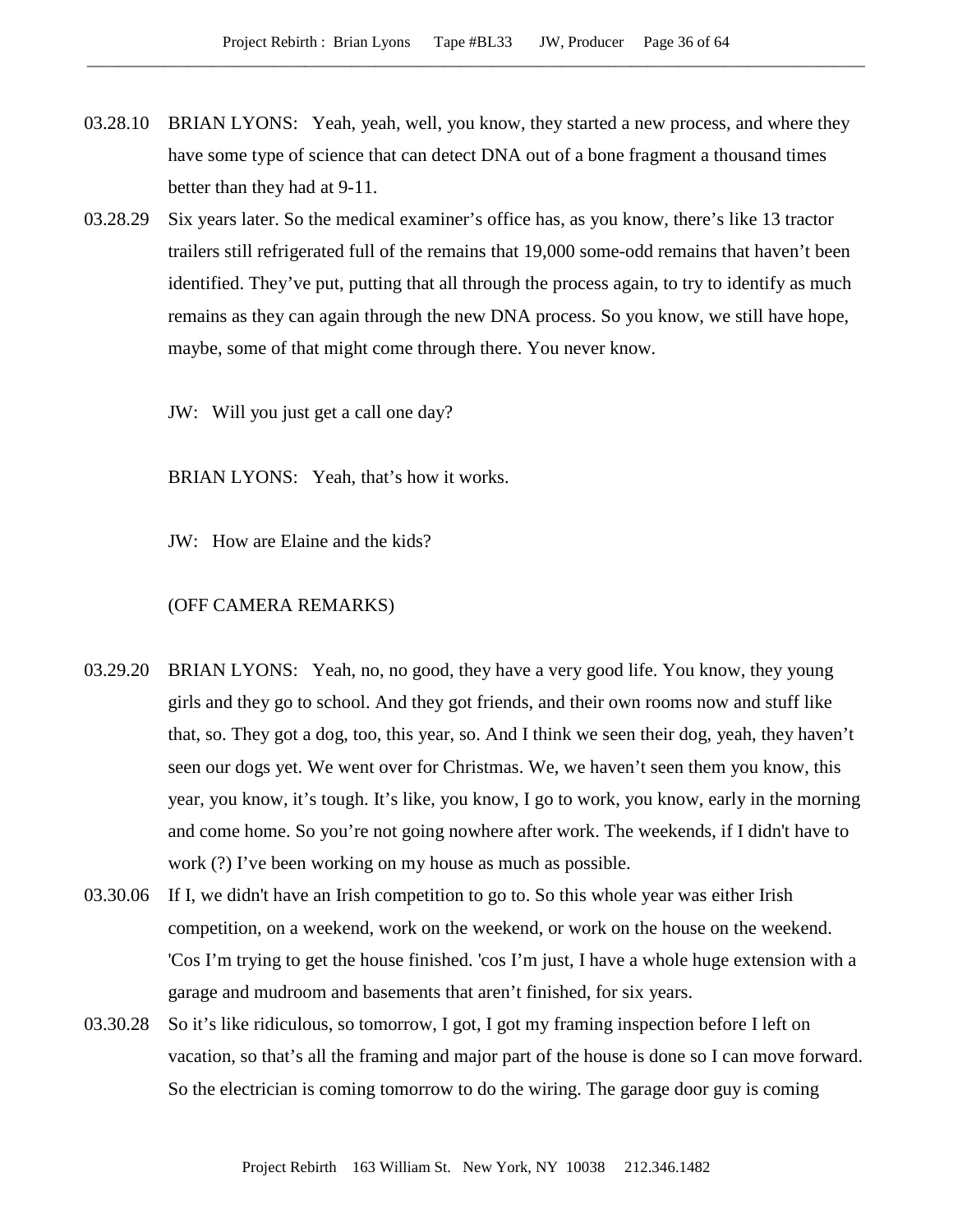tomorrow to put the two garage doors on, so that will be, look a little better. And then I can do the insulation and get an insulation inspection.

- 03.30.59 And then I got to order some windows and doors, which we been waiting on and we had to wait for the framing inspection. In case the building inspector wanted you to change the framing. Can't put the doors in yet. So, you know, hopefully before the end of the year, the windows and doors are all in, the electric's on and I have the heat on, and I got garage doors. And I'll be able to (?) at least make use of the room while I still fix up the inside. It won't be totally finished, you know?
- 03.31.29 So that, that would be a big, you know, plus. In that, that, that burns a lot of your time up. I, I'm at the age now, I started building my first part of my house when I was 30. I'm 47 now. I don't want to be building a house when I'm 50. Unless it's for someone else, and getting paid to do it (LAUGHS) you know what I mean? I want to be done. I want to come home and just not work on the house, to do an odds and end thing maybe. Fix a door handle or something, I don't know.
- 03.31.59 But not like major construction. Which I'm still doing.

JW: Will you let us film that?

BRIAN LYONS: Yeah, yeah, we've been trying to work that out, right? (LAUGHS)

### (OFF CAMERA REMARKS)

JW: What are some other stories from the year?

### (OFF CAMERA REMARKS)

BRIAN LYONS: Boring and hard.

JW: What does that mean?

BRIAN LYONS: No, you know, it's just (~JW~)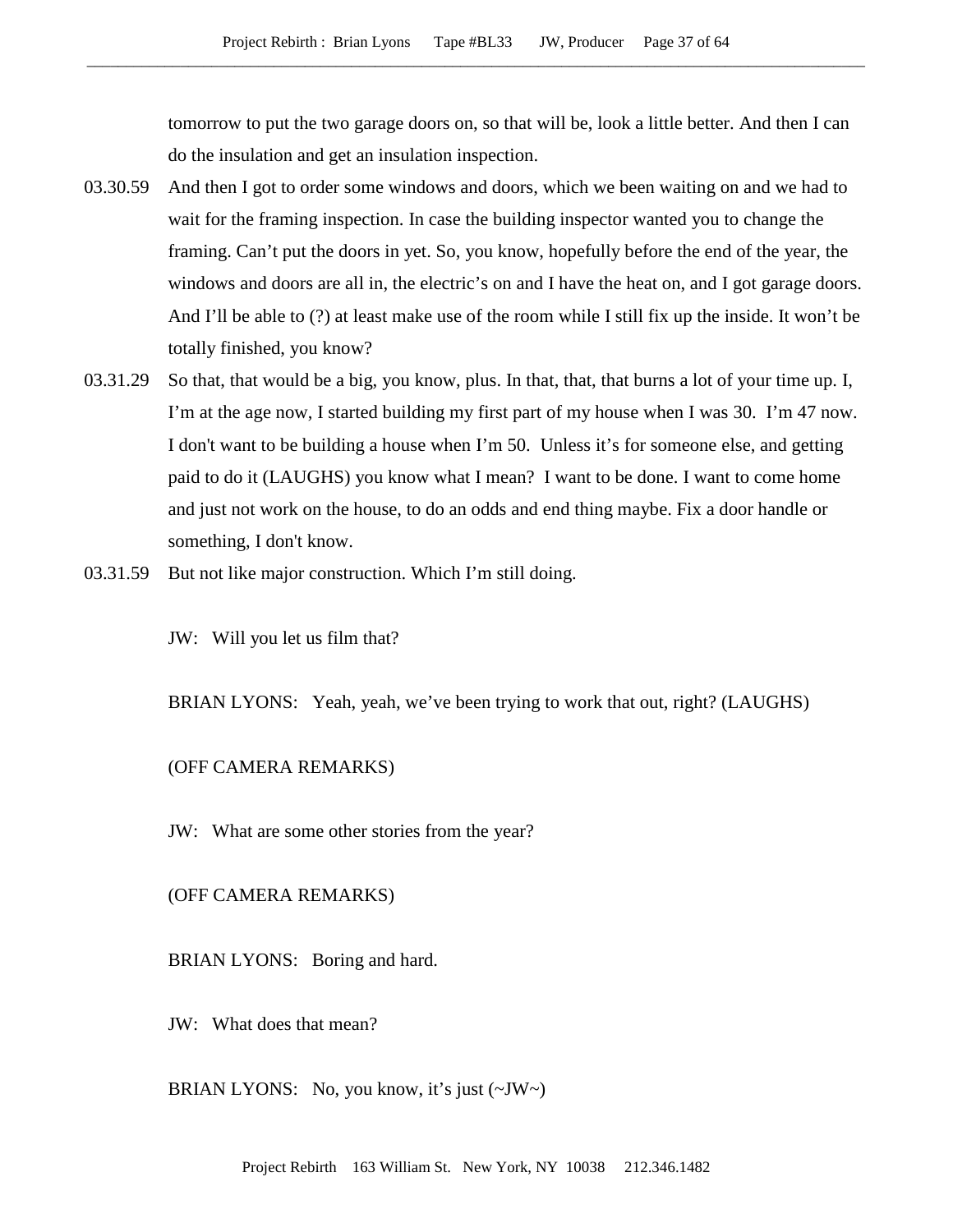JW: Do you mean hard work?

- 03.32.56 BRIAN LYONS: Just hard work, you know it's up in the morning, take the train, two trains, get a cup of coffee, go to work. You know, it's either hot, rainy, wet, cold, whatever. Take the train back home and work all week, maybe you got to work the weekend, and then, you know, you might have to go to (?), you work on your house, and then Monday comes, start to do the same thing. There's (?) no excitement or dynamic type of things that have happened. It's just it's just kind of like a, what's the right word for it?
- 03.33.36 Monogamous or whatever, the same thing over and over again? Monotonous, for the last year. From the, from 9-11 to this 9-11, it's just been the same thing, six days a week, go there, come home, go there, come home, go there, come home.

JW: You're working 6 days a week?

- 03.33.58 BRIAN LYONS: I was working 6 days a week for a long time. Now we got some more people, so we can rotate the weekends. You know? So you don't have to work every weekend. Maybe every  $4<sup>th</sup>$  weekend, you, you work. Something like that, you know? (?) So it's, so it's interesting. So. No, the, there's been no excitement there at all. There's been nothing that's happened that was exciting during the year down at the site, at all, you know? There's been no visitors from you know, you know, I, I guess the biggest thing was that, you know, the  $19<sup>th</sup>$  of December we put up the first column.
- 03.34.39 So that's like almost a year ago. So, you know, that, that was in, in a year's time, from then 'til now, that was the most exciting thing that probably happened. We put up the first column, then everybody left, and then we all just went back to work like normal (LAUGHS). You know what I mean?

JW: Did you sign the column?

03.35.01 BRIAN LYONS: Yeah, yeah, yeah, I signed the column. Took a picture of it. You know? So that, that was exciting. I think Tom, I told Tom to sign it when he was down there that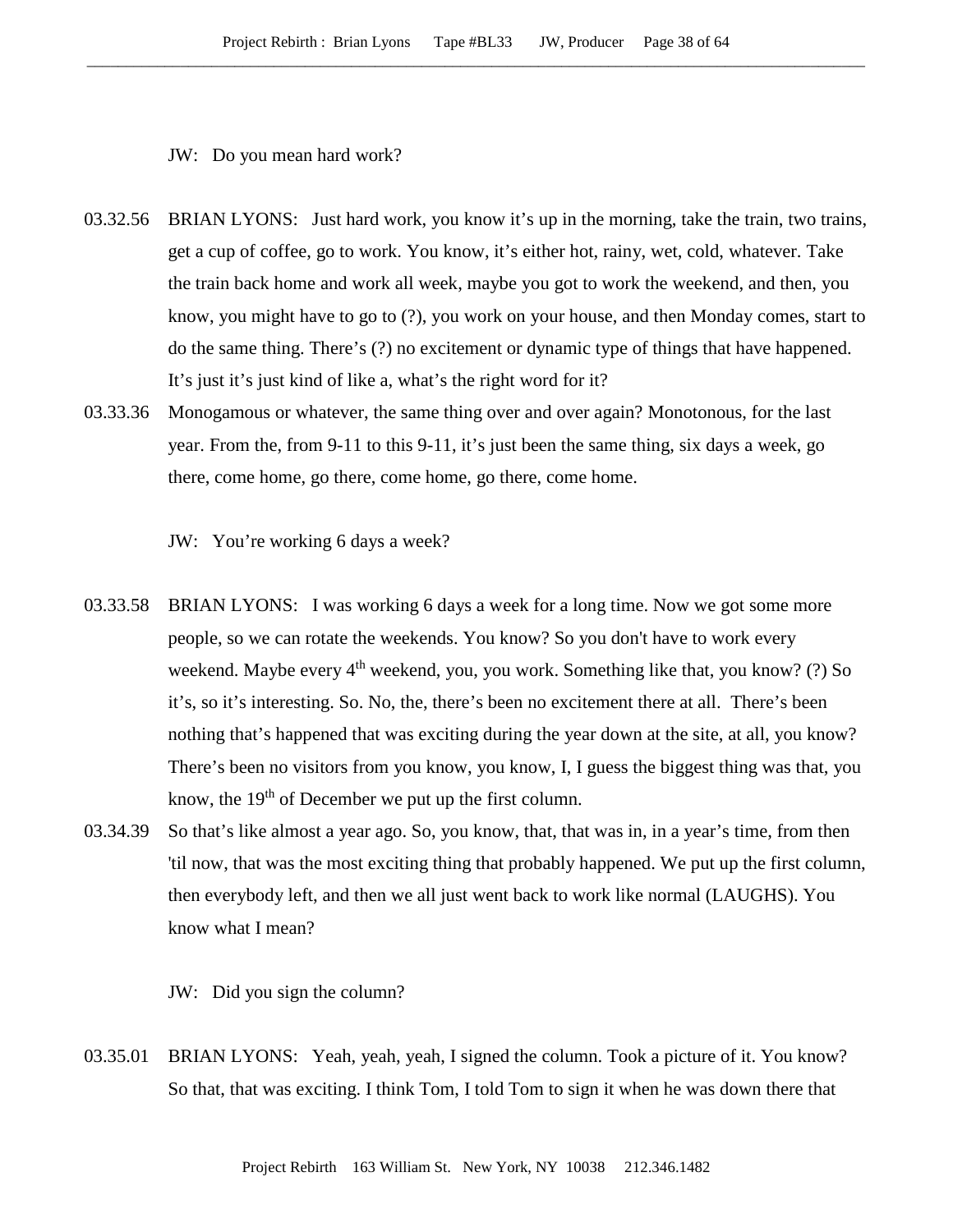day, one day. Now we covered, now it's, now it's concrete-encased, the first one. That had Freedom tower on it. Then the, they had, they had a couple of columns, and they put one column on a truck and they drove it all around the United States and all sorts of people signed it.

03.35.30 You know what I mean? And they brought that to the site and we put that one up. You know, that, that day, too. You know, and they went to a high school and there's a whole bunch of kids, like from Kentucky, you know, it says, you know, Beavers, you know, Rule, that must be their nickname of the school or whatever. You know?

JW: How has your PTSD been?

- 03.36.01 BRIAN LYONS: Yeah, yeah, yeah, yeah. That's you know, I'm out of therapy now, I don't take medication no more. So, it's a curable thing, which is a good thing (LAUGHS). You know, it lasted a couple of years, so. You know, I got over that now. So that, that's a good thing.
	- JW: Do you still go to the spot where you found your brother's halagen?

## (OFF CAMERA REMARKS)

- 03.36.49 BRIAN LYONS: Oh, yeah, I go down there. Like the other day I went by there, stood in the area. But soon it'll be covered up. It's gonna go out of the ground. They're doing footings now, so soon they'll start coming out of the ground. That area will disappear into some type of structure. So.
- 03.37.07 I can see it perfectly from my trailer window right, right where it is, the spot.

JW: You see it every day?

03.37.16 BRIAN LYONS: See. Like there's guys I worked with for a whole year. They didn't even know 'til today that I lost my brother. 'Cos when they were, some of them start, were complaining about cleaning up. And I said listen, do you know where you're working?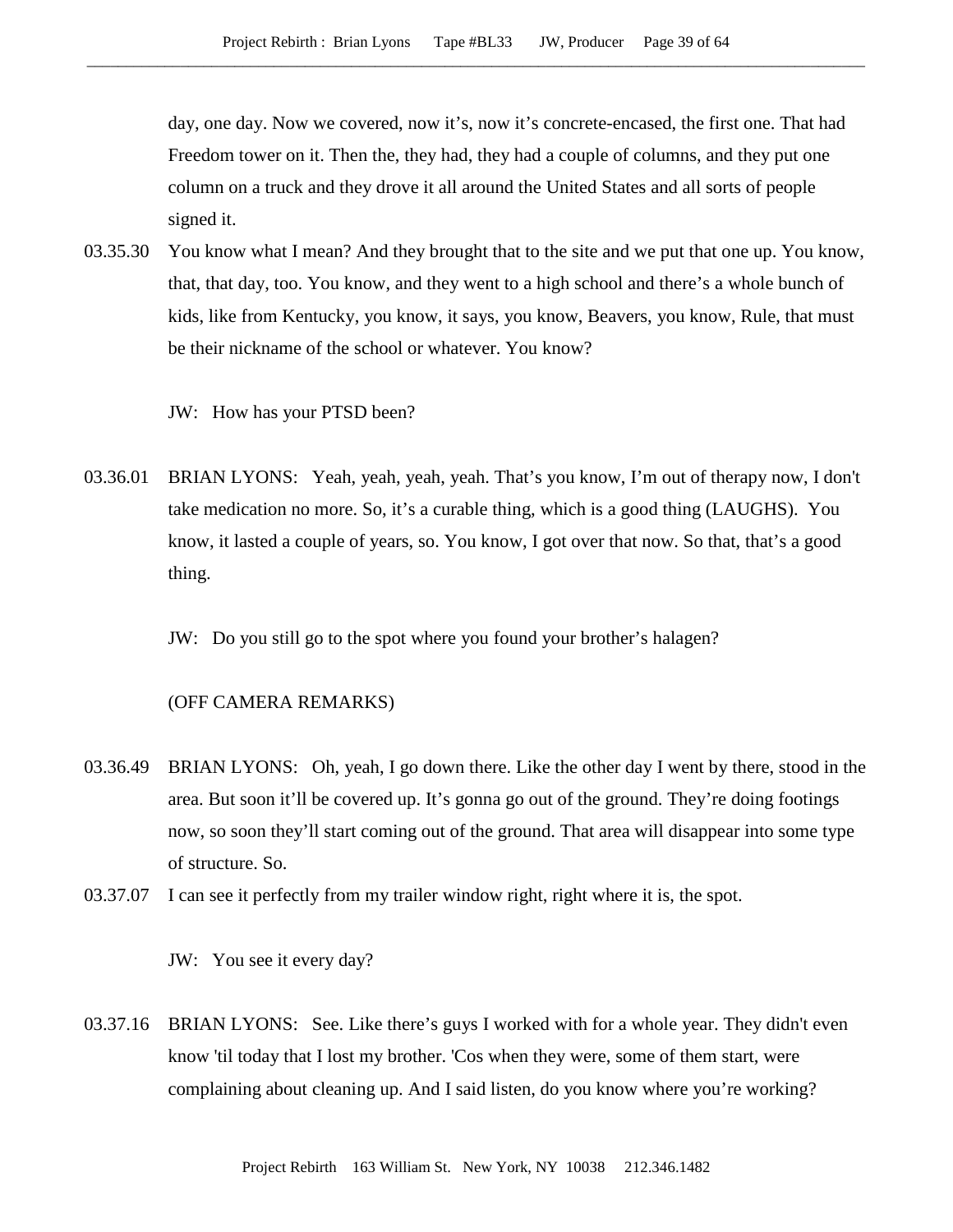Like 2800 people died here, ok?

- 03.37.34 And on Tuesday, all their family members are gonna come here, this is the only place that they have to go, 'cos they didn't find them. So you got your crap laying all over the place, so you might as well clean it up for them. All right? You know, you're not just here because, you know you're beating your chest last week, you're building like the Freedom tower. So do you know why you're doing that? Because like the other ones fell down, so (LAUGHS) remember where you are, once in awhile.
- 03.38.02 You know, and, and then later on I was printing stuff out, and then you know, this other guys that I know that I met that, from 9-11 that still work there, too, you know, something came up and I said you didn't know I lost my brother here, right? You know, this is a picture of him. Oh, no, I never knew that. So I'm working with like a couple of guys, I thought they knew. But. And they might have known but they might have forgot, I guess, I don't know.
- 03.38.28 But oh, I didn't, I didn't realize that you lost your brother here. Yeah, yeah, I did. You know, this means more to me than a job. I'm not just here for like the fun of it. Type of thing.

JW: You'll be there for quite a while?

- 03.38.57 BRIAN LYONS: Well, everything's supposed to be completed. If you look at everybody's numbers (~JW~) 2012, so that's 4 years from now, right, come January. If you take the whole year of 2012, well, then it's like 5 years. But those, that's just, that's just the structures of the buildings, you know? The core and shell. Then you have to fit them out. People got to move in, you know, so that's another 2 or 3 years, so that's 4, and 3 is 7 years.
- 03.39.30 Plus 6 now, that's 9 years, so you know, it's 10 years, like you said, maybe. Well, it would be more than that, right?

## (OFF CAMERA REMARKS)

03.39.48 BRIAN LYONS: (MID-STATEMENT) so if you got 4 years to finish and then 3 more, that's 7. All right, so 7 and 6 would be 13 years or so, 13 or 14 years from 9-11, 2001, things might be completed down there.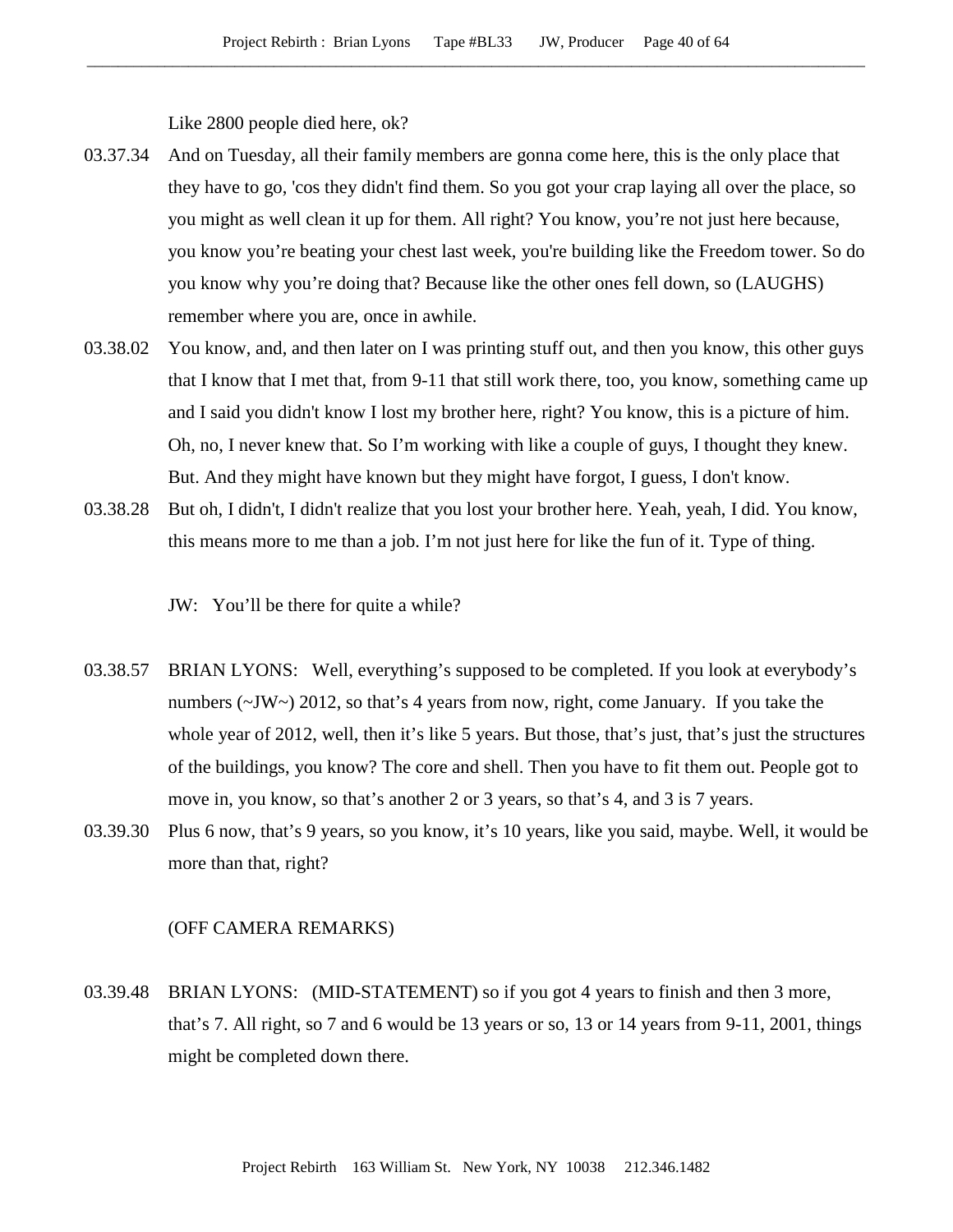JW: How old were you when it started?

03.40.08 BRIAN LYONS: Forty-one, so you know, if, you know, 2000 say, when will I be 50? Three more years. So, 2010, I'll be (?) it'd be a few years after that. So I would be you know, like 54 or 55. By the time we finish. (~JW~) Forty-one when you start. Yeah.

(OFF CAMERA REMARKS)

03.40.59 END OF TAPE # BL35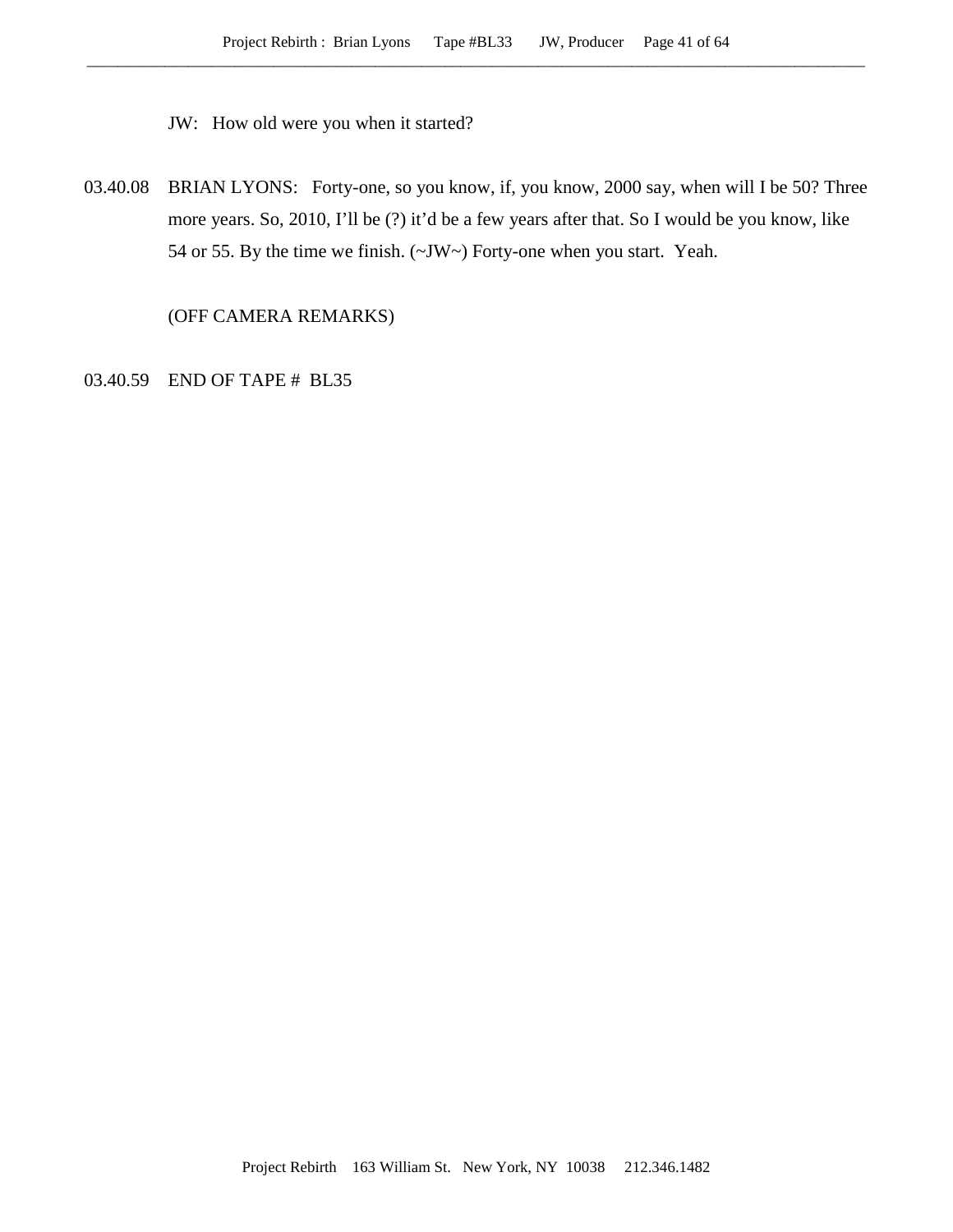# **TAPE # BL36 Brian Lyons JIM WHITAKER, Producer/director PROJECT REBIRTH**

## 04.00.26 PICTURE UP

- 04.00.29 BRIAN LYONS: (MID-STATEMENT) building the tower. And they're saying soon you'll start seeing it come out of the ground and stuff. Because you know, there's a lot of work when it's in the ground. People don't see, like you know, the things that are you know, there's some things you can't talk about they're confidential. But there's a lot of work to get a big building out of the ground. And (~JW~) you know, it's complicated area. You know, it's not just like an average site that you know, someone can build on, you know, sojj, there's, there's a lot of logistic issues that you have to work on, and there's a lot of construction in the area.
- 04.01.07 That you know, all sorts of other projects are happening. So  $(\sim JW)$ 
	- JW: What is an explanation?
- 04.01.19 BRIAN LYONS: Like if you go to Shop Rite, and you tell someone you're building the Freedom Tower, they'll say to you, oh, they're still, they're still working they, they, they gonna go ahead with that building or they're still working on that, or they even gonna build it?
- 04.01.31 No one even has a clue what they're even doing at Ground Zero. You know, up where I live or even around the country, you know what I mean? I think if you went to Idaho somewhere, they would be more excited 'cos you, those are the tourists that come, like there's all sorts of tourists that come. Those are the people, they're all excited about what's going on and, and they're the ones buying the maps from the Chinese people and all these things, about they want to know what's happening, what they take tours.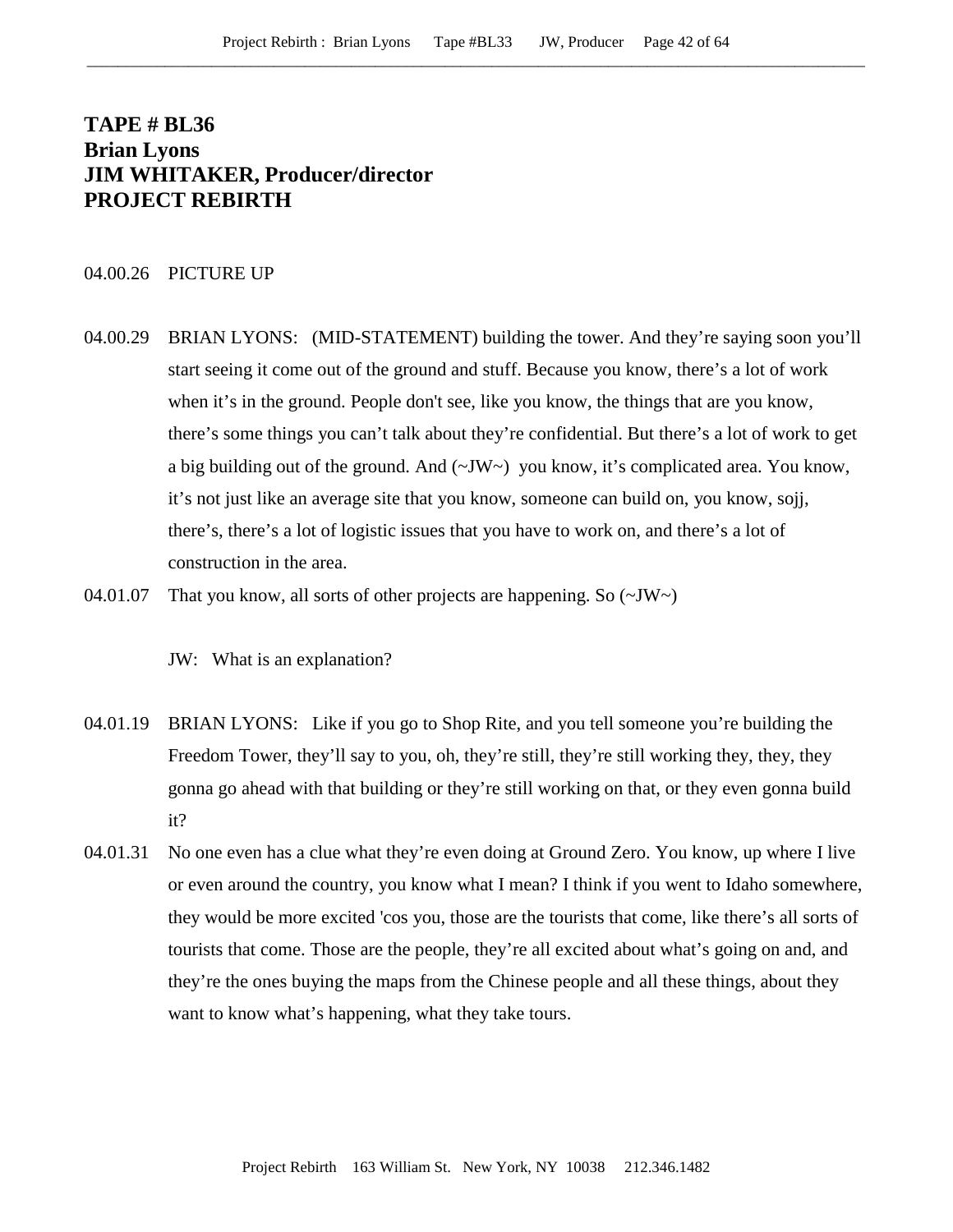04.02.03 They pay money for some guy to show them around and tell them the story of Ground Zero. And you know, all this stuff, you know that's, those people are interested in it. The people that live in New York and around New York, they don't care about it, actually, I don't think.

JW: I think you're right.

04.02.23 BRIAN LYONS: It's true, man, I'm telling you. And you know, there's a lot of people from out of the country that come. That's for sure.  $(\sim JW \sim)$  Yeah, yeah. They, you know, and they have statistics. They, they publish them once in a while that said like whatever. So many thousands of people visited Ground Zero this year, tourism is up and you know, all that stuff. And tourism is up in general in New York City, you know, massively, since 9-11.

JW: They keep coming back. What will you be doing at 57, in ten years?

04.03.00 BRIAN LYONS: Well hopefully I'm working with the same company and building another buildings in mid-town or downtown or something like that, you know? Is, is what I'll probably be doing.

JW: What about when this particular job is finished, like after the PATH station?

### (OFF CAMERA REMARKS)

- 04.03.31 BRIAN LYONS: Oh, it, well, it depends. See, this is what happens in construction. It's like baseball, like I don't know if you remember. I forgot the pitcher's name but he pitched a nohitter in Yankee Stadium, ok? He was a hero in New York. Was on every newspaper, every news channel, every game that he did after that was packed, to see if he could do it again. All right?
- 04.04.00 And the season ended that they didn't go to the World Series or whatever. And then the next season started, and you know, he pitched maybe not opening day, but maybe the third game and the stadium was packed. And two days later he got, he got traded to, to Toronto Blue Jays. And the Daily News and the Post was like hero to zero.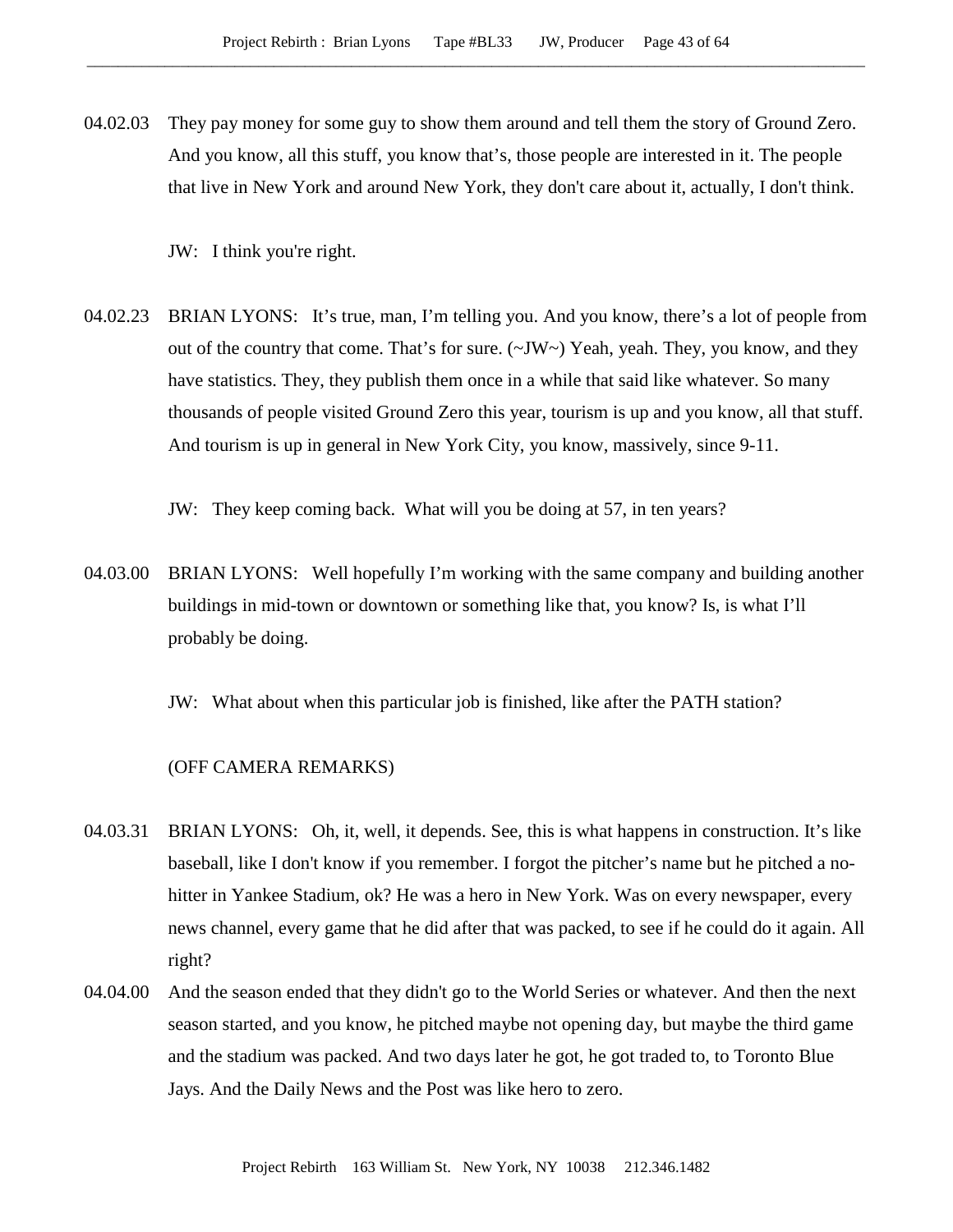- 04.04.31 You know, for six months he was on top of the world. He pitched a no-hitter. He had eight million New Yorkers screaming behind him or whatever. And in a moment, he was transferred to another team, in another country (LAUGHS). And he was nobody. He ended up coming back to New York like 4 years later. David Wells that's what his name was, right. So that's, that happens in, in my business, in construction, I guess.
- 04.05.00 You know, you, you it depends I, I guess, you know, you know, what jobs are available or how busy the market is, you know? You get put in charge of a job and you're the BMOC, big man on campus. You're in charge, you're the general super. Or you're the executive on the project, and you're in charge of you know, the control of it and so on, and then you finish that project, and there isn't a project for you to go to, or you might have to go and share a project with somebody.
- 04.05.31 You might not have the title that you have, you know, then as you do now. And you know, you might feel differently about your position or your job, and stuff. But what I've learned is that as you get older, you cannot let that bother you, because you know, if you're unemployed when you're 55, you might not get another job. Very hard to, to find jobs when you're older.
- 04.05.56 So you just go with the flow and just keep plugging away and see what comes by you know, your way or whatever, you know what I mean?

JW: Is there correlation between your brother's death here and building this building?

BRIAN LYONS: No, I don't think so.

JW: Really?

04.06.24 BRIAN LYONS: No, no, I, I don't think so, you know, because I went to the other, I went from there, I went up to that other building. But it was just (?) it wasn't because you were away from Ground Zero, but you were still in, you were in a different atmosphere. But you had the symptoms all the time while you were still working down there, but they contributed to your success, because the symptoms of (?) post traumatic stress syndrome is that you have rage and you're yelling at everybody.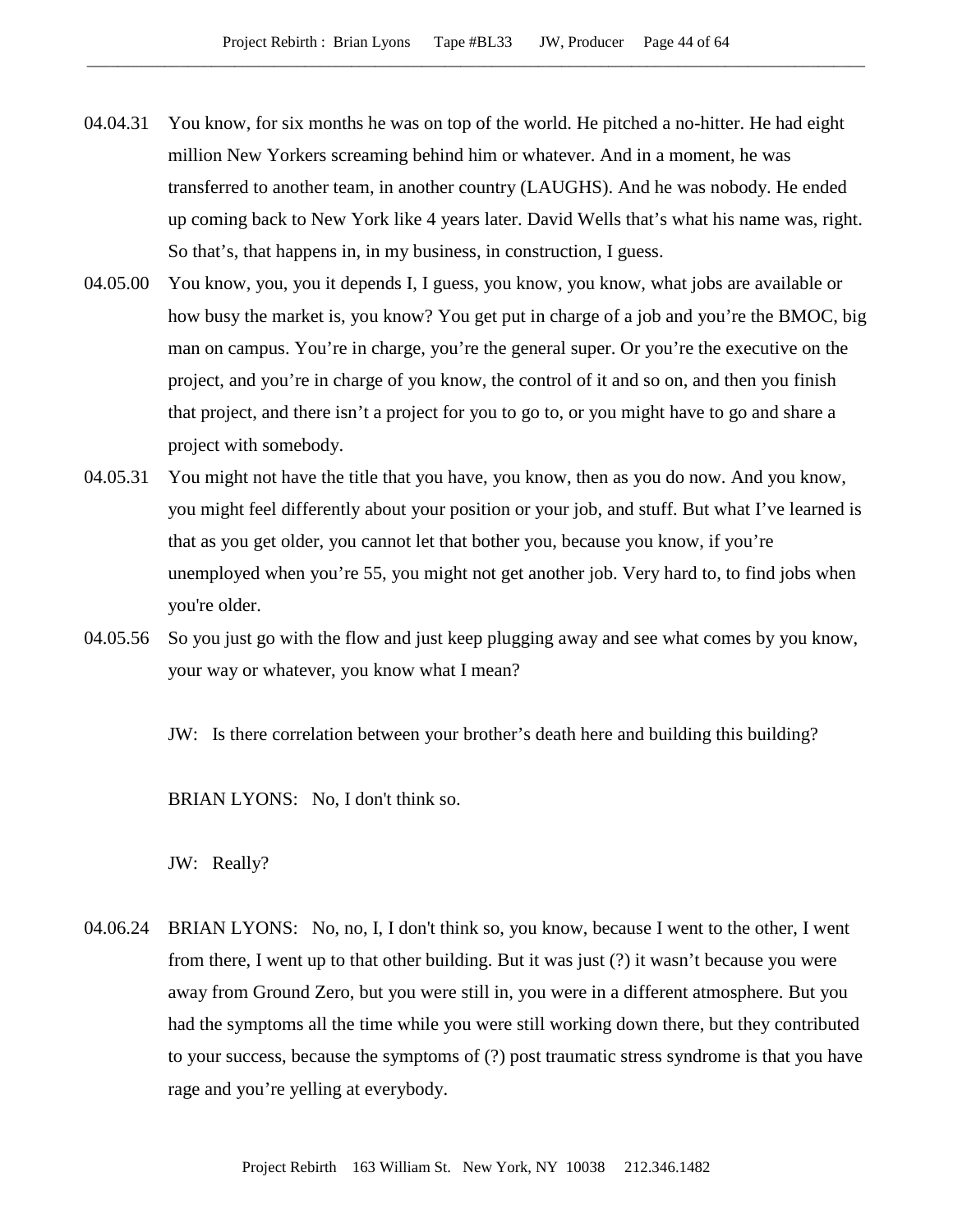- 04.07.02 And that's what you have to do to get big (LAUGHS) jobs accomplished. You can't be a nice guy; otherwise, in construction, you lose. If you're a nice guy, nothing gets done, no one listens to you. You have to just be miserable mean guy all the time, 'cos nobody wants to do anything. If you're trying to be a nice guy, don't work. You can be professional about it, yeah, ok. But you, you be a professional asshole is what you have to be.
- 04.07.30 Otherwise, it don't work. Hey, I know about producers, they smoke cigars and they yell at people all day. You're late, you're late, you're late, we're gonna get a new soundtrack, you're late. (LAUGHS) That's what happens, you know what I mean? If you try to be nice, can you come early tomorrow, you know, maybe, you know. We'll have a fluffy pillow for you. That don't work. It's sad (LAUGHS) to say but it's really what happens in life.
- 04.07.59 No, so I figure, I'd be building these projects, and then you're gonna be moving on to another high (?). Our company is growing very big, and like they're building casinos in Las Vegas, entire inner city we're building for like, you know, all sorts of casinos and, and hotels and parks and waterfalls and amusement parks and all sorts of things. And you know, you would be on a project, you know, like that or something like that. You know, so.
	- JW: Would you want your daughter close?

# (OFF CAMERA REMARKS)

- 04.08.40 BRIAN LYONS: Yeah, well, now we have lunch together, you know once a week or so, you know? I'm glad you know, she is moving up in the company already and she's you know, they like her at her job and you know, she was in construction stuff before. She worked for like 3 or 4 different construction companies before. She interviewed with the one that she's with now, Tischman. And you know, they're promoting women.
- 04.09.05 You have to have minorities and mixed in with any type of large company has to diversity their office staff. So there's lots of room for advancement for females in, in, in the working industry, you know? In the United States and in New York City. No matter what industry you're in. So. You know, she has some good opportunities ahead of her. You know?
- 04.09.33 And you know, for me, I, I'm just a builder guy, you know, I like building things and invent things. I got like tons of inventions, I have two already patents, right? You know, and, you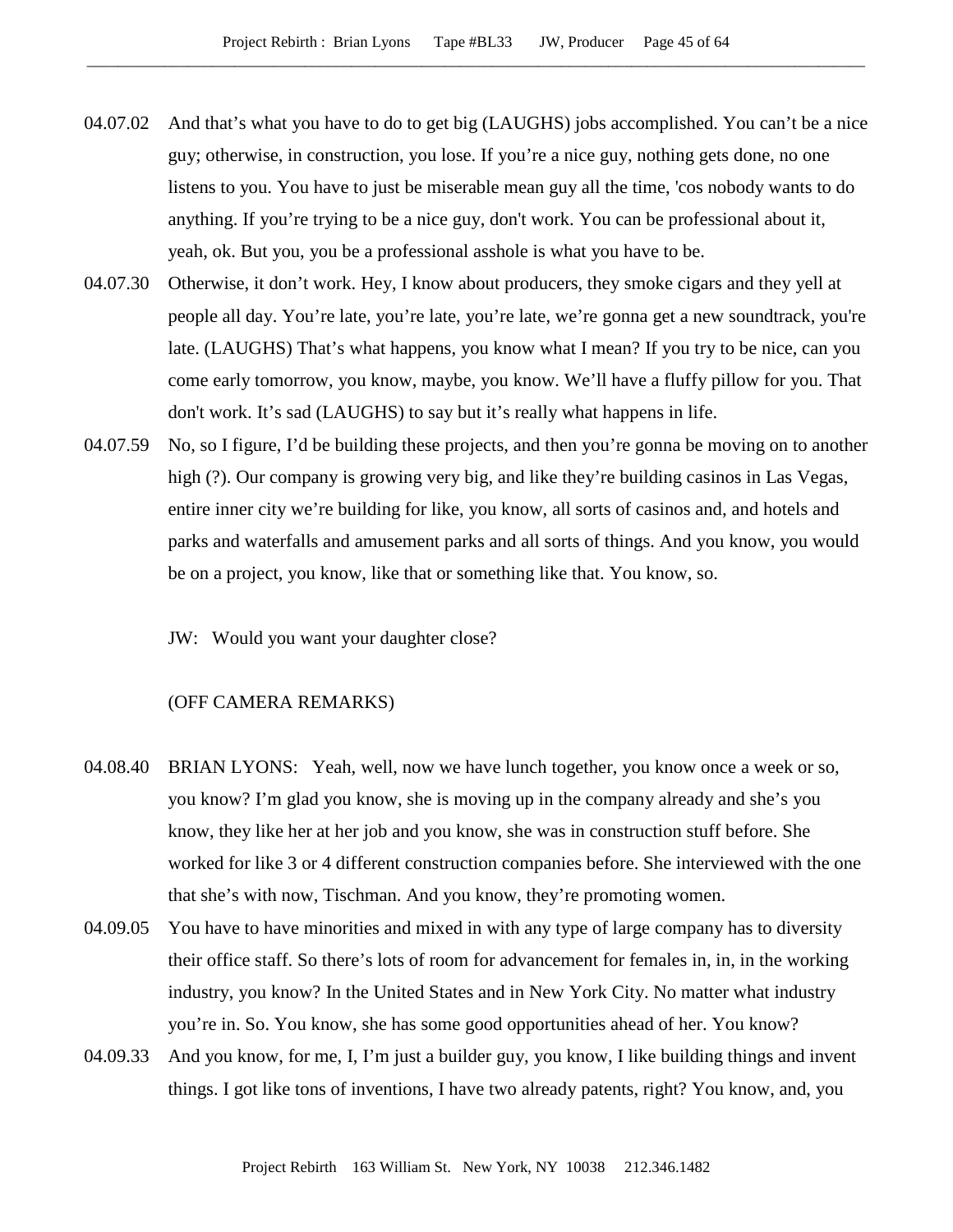know, I had a baby bottle business before this all started, and Michael was helping me with it, and you know, who knows where that would have been by now if, if things worked out right. But you can't work where I'm working and have another business, so you can't, you can't do that.

- 04.10.01 So I had to, I gave that all up and dissolved the company and stuff like that. But I have like lots of ideas. There's that show, The Greatest Invention, or America's Newest Invention. I have a couple of inventions I could go on there with. But you can't take off of work to go to these shows. I looked it up on the internet. Says if you're gonna come here, you'll have to commit 21 weeks to come to LA and stay there. Who can go to LA for 21 weeks?
- 04.10.30 And leave your job? How do you do that? I mean, how can you possibly do that? You know, so I, I don't know how these people do it, you know? The guy that won this year, had a really good invention. I don't know if you ever watched that show.

JW: I've heard about it.

04.10.44 BRIAN LYONS: America's greatest inventions. The other show is, if you're smarter than a 5<sup>th</sup> grader. Have you seen that show? Oh, you got to watch that. That's hilarious. What's a rhombus? Do you know what a rhombus is? How many sides does a rhombus have?

JW: I knew it's a figure.

04.11.01 BRIAN LYONS: That's a third grade question. Third grade math, all right? Right? (STOPS)

### (OFF CAMERA REMARKS)

04.11.11 BRIAN LYONS: (MID-STATEMENT) How many sides does a rhombus have? (~ovlp~) Four. Look he's right, he's a cameraman. Look at him. So we all got it wrong. I don't know, the daughter, my 12-year old got it right. She knows what it is (LAUGHS).

## (OFF CAMERA REMARKS)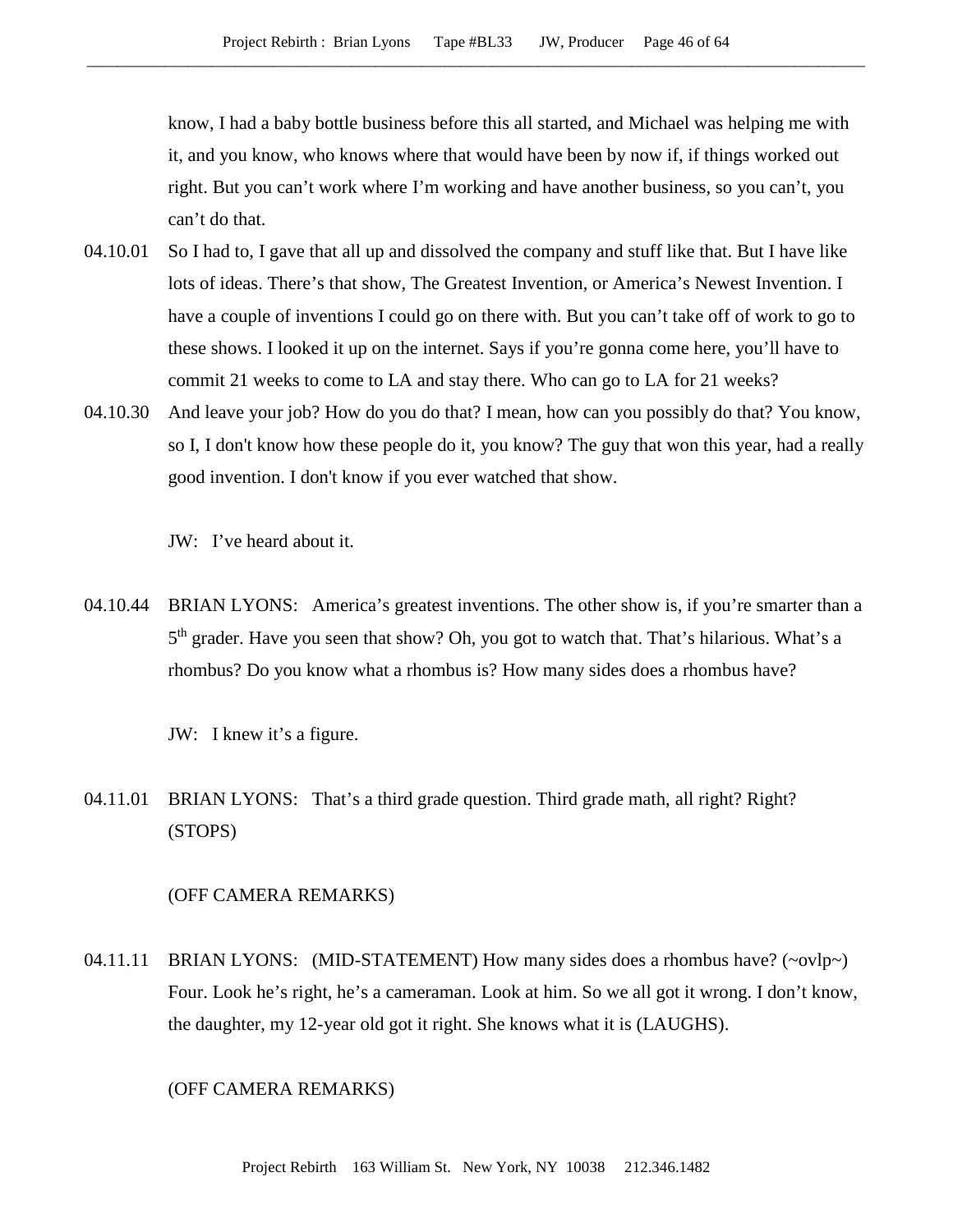JW: What did the guy invent?

- 04.11.34 BRIAN LYONS: He invented a thing that puts out a fire on a real Christmas tree. He's got an angel that he sits at the top of the tree. It's a wax angel that has a fire sprinkler head in it, and it faces down. And there's a fireproof hose that goes down the (?) back, and there's a tank that's full of water, and the C02 tank, and it's got a horn on it, whatever.
- 04.12.01 And it sits behind the tree so you don't see it. So if it, when it starts off, the first thing that happens is, it's a smoke detector. The alarm goes off, (?) smoke. So it wakes everybody up. And then when the flames come up and it gets hot, it melts the thing, and the water gushes down, puts the fire out. Christmas tree. He's a fireman, volunteer fireman like in LA.
- 04.12.27 And, and if, if you know if you're a fireman, if you ever watch the, around Christmas time they always show you, if you have a live tree and it catches on fire, in like 40 seconds your entire house is on fire. 'Cos it's just, it, it's like you know, the, dead pine, just you know, you ever throw your Christmas tree on a fire? When you're a kid? Just flames up really fast. So that's (?) the guy that won, you know? But they had some other, you know, pretty cute inventions that were on there.
- 04.12.59 One girl invented some type of bra, strapless bra. And she came in second. But some company signed her up, some bra company or whatever, like bought her whole thing, and made a whole line for her and everything. Whereas, he still had to go out and, you know, either make them himself or get some company to make them, and, and market it and everything. So the girl that came in second, made out probably better financially. You know, even though she didn't win.  $(\sim JW \sim)$

### (OFF CAMERA REMARKS)

04.13.45 BRIAN LYONS: (MID-STATEMENT) you know, how many people, first of all, have Christmas trees, number two, how many have real ones? You know, and number three, are gonna spend the money, you know, it's not, it's not five dollars to buy the thing to put on it. You know what I mean? Whereas a bra, you're gonna have to buy at least three or four in a year, I would imagine. How many bras do they wear in a year? (LAUGHS)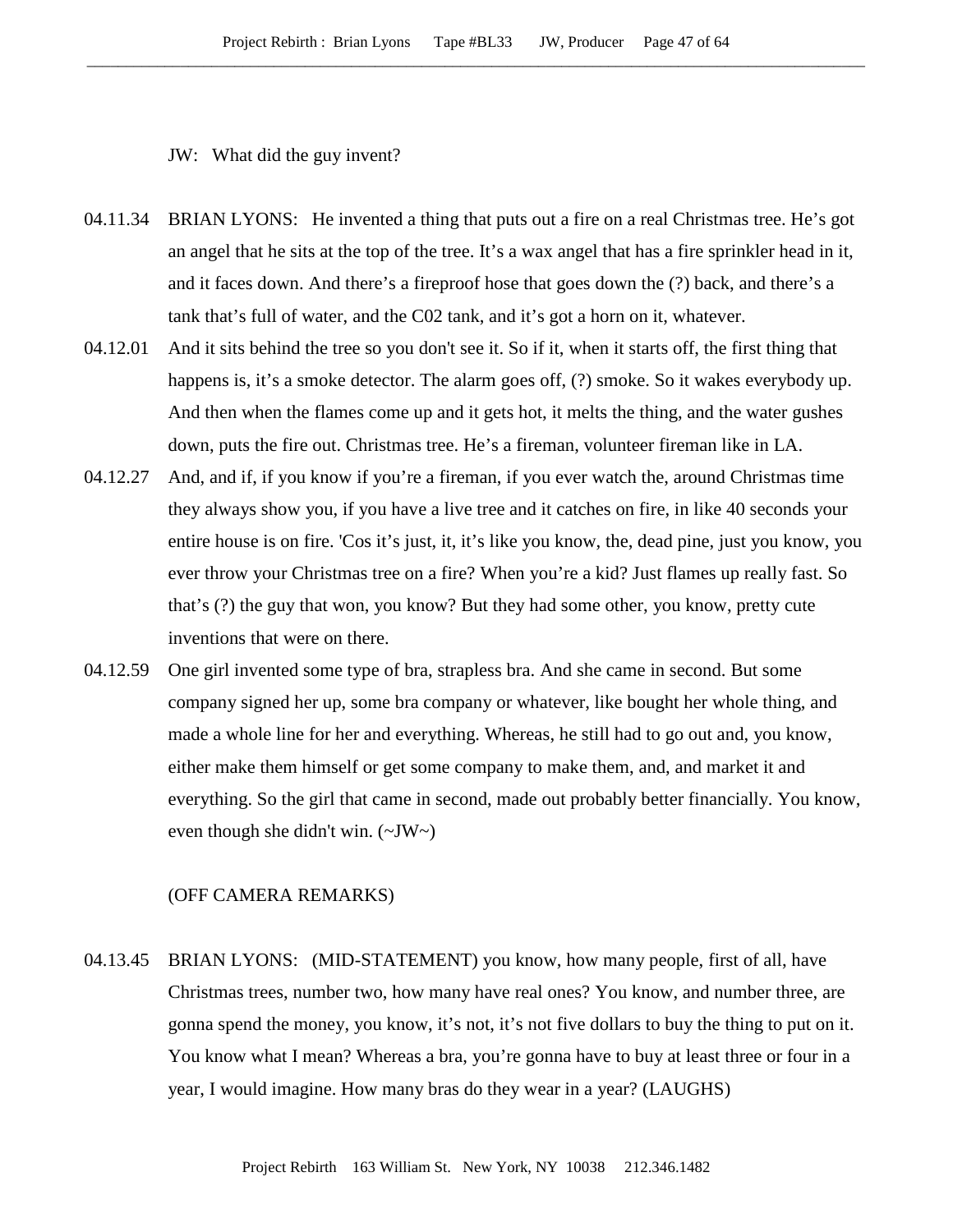### (OFF CAMERA REMARKS)

JW: How important is it for the kids to see the pictures of Michael?

- 04.15.20 BRIAN LYONS: No, I, I, I think it's important that, that you know, that there's a picture of him, that, 'cos the 9-11 thing is always gonna be there. I'm gonna be working down there for awhile. And then after the buildings are built, we know that we're gonna go down the city for awhile. Like one of the goals is hopefully if, you know, you know, I become financially successful some way or another, you, we, we would like to live in, have a house or an apartment or a condo in the city. You know? And then you could go down there when you wanted to and see a show or whatever, and then, you know, 'cos me and my wife are from the city. You don't want to, you know, the city isn't all that bad.
- 04.16.02 The kids even get older, and then you know, you go back up to your house in the country, you know, that's where you have to raise them because you don't want the kids going, when I get on the subway in the morning or you come home. Kids take the subway to school. They're 6 years old, they're by themselves. Their parents have to go to work. You go on the subway, there's like two 6 years old, or maybe the, their sister who's ten is with them. There's a 6-year old and a 10-year old on the subway going to school.
- 04.16.33 And the subways are packed now. So it's like who wants their kid to do that? So it's like, you know, that's why we live up in the country. Bus comes right to the corner. On the bus. See ya. Mom's like see ya (LAUGHS). You know? So you know, you'd like to live in the city and, you'd always go down there to visit the place, so of course, you know, the memory of him would have to come up.
- 04.17.02 There'll be a memorial there, you know, that you could go see his name or whatever. But you would always want to have a picture around because you know, he did die as a hero, trying to go into a building and save people. Whether it was the Twin Towers or a building in Harlem. He, he saved a woman's life in Harlem. He gave her CPR. She was dead. And he brought her back to life.

JW: I didn't know that.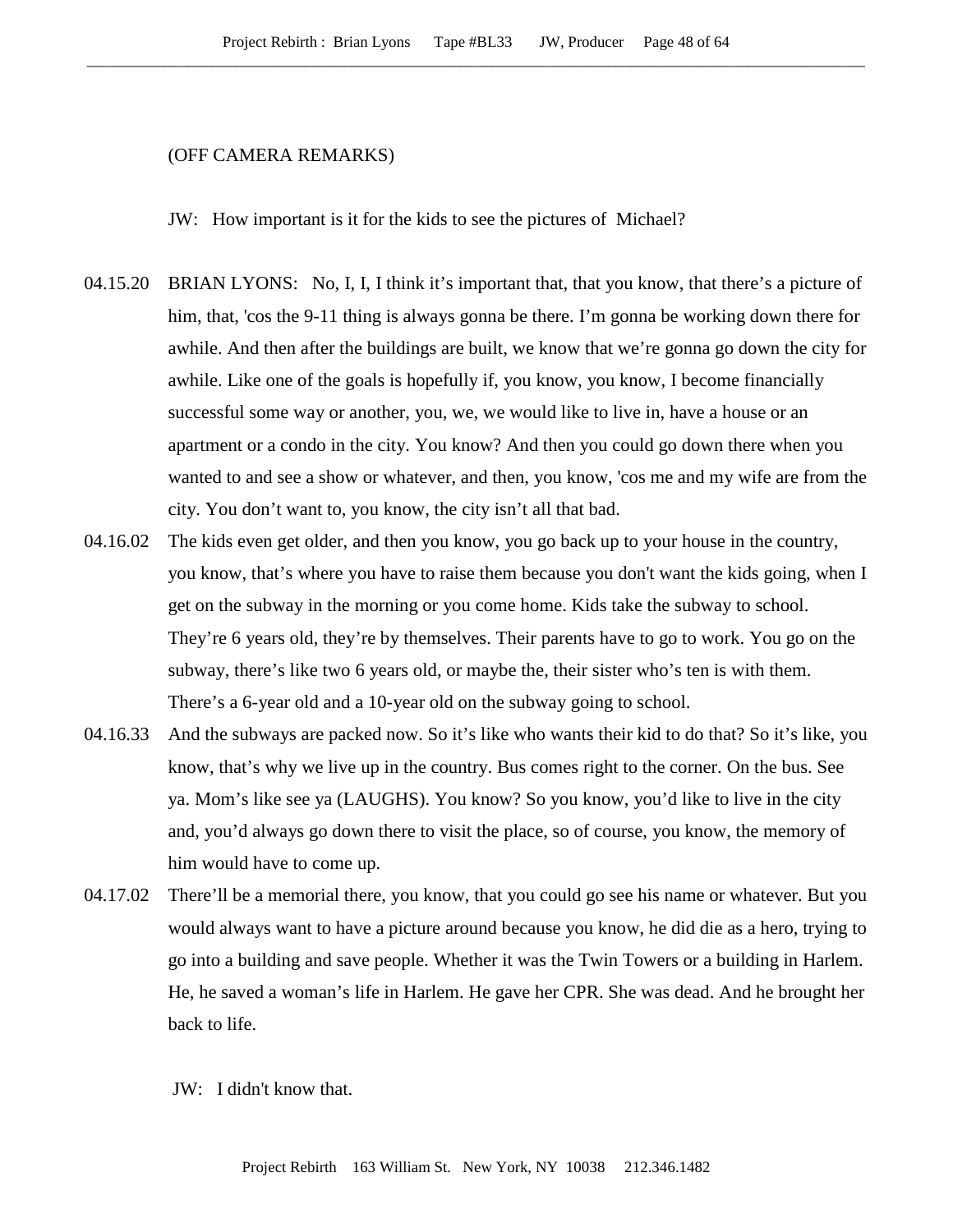- 04.17.26 BRIAN LYONS: Yeah, a black community man, they blessed him a million times, they gave him awards, they gave him all sorts of stuff. They, they thought it was a miracle. This Baptist church, they, they came to his firehouse a hundred times. And they gave him like awards and all sorts of stuff for saving this lady's life. 'Cos she was a member of their, you know, congregation. She was a older lady. But she died about 3 years after that. But you know, he did revive her.
- 04.17.58 Pulled her out of the bedroom, and she was no pulse or nothing, and he did CPR on her, you know, and he brought her back to life.

JW: Do you think of the memorial as a graveyard, a site for Michael's kids to visit?

- 04.18.38 BRIAN LYONS: Yeah, I, I guess it's just gonna be like another memorial area thing, I guess. I don't know. It's, you know, they're gonna have a memorial, they're having their names there. It's the, the thing that's more aggravating, that's, they're gonna eventually build it like 10 years from now it'll be done.
- 04.19.00 So 20 years after 9-11, they'll have a memorial, which is stupid. They should have just right away built one down the street, even just a wall with everybody's name on it or something. That people could go and put flowers. But they never did that. I don't, I never understood that. Build a temporary one somewhere, with everybody's name on it so people can put flowers and come visit or somewhere or whatever. Especially the people that never had any, you know, closure.
- 04.19.34 They have, they're waiting for this memorial to be built which is bankrupt, run out of money. You know, there was donations. They had to cut everything. They cut like floors out of it or something because they ran out of money. And you know, it's all privately funded and stuff like that. And now like nobody wants to give anybody money. They're like, yeah, I'm sure you probably have a hard time getting money. It's like 9-11? You know, that was like a hundred years ago.
- 04.20.02 I got other things. A guy came by, my daughter's selling frigging Girl Scout cookies, who wants to give you money? He's taking picture, take one picture, what do you want (?). (LAUGHS) You need money for the films? I can imagine how hard it is.  $(\sim JW \sim)$  I told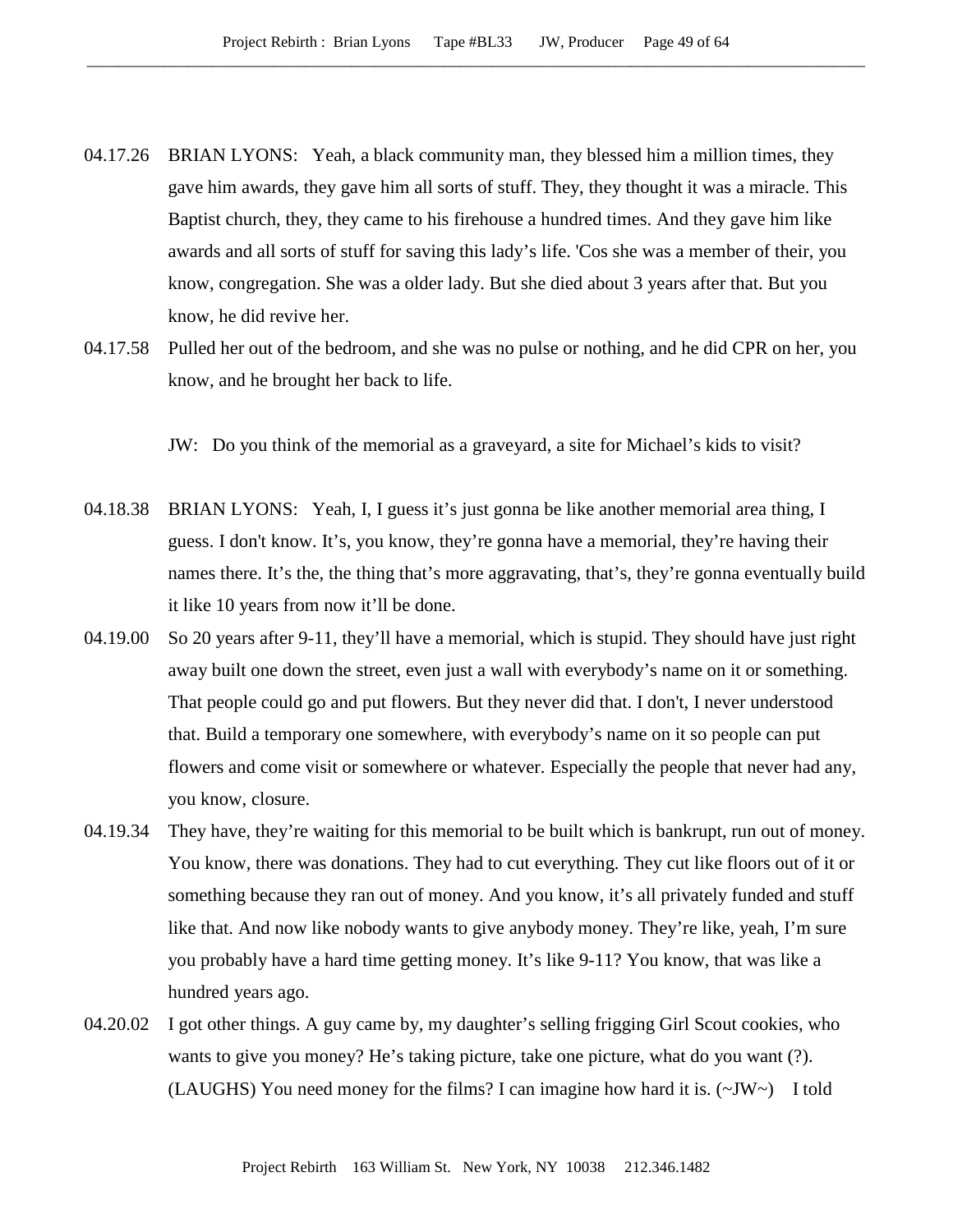you, people don't even know that you're even, there even is a Ground Zero and you building a building. You're trying to get money to tell them we're putting film in a camera every two weeks (LAUGHS) taking a snapshot of like nothing growing down there, pigeon (LAUGHS).

- 04.20.39 It's a good story there for you, right? Now you have movement, there's people. I always go out there and I tell, I told Tom, didn't you ever see me like stand in front of that thing like this for a couple of minutes, I don't know when it's going off or not, then I'd climb back down the ladder and then I'd go back up. So hopefully like when you develop it, you'd see me in there a bunch of times.
- 04.21.01 Now that camera's gone, though, so I can't do that no more.

#### (OFF CAMERA REMARKS)

BRIAN LYONS: No, so the, the memorial thing is  $(\sim JW \sim)$ 

- JW: Is it good at the end of the day?
- 04.21.26 BRIAN LYONS: Oh, it's a good thing. Not bad. You know, but it's just, you know, it's another bureaucracy type of thing. It's take forever to build, it's you know, whatever it is, it is, it's gonna have names. They're not putting the names in the right way. Why, you know, the, the, you know, there's all sorts of controversy around the thing, you know what I mean? Michael was a firefighter. He went down with the firemen, his rescue units, or whatever.
- 04.21.58 All the police and firemen, they want the names listed as firemen or police officer so and so. The architects are like no. All right? The family members want it that way. Why wouldn't you do it the way the family members want their names? Why does the architect get to pick that, why? Why does the architect or politician get to pick the way the names go? When you got like all the family members saying they want another way.
- 04.22.29 Don't make sense, so who knows why. So the name'll be there, and the names, you know, in whatever order they're in, random order now or something. I don't even know what the thing is. There was supposed to be a waterfall, now I heard that they'd gonna turn the water off like lunch time, turn it back on at 2 o'clock, you know, whatever. So all these things are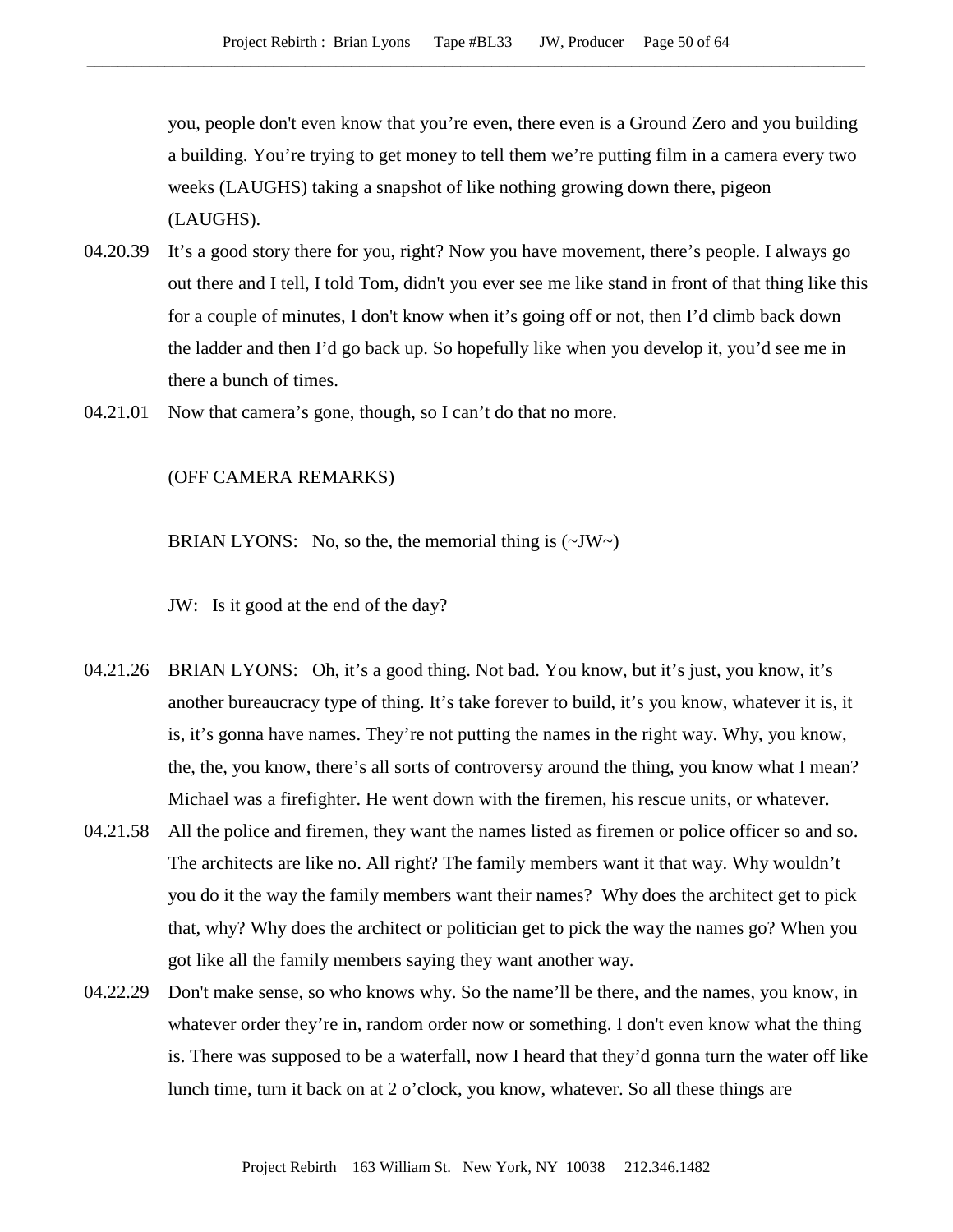changing. They don't even have enough money like, you know, to buy water now, to put in there. Supposedly. And no one wants to give any more money to the thing 'cos it's like, you know, 9-11's over, who needs money for that thing?

JW: What do you make of it?

- 04.23.08 BRIAN LYONS: Yeah, it, it's the human reality of things, you know what I'm saying? Like am I surprised that they want to put bin Laden's tape all over the news, to make money or ratings? No. 'Cos somebody's making money. Some 26-year old producer or whoever's in charge of somebody, wants to get like better ratings than that guy.
- 04.23.32 So he's gonna like run someone over with a taxi cab to get a copy of the thing before Channel 11 gets it, so he can get it on his 5 o'clock news, before the other guy gets it on his 10 o'clock news. Am I surprised? No. Not (LAUGHS) at all. They're just a bunch of dopes, that, that don't realize what they're doing. They just, that's what life is, people step over you to get to the top, to get where they're going.
- 04.24.02 That's why you got to be tough in life. I teach my daughters to be tough no matter, no matter what. They live in the country, but they're tough girls. Life-wise. Why they go hiking, they can follow their way back with a compass. You know? They, they you know, you know, can take a subway, you know, they, I, I teach them like all, all the ways of life. And that's one reason why we keep them in Irish dancing.
- 04.24.29 Very, Irish dancing has extreme discipline you have to have. Self-discipline, so that teaches them self-discipline. You don't have that when you grow up, you know, it's not good. You know?

JW: Is this America ultimately, or is it around the world?

04.24.49 BRIAN LYONS: No, I think, I think it's a little different, different places, you know? I think Ireland's a little different. It's a little laid back. I think the south is a little different. They have a different lifestyle in the South. You know?

JW: Is it just New York?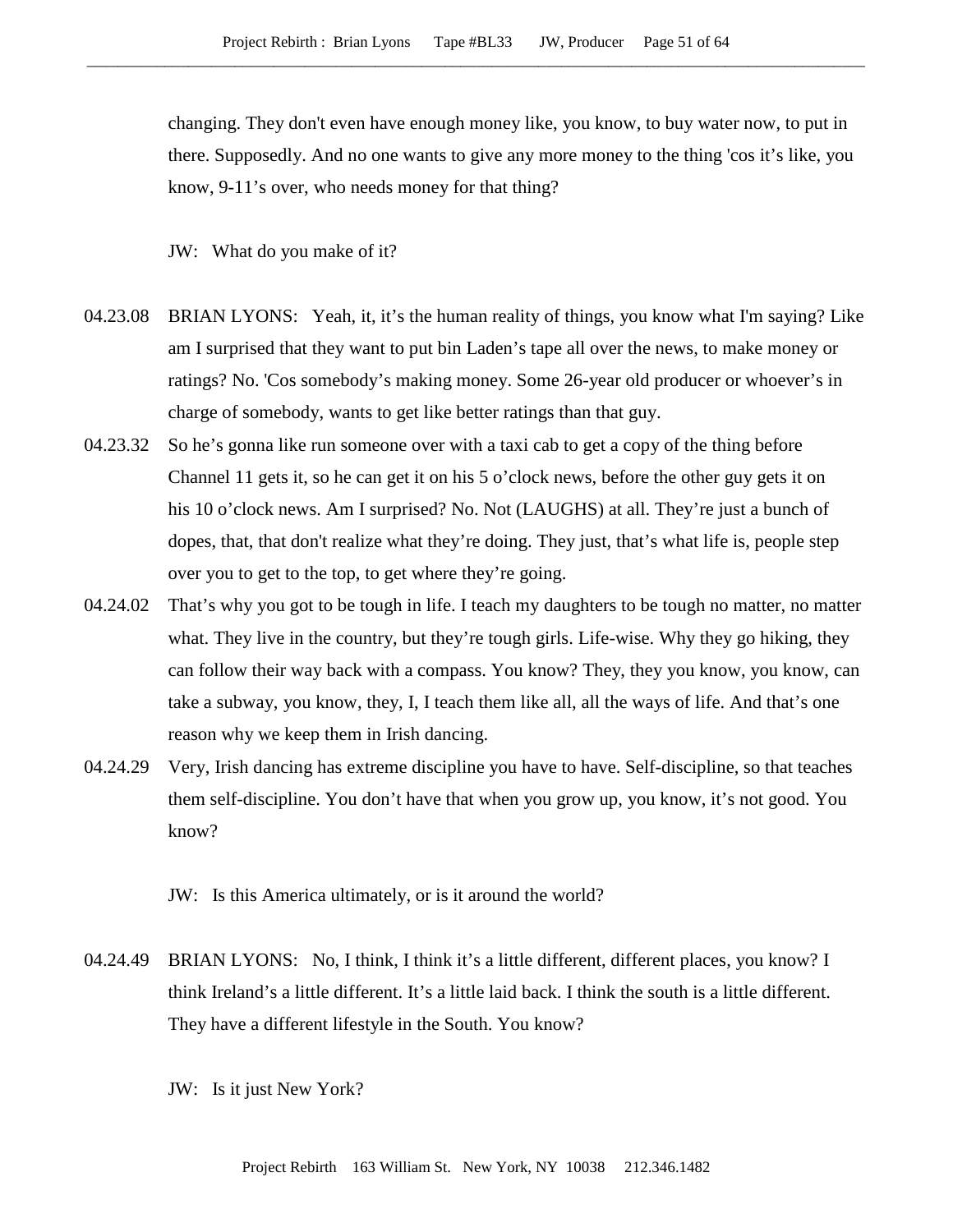- 04.25.06 BRIAN LYONS: No, no. You know, major cities, maybe, yeah. You know? There's major markets, I guess. That, that, that produce things like that. Metropolitan areas and so on, you know? You know, you, you could go to a small town and the, it's a small town.
- 04.25.27 Someone helps, sees you putting something in the back of your pickup truck, they'll come over and help you. Where I live, they'll walk right by you. I built my whole house, I got to do everything myself. Lift up one side of the log, lift up the other side of the log. If I got to move a TV or a refrigerator, I'm in big trouble. I have no one around to help me. You know? I got a couple of good neighbors. One of them's you know, they're older. And ask me to lift up a 250-pound refrigerator or (LAUGHS) or a washing machine, if I got to move one, you know?
- 04.26.00 So now I have to pay someone, now I pay people to do it. 'Cos I, I, I can't do it with somebody else. I used to have my brother, I would call Michael up and say, can you come over, we're gonna move a refrigerator or something. And he would come up or whatever. Or if he needed something, I would go to his house. And, and do it that way. But, yeah, I don't know. America is.
- 04.26.28 You know, you get that guy, Michael Moore, he brings out all sorts of stuff (LAUGHS). You know, I don't particularly care for the guy because of some of the issues that he can edit and bring out a story the way he wants to do it. But you know, if you want to dig into stuff, you, you'll see that every, you don't get nowhere unless you know people, that's for sure. You have to have contacts and stuff to get into doors, to have doors open for you or whatever.
- 04.26.57 Beating down doors, you know, you know, I have to, I don't know nobody. I have to beat down every door I got to go through (LAUGHS). You know what I mean? And, and then you just have to just prove yourself when you get there.

JW: That's kind of American?

04.27.14 BRIAN LYONS: No, no, right, right. I mean, the innovative part of it. One of the things, see, you know, I, I've done a lot of stuff in my life. People like my wife like you know, tells me, don't even tell me you did that, too, whatever. 'Cos we'll be driving somewhere and, and like I don't know, like they'll be a thing on TV.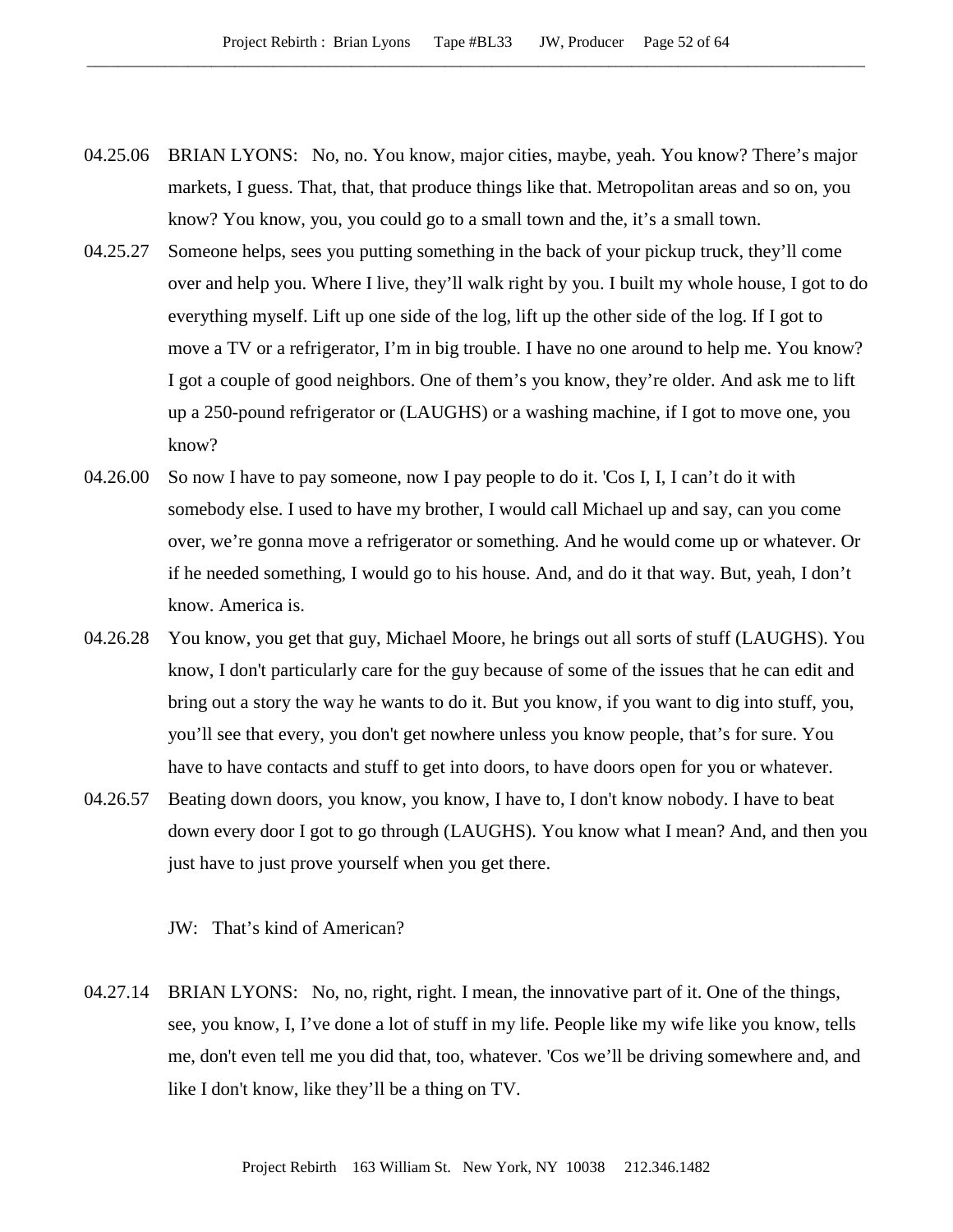- 04.27.37 There's a walrus what the, I like to watch the Discovery Channel with the kids, to show them different things. Right? And you know, a walrus will be floating by on a piece of ice. And I'll say you know what? When I was on my ship, I used to see a walrus. And my wife would say, will you stop telling them lies and stories like you did everything in the world?
- 04.28.01 I'm like (LAUGHS) oh, listen. I was in Alaska. I was on a ship, and we seen a walrus go by. What do you want me to tell you? So I'm telling the kids. So it's like I had done a lot of things, you know what I mean? Like one of the, this is, this is a very interesting story and everyone should know this. 'Cos I didn't know it, and it's very interesting and, and human nature or, or in nature.
- 04.28.27 It showed, it was on Discovery Channel, a polar bear is up in Polar Bear Land, all right? And this is how he's gonna eat. He sniffs around in the snow, it's a big glacier somewhere, sniffing around. And he stops at this one spot, and it's just this guy with a camera, probably hidden in the snow so he don't get eaten by the polar bear. And the polar bear's waiting there, waiting. Waiting, waiting.
- 04.28.58 And all of a sudden, he smashes through the ice and grabs a seal. Pulls a seal out of the, out of the ice. And then drags it off and that's his dinner and everything. And then they explain to you, this is what he did. He said, they say, not only did he learn what he did, but the Eskimos learned from the polar bears how to eat and feed off of the seals.
- 04.29.28 What happens is, the seals live under the water, but they need air. So they, they break a pocket through the ice, the seals. But the snow covers it over. But there's a tiny hole that goes through the snow, and then into the where the water is. So the, the seal, I forgot what type of seal they call it, he'd go down, swim around, eat, eat, eat, eat, now he needs air. I don't know how long he can stay down there, like 40 minutes.
- 04.30.00 He's got to come back up to that pocket, stick his head up, suck some air in, and then go back down, swim around and then eat again. So the Eskimos had those, had these, have these dogs, those Eskimo dogs. And they go around and they find that, where that hole is, so the Eskimo sees it and he clears away the snow a little and he sees a little hole.
- 04.30.29 And he takes a seal bone, which some type of string or something, and he sticks it down in there, right? And he has a spear, and he waits over the hole, 'cos when the string is here, the seal comes up, hits the string, moves the seal bone, and then he sticks the spear down in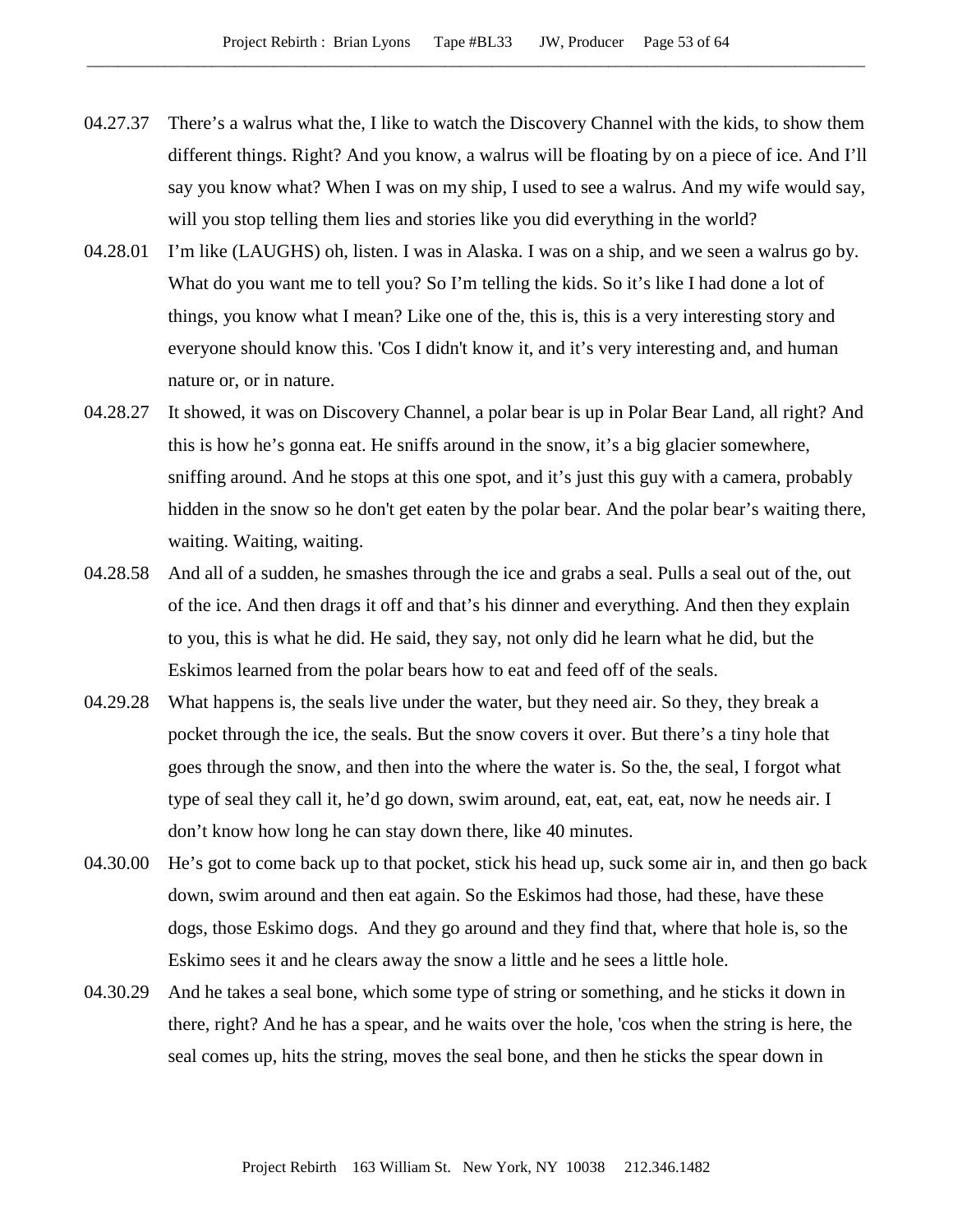there, and he pulls up the seal. And then they show you him dragging the seal away. So I was explaining to my daughters, you know, look, look what happened.

- 04.31.00 See, you wouldn't even know that you could feed, you know, if you get stuck up in the Artic, look for a seal hole, and try to make a spear, and then (LAUGHS) you could get a seal, so you can eat. But you would never know that that's something in nature that happens, and then the polar bear lives off of it, and then the Eskimo also lives off of it, and you wouldn't even know it by looking at the glacier or the ice snow. That everything's covered with snow, that there's a seal hole there, that the seal's got to come up and, and, and get air and that's how he gets killed and he gets eaten.
- 04.31.39 And it was very interesting, how, how, how nature is, you know what I mean? So it was. You know, that's nature there, and then you got nature in a city like we are, where people climb over each other, to get to the top of, of things. That's a, a simple thing that's happened for hundreds and hundreds of years.
- 04.32.00 And the things that we experience now has happened for hundreds of years, too. The Romans took over some other land with, with swords and, and spears and stuff. To take, to be more powerful. And it seems like that's what happens in the big metropolitan areas, I guess. You go to a small town in Georgia or whatever, people are just picking peaches and want to sit on the porch and help each other. Bring pies to each other's houses and play bridge or something. You know what I mean?
- 04.32.30 And you know, it's the way I, I, I see it. I was stationed down in the South and you know, there's some people out in the hicks, and they just happy as can be. Live on a farm. Go over to mamma's house for dinner. Go back home. Easy living, easy life, no problems, no headaches. You know? We're you know, from here, so this is what we have to deal with.

JW: Any relate to the topic at hand or to Ground Zero?

04.33.05 BRIAN LYONS: No, no, I don't know. I got to tell you again, though, but you know, I always tell people the four gates, at Ground Zero. You're inside those four gates. If you walk in those, I, I told the plumber this, the plumber started a couple of months ago, contract was awarded for the plumber and, they sent the foreman down he's gonna work. I never met the guy before in my life.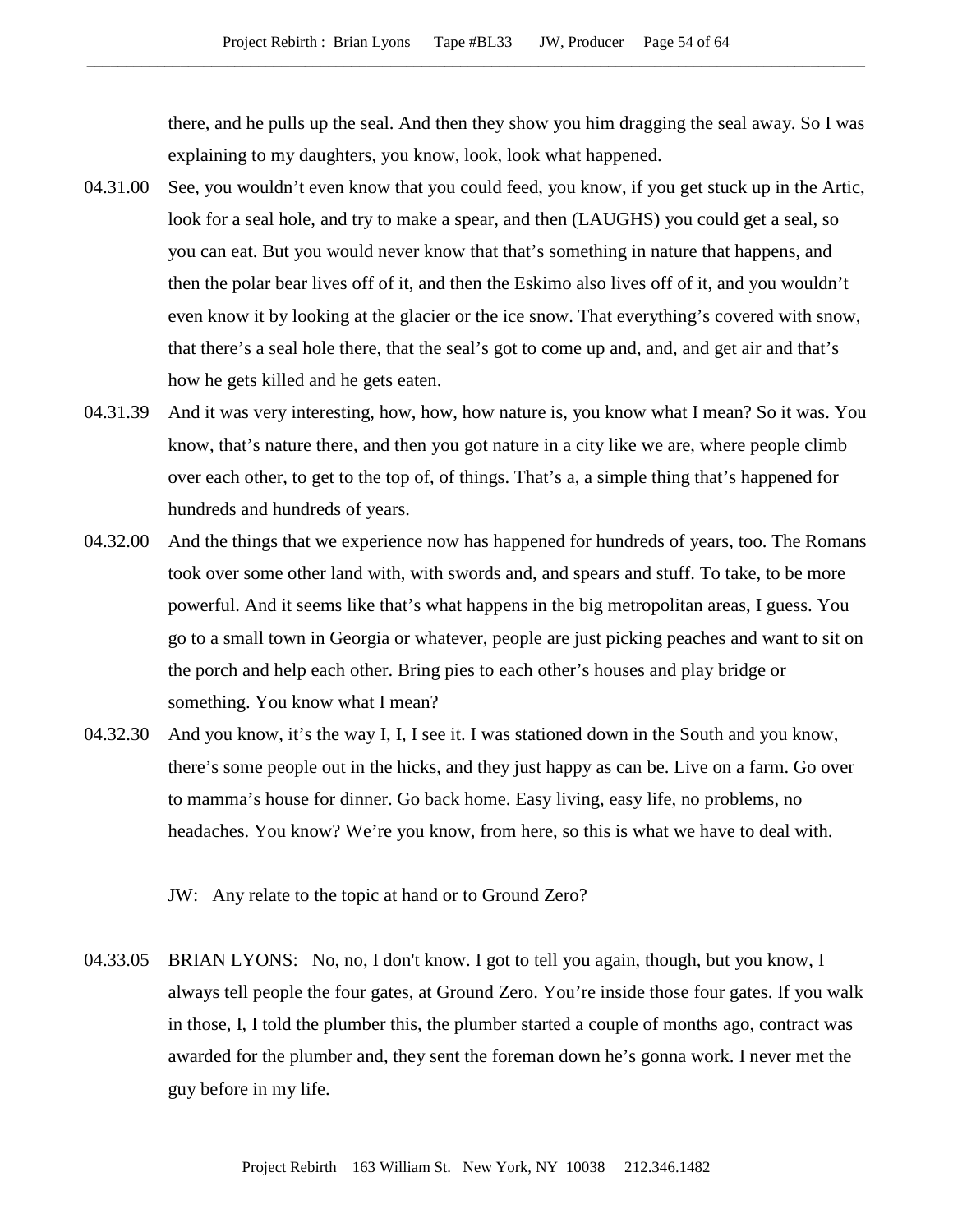- 04.33.31 Name of the plumbing company, how you doing? You're gonna be the foreman. Seven o'clock, the job starts at 7, so I met him at 7. So I said, listen. Seven o'clock. I'll give you ten minutes change your mind. And just head out the gate and you ain't got to come back. 'Cos this is a hard job. It's not like any other construction job you're ever gonna be on, all right? So, you know, I'm just giving you a head's up, if you can't handle it, I'm giving you ten minutes.
- 04.34.03 After the ten minutes, that's it, you're done, you have to stay. We're not gonna recommend you to leave or nothing after that. And he's like, it's like any other construction job. I've been on jobs for like you don't know how long, whatever. I've been on this job and that job. Eight minutes left (LAUGHS). Come on, you're just joking me, let's get a cup of coffee, go over the plans. So all right, ten minutes is up, you're here.
- 04.34.31 All right, right. Two weeks later, he goes, you know what? I should have took that advice. You gave me ten minutes, you (?) guy, listen. Another, a new guy comes on, he goes, listen. Brian gave me ten minutes to leave. I didn't leave. I made a big mistake. (LAUGHS) I should have left when I left. 'Cos things are so hard inside those gates. It's, there's nowhere to move, you have to walk up and down out of the pit.
- 04.35.00 There's no elevators. It's hot in the summer, freezing cold in the winter. Floods in the rain. You know? It's, you know, big bureaucracy of big huge project, you know? Everyone has their own ideas, this guy's going that way, this guy's in your way. These trucks are blocking that truck who needs to get this truck in, you know? Things are very hard there, very, very hard to work.
- 04.35.30 And it doesn't get easier 'til everything's finished. So you know, I kind of was only joking with the guy, but I was telling him, ten minutes, you can leave, ten minutes to leave. So we always joke about that when we run into problems. Like man I should have (?) ten minutes to leave, I should have left. Should have just called my boss and said you know what? This job ain't for me, which some people do. They're, there are people in the construction industry that do not want to work at Ground Zero.
- 04.35.59 They don't want to do nothing with it. They think it's a sacred place or jinxed place or whatever. The union, like union guys. They get assigned, you know, they, they're out of work, they go to the hall, they get a ticket, oh, yeah, you're going to this building. It's at Ground Zero. No, no, I don't want that one, I'll wait for the next job to come up tomorrow or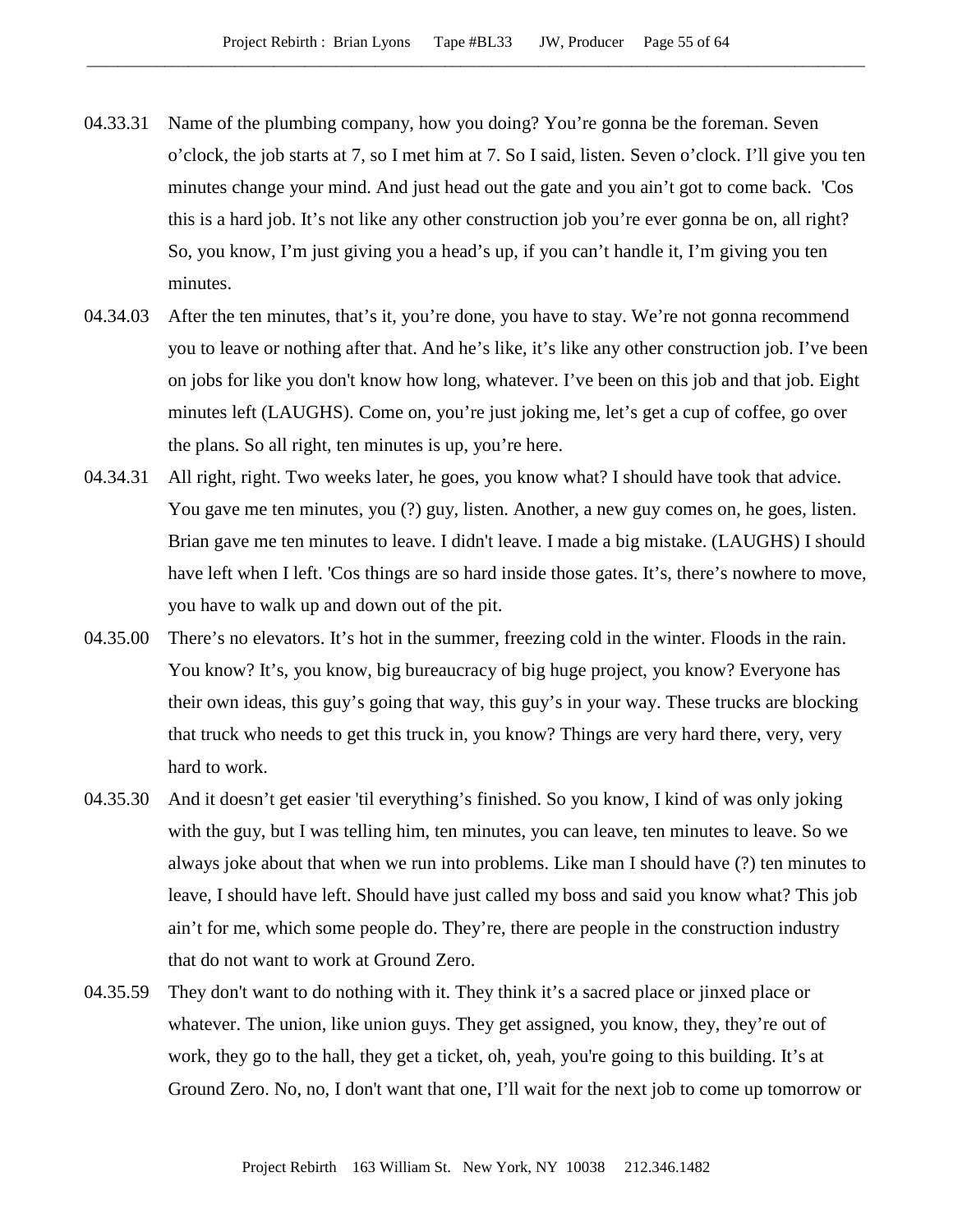something else,  $52<sup>nd</sup>$  street, that's where I'm going. I don't want to go to Ground Zero. So there is people that don't want to come there to work. You know, that's for sure. You know, and then, then there's a lot of people

- 04.36.31 I want to work at Ground Zero. This one inspector was telling me, his whole office wants to come to ground Zero. They want to be part of history. To build these buildings. So they're coming there to be part of history. That's what they want to be there for. I guess. So some people, you know, are, are there 'cos they want to be part of history. So I'm there, I guess now I'm there, I'm there. I don't know. You know, I, I have the goal to finish everything to, to build, to finish all that stuff.
- 04.37.03 I put the red light on top of seven, now I got to do the Freedom tower and then tower two, three and four. And I'll be done. Did you ever look at that footage? Did it come out good? Perfect, right?

# (OFF CAMERA REMARKS)

JW: Anything else you'd like to share?

- 04.37.44 BRIAN LYONS: No, I just wanted to, I, I would say that, I would say it to my wife, that she has been angel for the last 6 years to me. For all the things that I've been putting her through and working down here.
- 04.38.00 There's a lot of hours. It's a long commute. I'm away from my house a lot. We do stay together when we can and stay with our children, but, you know, she has sacrificed a lot of stuff for me, to continue the goal that I had mentioned, you know what I mean? And to continue with it all, you know? You know, early on, we, we're trying to have another child, and then 9-11 came, and that kind of blew all that out of the water type of thing.
- 04.38.30 'Cos I wasn't home, and the stress, and then you get older, and then, you know, you get too old. And then you miss that opportunity. And I think that had happened with us, so you know, that was a big sacrifice, that, that we made, that she made. You know? You know, I, I would like to say that, you know, that I love her for standing by me for that.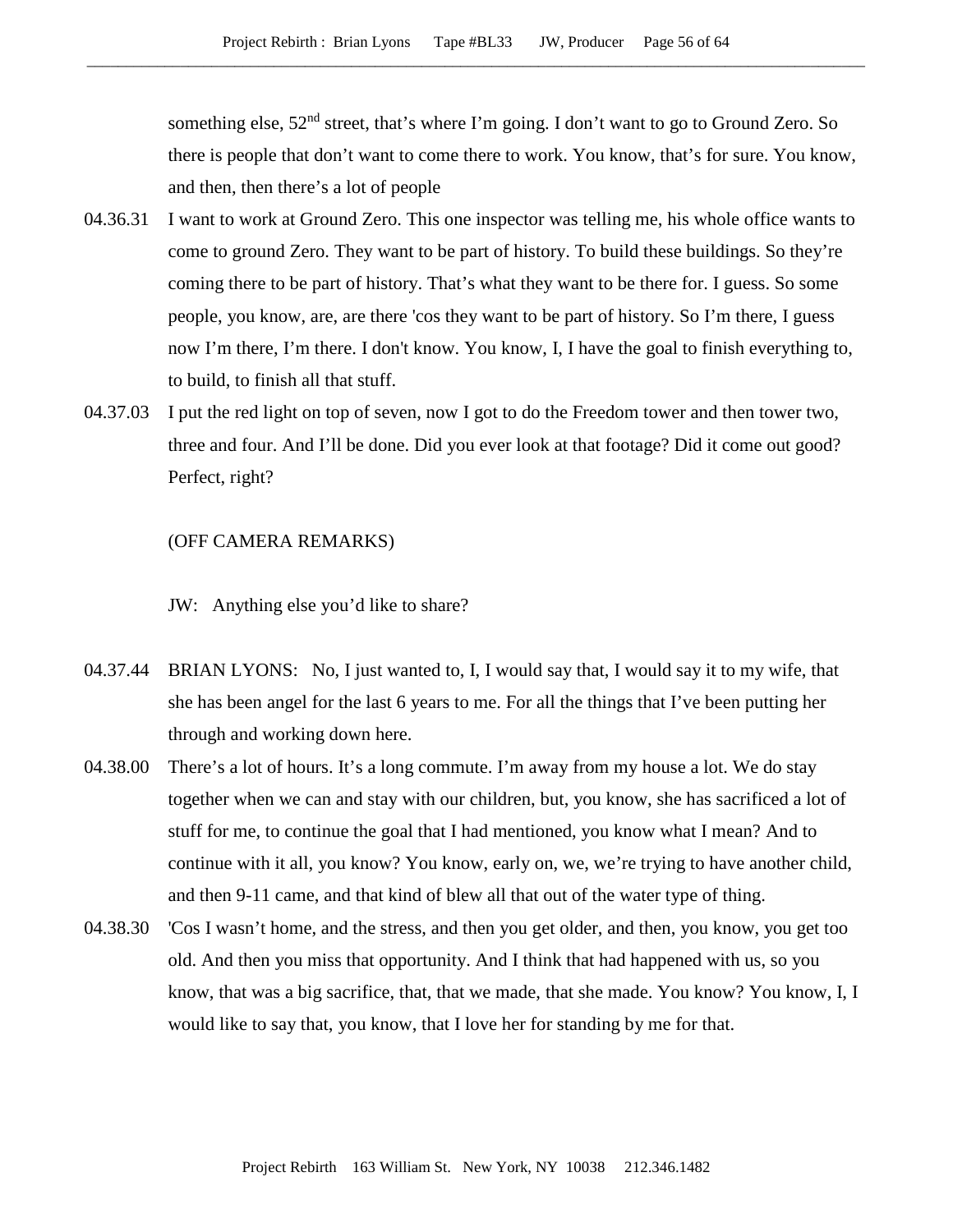04.39.01 That would, would be about it 'til I turn that red light bulb on, on top of one of them buildings. This time next year, they're out of the ground with some buildings, somewhere along the line. You know?

(OFF CAMERA REMARKS)

04.39.53 END OF TAPE # BL36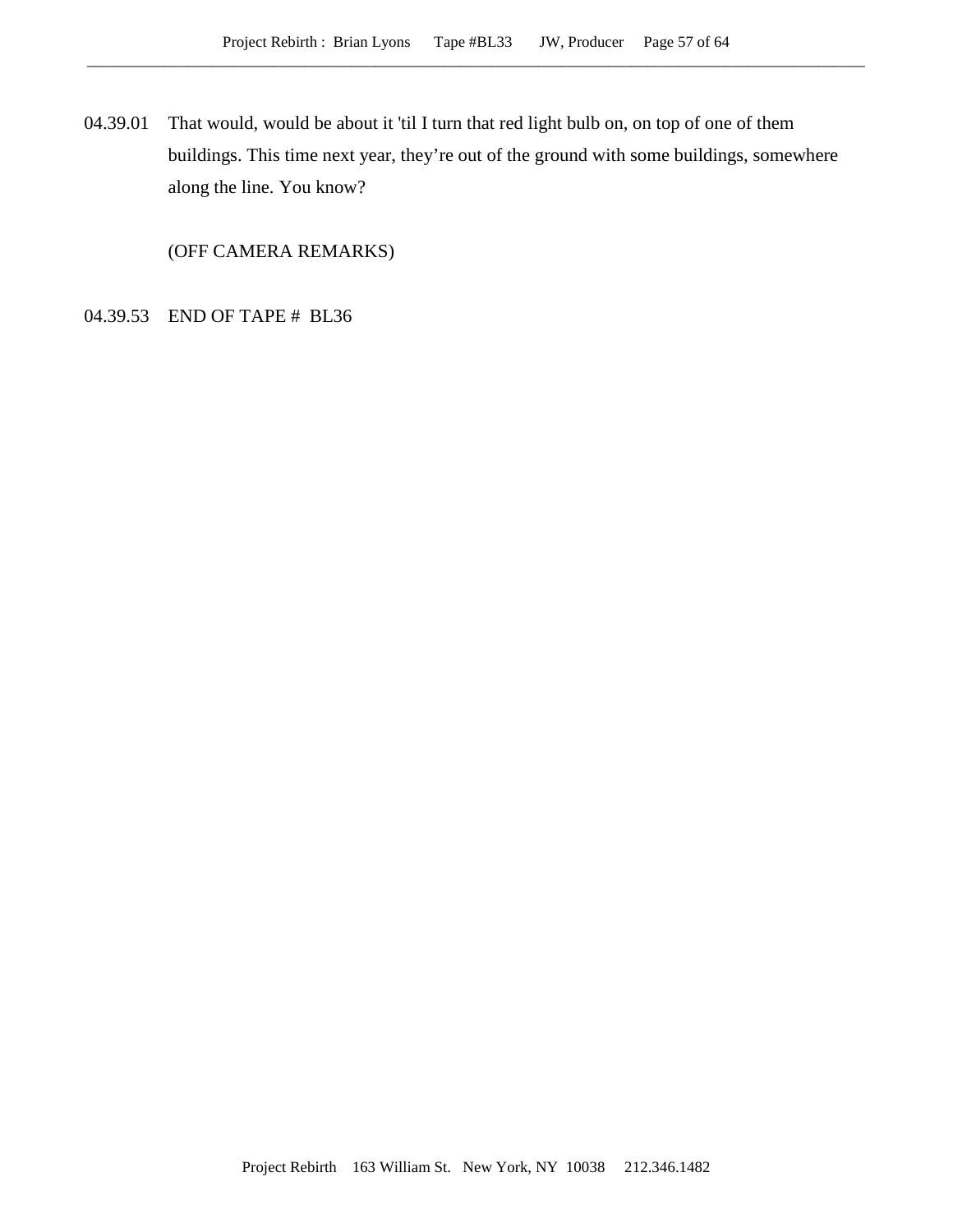# **TAPE # BL37 Brian Lyons JIM WHITAKER, Producer/director PROJECT REBIRTH**

## 05.00.03 PICTURE UP

- 05.00.05 BRIAN LYONS: And you know, he would be there ahead of time, and he would know where the fish are, and then we would go. But then you would go up there, and the fish wouldn't be running, because the, the temperature of the water, as you would know, is very critical. And the speed of the water is very critical. The water isn't flowing properly, like fast enough, the fish won't come in. They want to have like something to push against.
- 05.00.31 So there's a hatchery at the top of this river. And there's a dam that opens and closes. And it's run by the power authority. So if they need more water or whatever, for cooking their power plant, they open or close the gate. So opening and closing the gate also lets the fish either come in or not come in (~ovlp~) the river. Right, no one knows. It's like a secret, the guy is like top secret. He's like you know, in the CIA or something, that no one knows when the gate's gonna open or close. You want him to open the gate so the water's faster, so the fish will come in.
- 05.00.58 But no one knows when that's gonna happen. But after a cold rain, or if you see the temperature's gonna drop, then you know the fishing might be good that weekend. But now they have the internet, like I was telling Danielle. So you can look up fishing conditions right away on the site in different part of the Salmon River, or where you're at.
- 05.01.31 So you keep track, like last week, they were in (?) they're out in Lake Ontario, and in the summer or whatever, they're in 200 feet of water. And then in August they're in like 150 feet of water. The middle of August they're in 90 feet of water. September 1<sup>st</sup>, they're in 60 feet of water. September  $15<sup>th</sup>$ , they're at the mouth of the river. September  $18<sup>th</sup>$ , some of them are in the river, you know.
- 05.02.02 September  $20<sup>th</sup>$ , there's different holes in the river. They're up to here, you know, so you try to follow, you know, where they are, when they're coming in. What the temperature's gonna be, and especially now if you're gonna go with your kids, you don't want to go when it's like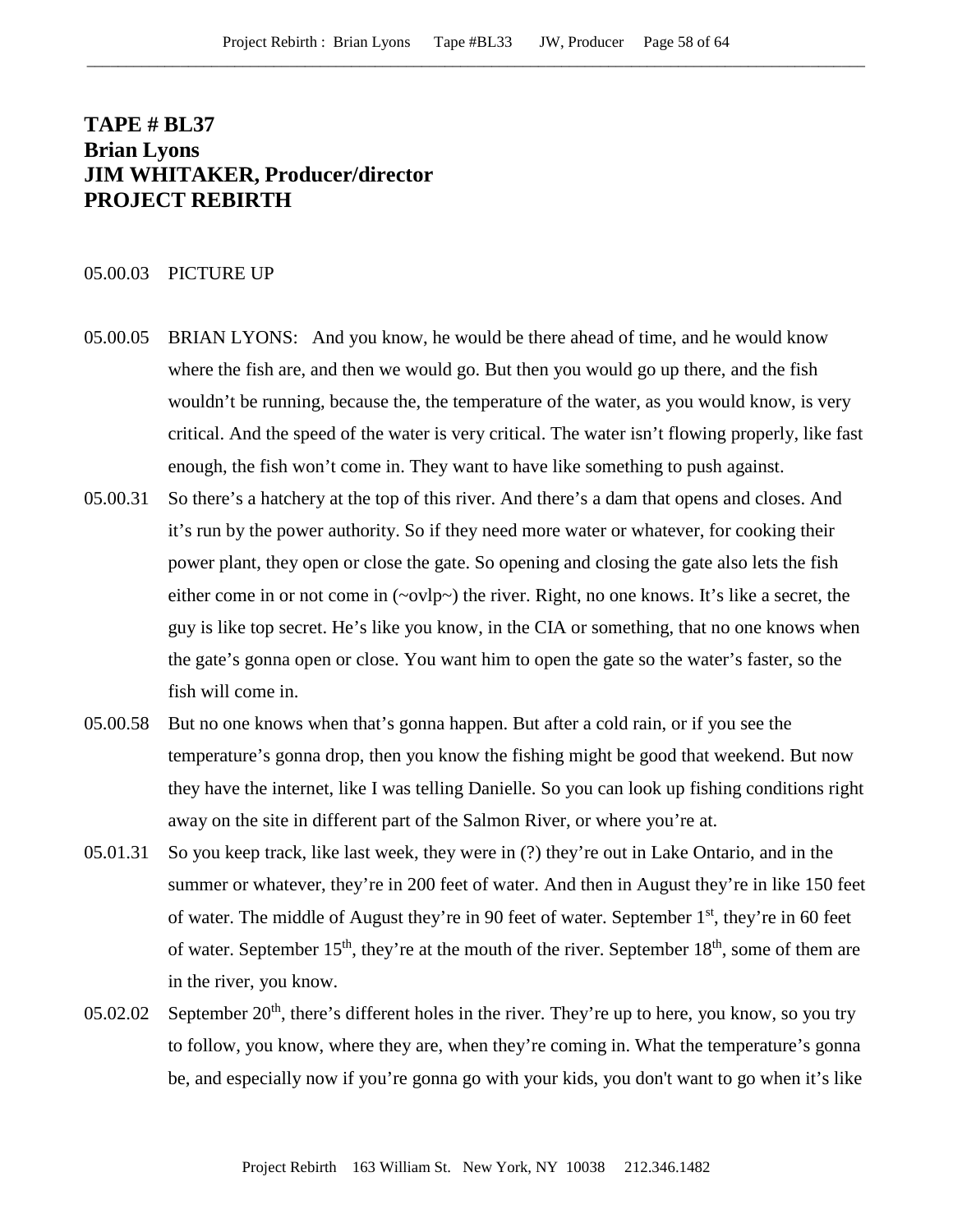a pouring rainy weekend. Years ago, didn't matter, we'd be drinking beer, going with a bunch of guys, it's raining and no one cares, you're catching fish. But if you want to bring your daughter, you got, you know, you want to have a nice weekend.

- 05.02.31 So what I do now is I don't fish the river like we used to, 'cos what they used to have is, it was snagging zones. And the fish would be in the river, and you could put a treble hook on the end of your thing. And you throw it in and then you just pull until you get them. ( $\sim$ JW $\sim$ ) it was like jig. (~JW~) So they did away with that like ten years ago, 'cos it was a slaughterhouse thing. But they needed to do it because they needed to weed out some of the salmon.
- 05.03.02 But then they caught up with the population, so they did away with that. And then up in the river, they have like three different fly fishing zones, where you can fly fish only. So there, there's those zones. And then it tells you on the website, there's holes in those zones, 'cos what happens is the salmon, you know, at night, they travel at night. And they go from deep hole to deep hole at nighttime.
- 05.03.30 So the website tells you, and there's all different names. The Black Hole, Treble Hole, Schoolhouse Hole, whatever the names of holes are, whatever. And you know, the website tells you, fish are flowing fluently through the Black Hole up to the Schoolhouse Hole at this time. And the speed of the river is 1000-1500 cubic feet per minute or whatever it is. So it, it gives you a guide so you can plan when you're gonna go up there, 'cos you know, you don't want to go when it, the, the thing tells you, the fish are at the mouth of the river, nothing's happening.
- 05.0.11 Could be Columbus Day, which that's what's happened. And then what (LAUGHS) happens is, up there, in two weeks, they open the thing and it's cold and all the fish went up the river into the hatchery, they're done, you missed the whole thing. I had to work two weeks in a row, I missed the whole run. There's a couple of fish at the mouth of the river.
- 05.04.29 So you don't, you don't know. (LAUGHS) And that's happened to me. I'd go up there, and Jeno would say, it's all over, they're all up in the hatchery. 'Cos they count them, they milk them up in the hatchery, so when they count all the fish, they know how many come every year. For example, if 15,000 fish come every year, all right? Fifteen thousand, 14,000, 16000 or if it goes up a thousand every year, and by October  $8<sup>th</sup>$  there's 16,000 fish already at the hatchery, you know there ain't no more coming.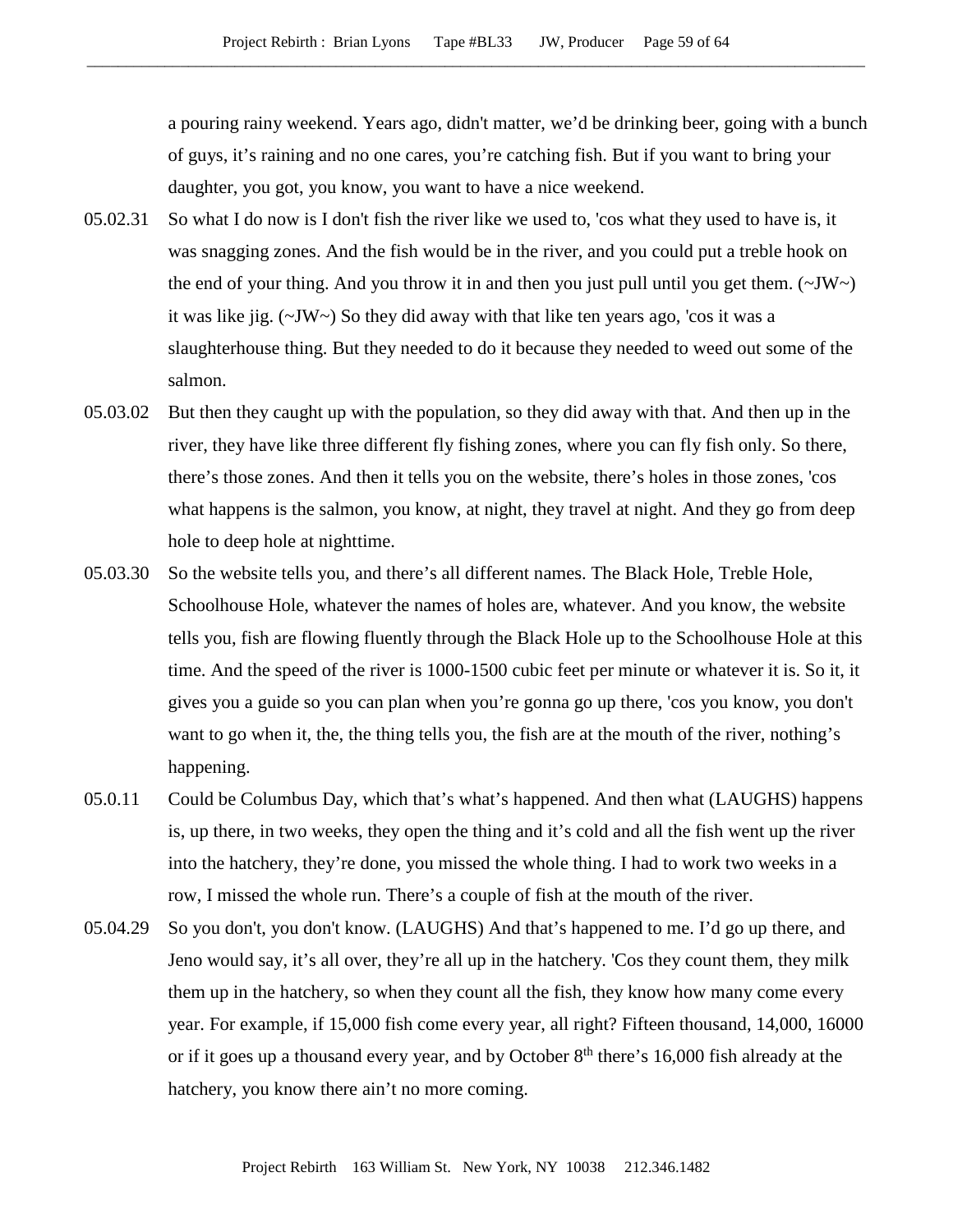05.05.06 There's a couple stragglers here or there. But at, at on October  $5<sup>th</sup>$  or whatever, if there's only 3,000 up at the hatchery, you know there's still more fish (?) that are gonna come. So I don't know the exact date when I'm gonna go. I have to watch that thing a little bit, but in general, it's from the last week in September to the week before Halloween.

## (OFF CAMERA REMARKS)

JW: She likes to fish?

- 05.05.38 BRIAN LYONS: She loves to fish. She, she's a big fisherman now. She's like I took her out black fishing like the day after Christmas, out in the ocean. And it was rough, she threw up a little but then she toughened up. She was out there with winter coat, caught blackfish. When we went camping, (Hammonassack?) Long Island Sound, me and her fishing together, our fishes are in the sand pole things. Her pole comes flying out of the thing, catches a big striper, like this.
- 05.06.08 Puts it back in, pull out again, another bluefish like this, two of them, I don't catch nothing, Same exact bait on. I'm like next to her, she's catching all the fish. And then we went to Lake George, she just fished with me every day. I, I have a little 14 foot boat with a 5 horsepower. And that's what we're gonna bring when we go salmon fishing.
- 05.06.29 'Cos we're gonna go by the mouth of the river, and we're just gonna anchor. And you can fish at night. There's a certain, you're not allowed to fish in the river at night, but you're allowed to fish in Lake Ontario at night. But Lake Ontario comes into the river, there's a buoy and the buoy is the point where the river meets the lake. So if you're fishing on this side of the buoy you're in the river, fish on this side of the buoy, you're in the lake. So the salmon are all right at the mouth of the river.
- 05.07.02 So you can sit there, and you can they call it lifting, 'cos they're really not biting, right? Or feeding. If you're fly-fishing, you're lucky if you're catching one off a fly. So they call it lifting. You're, you got to tie like a ribbon or something, something has to be on your hook, there's a certain size hook, half inch shank or whatever. And then you just slowly pick it up, and you hoping to capture one in the mouth. And then if you get one in the tail, you got to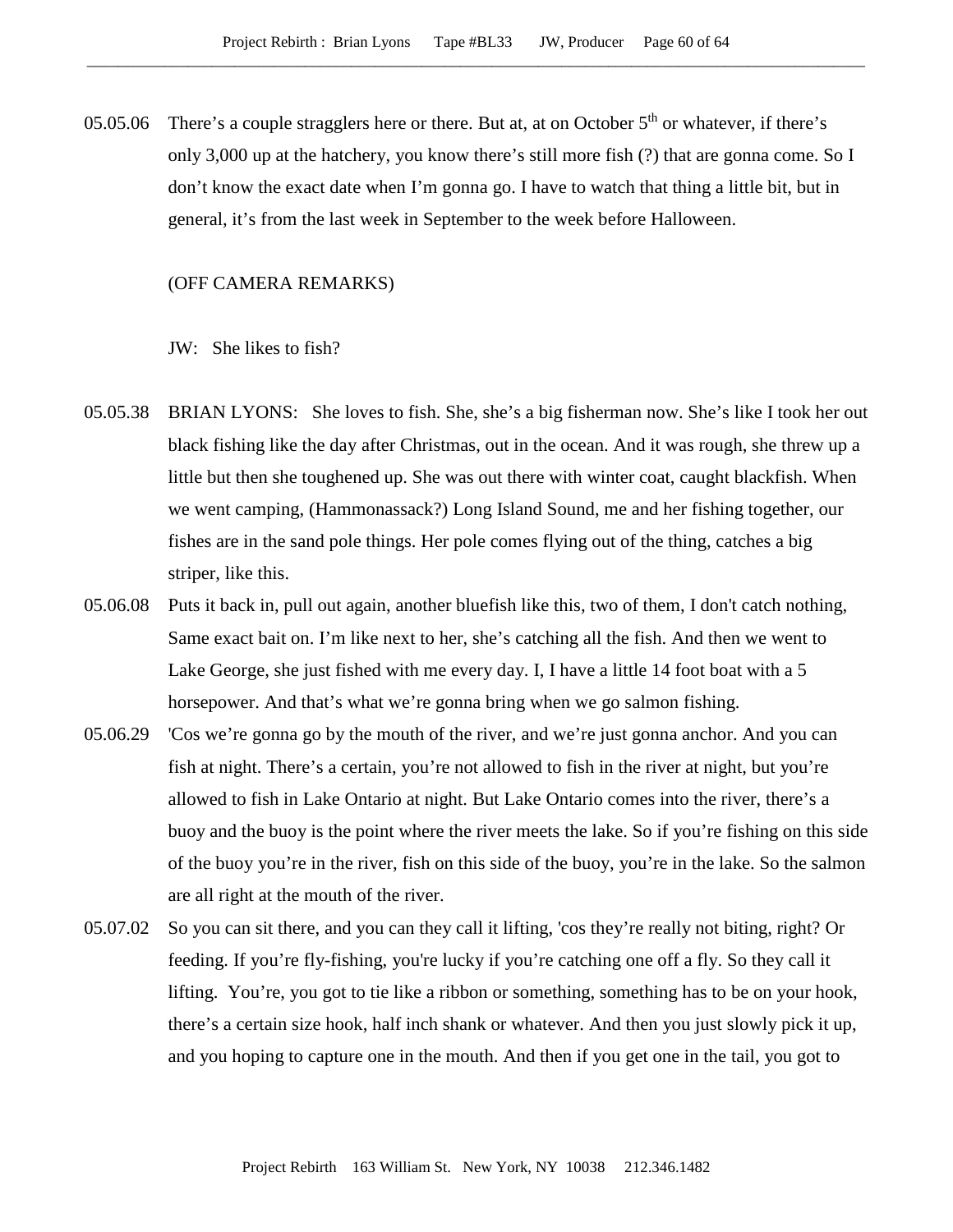fight for awhile, but you might have to throw him back, if, if no one's looking, you can throw him in the bag or whatever, but you know.

- 05.07.36 It's the fun of trying to get one on, and she, you know, she wants to go because we did it a couple of times, and you know, they jump out of the water and they scare the shit out of you. And you're sitting in a little boat like this, there's a big, two big fish jump in front of you, rock your boat, you know, you're like oh. So you know, it's a lot of fun. So I, I don't know what weekend that is, but it, you know, it, it would be good.
- 05.07.59 And then, you know, if you wanted to come, we, we would set it up. We could pick the weekend, and if you want to fly-fish, we could go to the fly-fishing zone, and my friend's a guide, and he knows exactly where the hell they are. You can fly-fish anywhere, but there's specific area just for fly-fishing. So you can't fish with lures in that area. You know? But you can always fly fish in any area that you want. But they have specific zones for that. And I, what I'll try to do is I know the site, but it doesn't have a map on it.
- 05.08.32 Why it has no map on it I don't know, but I used to have a good map of the Salmon River, it showed all the holes and where the fly-fishing zones were and stuff like that, and I lost it. I have to get another one when I get up there. But. I could send you the website and you could even watch it.

#### (OFF CAMERA REMARKS)

JW: Any lessons from the year or so far you'd like to share?

## (OFF CAMERA REMARKS)

05.09.25 BRIAN LYONS: I have to eat high fiber diet (LAUGHS). 'Cos I had the near-death experience, which I don't do very well. So I, I do have to watch what I, what I eat, you know? Because you know, that was probably the biggest thing that happened to me in the year, that I got sick. And I had to have two operations. So you, you know, if you don't have your health, you don't have anything. You know, you need your health and you need your family, and everything else is secondary from that, you know?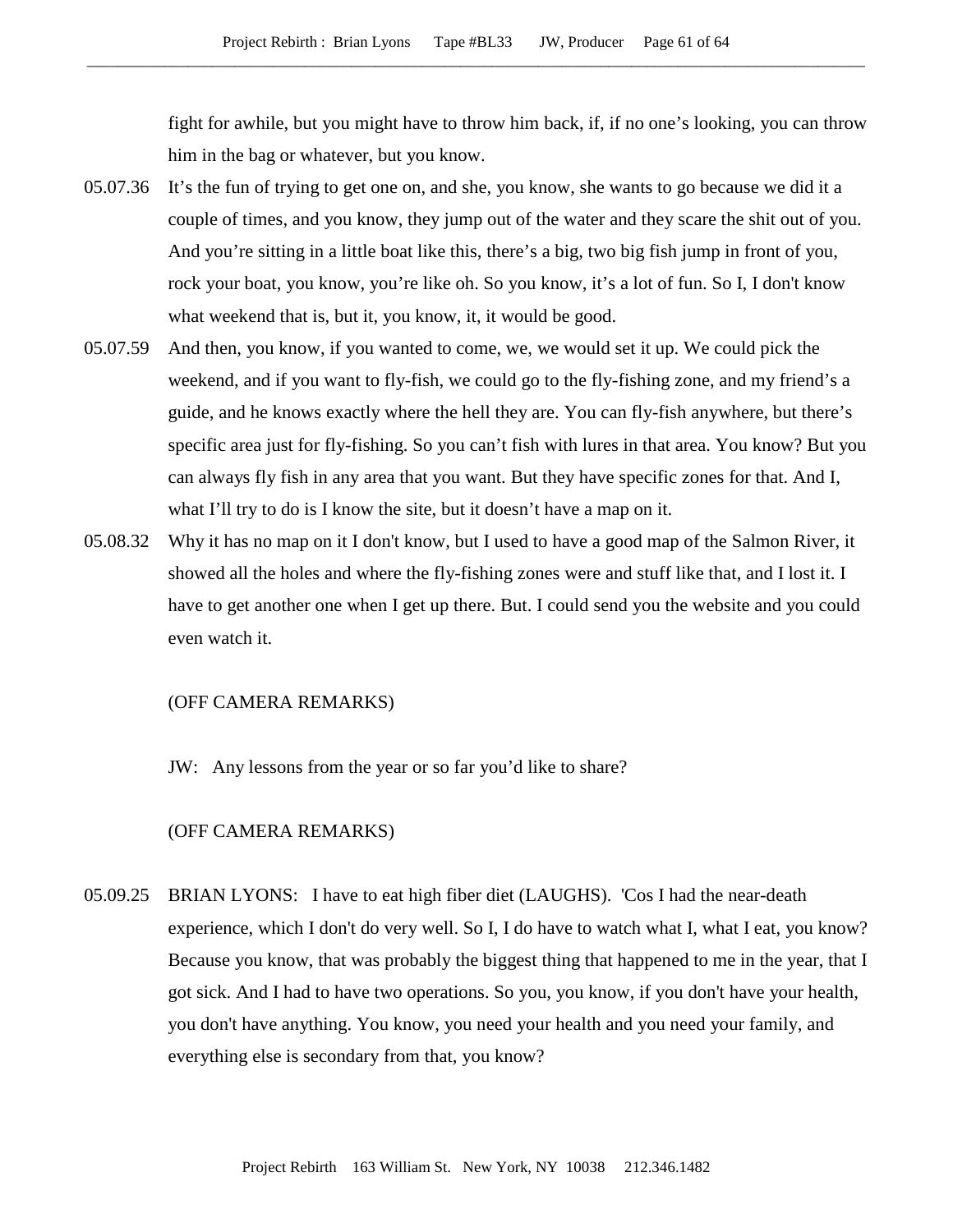- 05.09.58 And if you have that, you can have a happy life. You don't need money. Money just, you know, complicates things, I guess. The more money you make, the more money you want. And just spend it on something else, so you need more money. That's what happens. So you just need to be satisfied in life what you're doing. Be happy, and you know, if you have a job, you need to be happy with what you're at. If you're not happy with what you're doing, you need to change that, you know?
- 05.10.30 So and that's what I teach my kids, too, is like we don't force them into dancing whatever, but if you're not happy doing it, let me know. 'Cos I'm paying the teacher a lot of money, but we want you to be happy. If you're not happy doing it, there's no use in doing it. You want to do something that you like. You know, there's no use in, you know, no one's forcing you to go to dance class, or dance in front of people. So I always ask my daughter, you like it? Oh, no, no, I like it, I like it. You know, so.
- 05.10.57 But that's my philosophy.

JW: Thank you.

(OFF CAMERA REMARKS)

05.11.39 BRIAN LYONS: They're all over the country. Like people have, have moved away, right?

JW: Some have. Some have changed things for themselves.

# (OFF CAMERA REMARKS)

- 05.12.13 BRIAN LYONS: That's why I had to give Tom like the third degree. I come up on my deck, we're pouring concrete, you're standing up here with a camera. And you didn't call me? I should throw you and the camera off the deck right now, ok?
- 05.12.28 It's just, 'cos it just (?) and he probably got some good footage about that, I don't know if you've seen it yet or not, but we, you know, we were building the deck and he was, he, he got to come on the site. I said, they, they let you on the site? 'Cos I know you guys were having some problems getting on the site.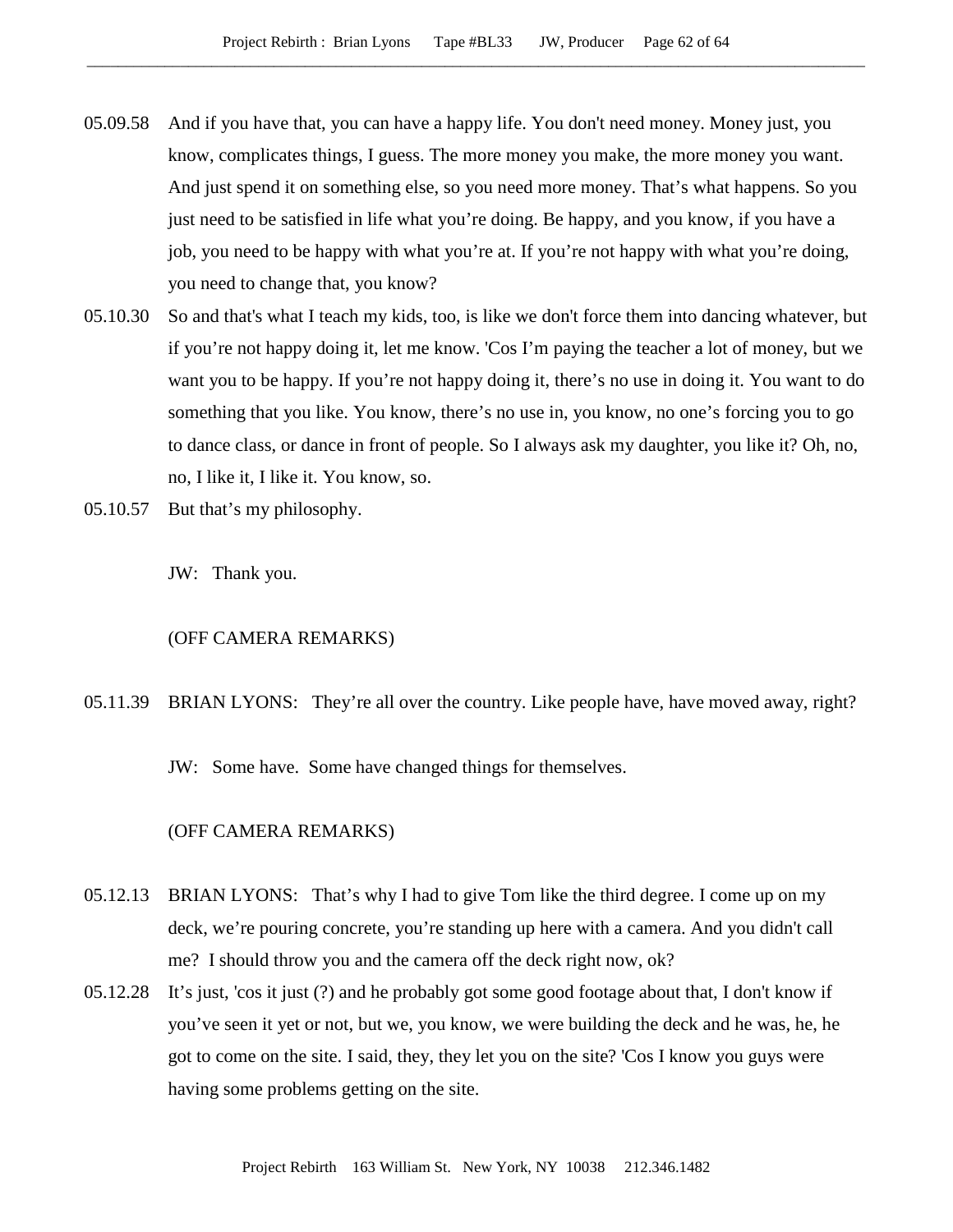### (OFF CAMERA REMARKS)

05.12.52 BRIAN LYONS: I said, so for your penalty, I'll have to tell you, you gonna take your camera down. Otherwise, we're gonna hit it with a backhoe, all right? (LAUGHS). I was just joking with him, but that's what I was saying. Oh, I, I think I told you this before, right? My favorite show is the Friday Night Lights. Did I ever tell you that? (~JW~) The one on TV. I watch, I watched the movie, too, but like, like my favorite television show is Friday Night Lights. I love that show. The actor is good.  $(\sim JW)$ 

# (OFF CAMERA REMARKS)

05.14.00 BRIAN LYONS: 'Cos I remember, we spoke about this last time, 'cos I haven't seen you, right in a year, that  $(\sim JW)$  about the guy, remember you told me the story about the movie? And I guess your director or something went there, and some kid got hurt. And everyone was quiet and the mother stood up  $(\sim JW \sim)$  and then they wrote that into the pilot.

## (OFF CAMERA REMARKS)

- 05.14.24 BRIAN LYONS: You told me that they were gonna write that in. You said, we're not changing the film, we're, you know, we're not changing the film, we got like two minutes to go, and we're done, all right? Wrap it up, we're done with the money. Get the food cart out of here, and let's go. See, got that on there? So you said, we'll do it you know, another time or we'll write into a pilot or something, so. So you told me they write it in the pilot, so. I, I guess I watched the first show, I wanted to see what it was like. And they, they got the quarterback got hurt. You know, it was, it wasn't exactly like the, the thing, but (?) everyone got quiet and stuff.
- 05.15.03 And then you know, the guy got hurt, and then he stayed hurt, he's hurt the whole  $(\sim JW)$

## (OFF CAMERA REMARKS)